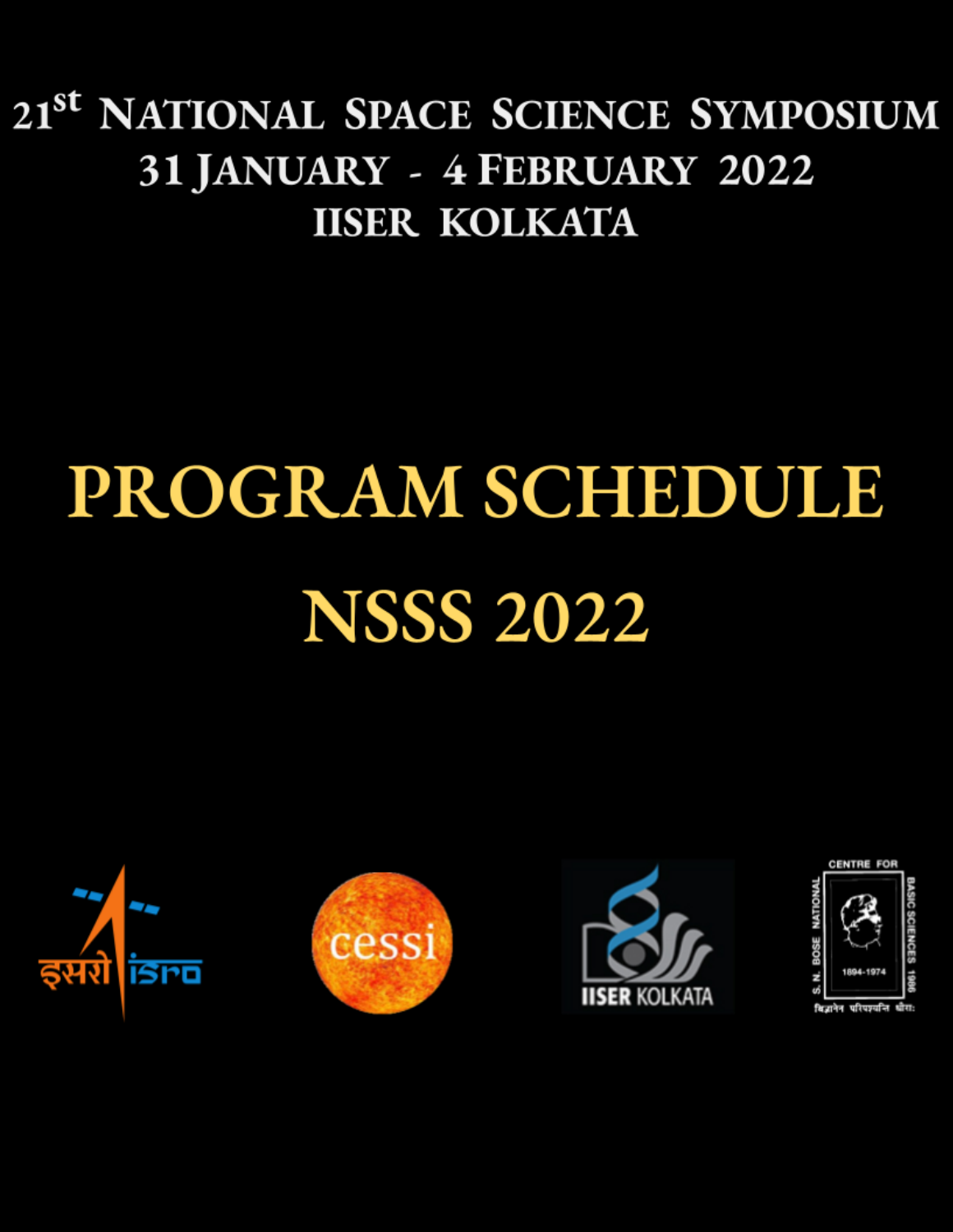|                             | DAY 1: MONDAY, 31 JANUARY, 2022                                         |                                                   |                                                                    |  |  |
|-----------------------------|-------------------------------------------------------------------------|---------------------------------------------------|--------------------------------------------------------------------|--|--|
|                             |                                                                         | OPENING CEREMONY (10:30 - 11:30)                  |                                                                    |  |  |
| <b>Session</b><br>moderator | Dibyendu Nandi (Chairperson, Local Organizing Committee, IISER Kolkata) |                                                   |                                                                    |  |  |
|                             | Time (IST)                                                              | <b>Title</b>                                      | <b>Speaker (Affiliation)</b>                                       |  |  |
|                             | $10:30 - 10:35$                                                         | Welcome address                                   | Sourav Pal (Director, IISER Kolkata)                               |  |  |
| $10:35 - 10:40$             |                                                                         | Introduction to NSSS 2022                         | AS Kiran Kumar (Chairman, National<br>Organizing Committee)        |  |  |
| $10:40 - 10:45$             |                                                                         | Welcome remarks                                   | R. Umamaheswaran (Scientific<br>Secretary, ISRO)                   |  |  |
| $10:45 - 11:00$             |                                                                         | Inaugural address and formal opening of Symposium | S. Somanath (Chairman, ISRO and<br>Secretary, Department of Space) |  |  |
| $11:00 - 11:20$             |                                                                         | Interaction with Chairman, ISRO                   | Moderator: Tirtha Pratim Das,<br>(Director, SPO, ISRO HQ)          |  |  |
|                             |                                                                         |                                                   |                                                                    |  |  |

#### **Playing of the National Anthem of India**

# **END OF OPENING CEREMONY**

| POPULAR SCIENCE LECTURE (11:30 - 12:30) |                                                  |                                       |                                                                                                                        |  |  |
|-----------------------------------------|--------------------------------------------------|---------------------------------------|------------------------------------------------------------------------------------------------------------------------|--|--|
| <b>Session chair</b>                    | Shri Shantanu Bhatawdekar (Director, EDPO, ISRO) |                                       |                                                                                                                        |  |  |
| Time (IST)                              |                                                  | <b>Title</b>                          | <b>Speaker (Affiliation)</b>                                                                                           |  |  |
| $11:30 - 12:30$                         |                                                  | Climate Change: An Indian Perspective | Madhavan Rajeevan (Distinguished<br>Scientist and Ex-Secretary,<br>Ministry of Earth Sciences,<br>Government of India) |  |  |

| SYMPOSIUM LOGISTICS (12:30 - 13:00) |                                                          |                              |  |  |  |
|-------------------------------------|----------------------------------------------------------|------------------------------|--|--|--|
| Time (IST)                          | <b>Title</b>                                             | <b>Speaker (Affiliation)</b> |  |  |  |
| $12:30 - 13:00$                     | Online Accessibility and Introduction to Management Team | LOC Team                     |  |  |  |
| Lunch Break (13:00 - 14:00)         |                                                          |                              |  |  |  |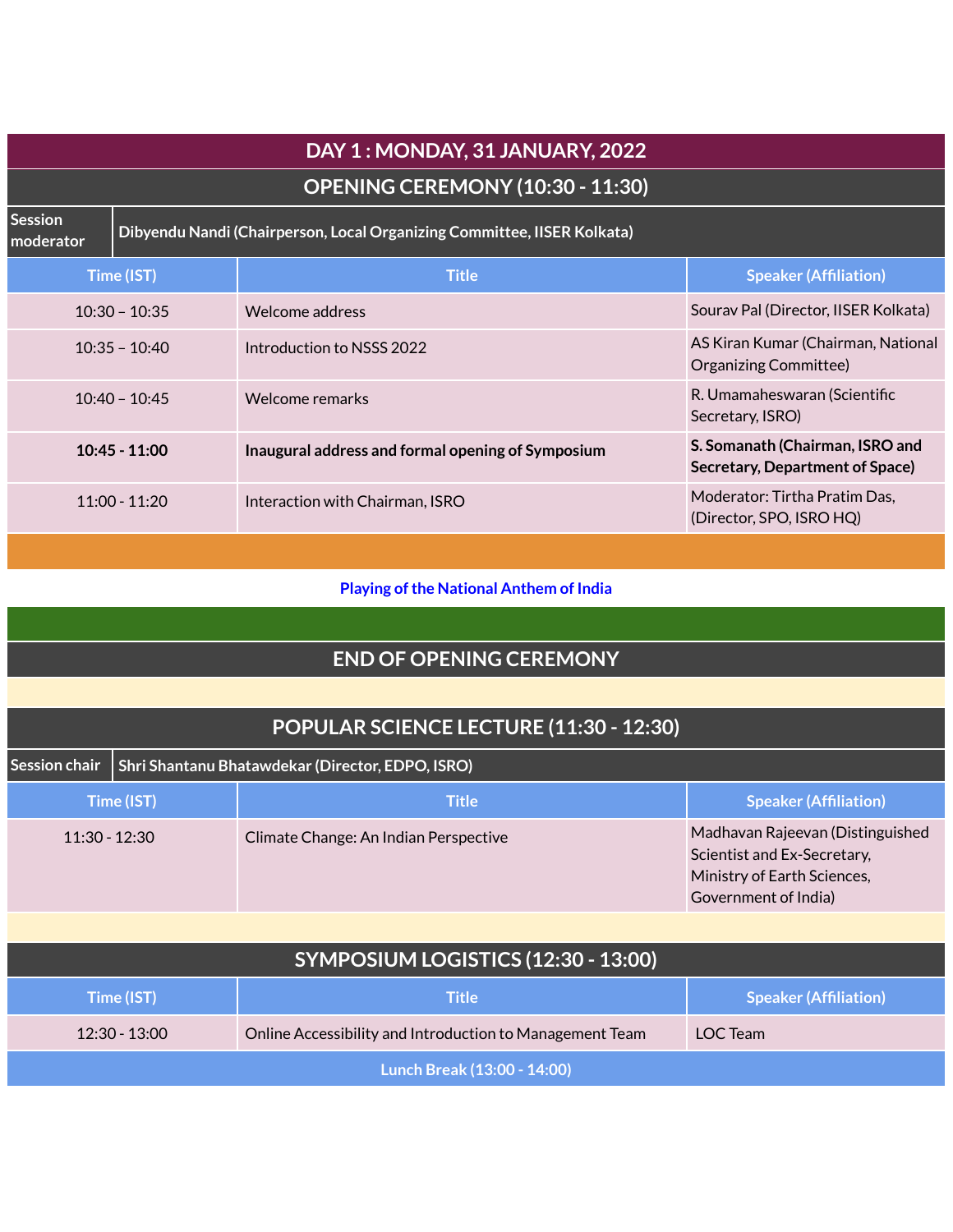#### **PARALLEL PLENARY SESSIONS (14:00 - 18:30) PS 1, PS 2, PS 3, PS 4, PS 5 PLENARY SPECIFIC SCHEDULE FOLLOWS LATER**

#### **DAY 2 : TUESDAY, 1 FEBRUARY, 2022**

# **INTERDISCIPLINARY SESSION 1 : HIGHLIGHTS FROM ISRO SPACE SCIENCE MISSIONS**

| <u>IINTERDISCIP EINART SESSION I . FINSITEIGHTI ST ROMTISRO SPACE SCIENCE MISSIONS</u> |                 |                                                                                                                           |                                             |  |
|----------------------------------------------------------------------------------------|-----------------|---------------------------------------------------------------------------------------------------------------------------|---------------------------------------------|--|
| Session chair                                                                          | S. Seetha (RRI) |                                                                                                                           |                                             |  |
|                                                                                        | Time (IST)      | <b>Title</b>                                                                                                              | <b>Speaker (Affiliation)</b>                |  |
| $10:00 - 10:45$                                                                        |                 | Science Accomplishments from the Astrosat Mission                                                                         | Dipankar Bhattacharya (IUCAA)               |  |
|                                                                                        | $10:45 - 11:30$ | Science from the Chandrayaan-2 and Mars Orbiter Missions                                                                  | Anil Bhardwaj (PRL)                         |  |
|                                                                                        |                 | <b>INTERDISCIPLINARY SESSION 3: REMOTE SENSING AND METEOROLOGY FROM SPACE</b>                                             |                                             |  |
| <b>Session chair</b>                                                                   |                 | Tarun Pant (SPL-VSSC), D. Jagadheesha (ISRO HQ)                                                                           |                                             |  |
|                                                                                        | Time (IST)      | <b>Title</b>                                                                                                              | <b>Speaker (Affiliation)</b>                |  |
|                                                                                        | $11:30 - 12:15$ | Equatorial Ionospheric Research Relevant to Navigation and<br>Communication Applications - Current Status and Way Forward | Amit Patra (NARL)                           |  |
|                                                                                        | $12:15 - 13:00$ | Hydrated Moon: New Findings through Remote Sensing                                                                        | Prakash Chauhan (IIRS Dehradun)             |  |
|                                                                                        |                 | Lunch Break (13:00 - 14:00)                                                                                               |                                             |  |
|                                                                                        |                 | PARALLEL PLENARY SESSIONS (14:00 - 18:30)<br>PS 1, PS 2, PS 3, PS 4, PS 5<br>PLENARY SPECIFIC SCHEDULE FOLLOWS LATER      |                                             |  |
|                                                                                        |                 | DAY 3: WEDNESDAY, 2 FEBRUARY, 2022                                                                                        |                                             |  |
|                                                                                        |                 | INTERDISCIPLINARY SESSION 3: REMOTE SENSING AND METEOROLOGY FROM SPACE (CONTINUED)                                        |                                             |  |
| <b>Session chair</b>                                                                   |                 | Tarun Pant (SPL-VSSC), D. Jagadheesha (ISRO HQ)                                                                           |                                             |  |
|                                                                                        | Time (IST)      | <b>Title</b>                                                                                                              | <b>Speaker (Affiliation)</b>                |  |
| $10:00 - 10:45$                                                                        |                 | Remote Sensing for Ecology, Conservation and Human<br>Sustainability                                                      | Harini Nagendra (Azim Premji<br>University) |  |
| <b>INTERDISCIPLINARY SESSION 4: INTERDISCIPLINARY SCIENCES</b>                         |                 |                                                                                                                           |                                             |  |
| Session chair                                                                          |                 | Dipankar Banerjee (ARIES), Ajit Kembhavi (IUCAA)                                                                          |                                             |  |
|                                                                                        | Time (IST)      | <b>Title</b>                                                                                                              | <b>Speaker (Affiliation)</b>                |  |
|                                                                                        | 10:45 - 11:30   | Modeling Climate Change                                                                                                   | Krishna Achutarao (IIT Delhi)               |  |
| $11:30 - 12:15$                                                                        |                 | Space Weather: Predicting our Space Environment                                                                           | Dibyendu Nandi (IISER                       |  |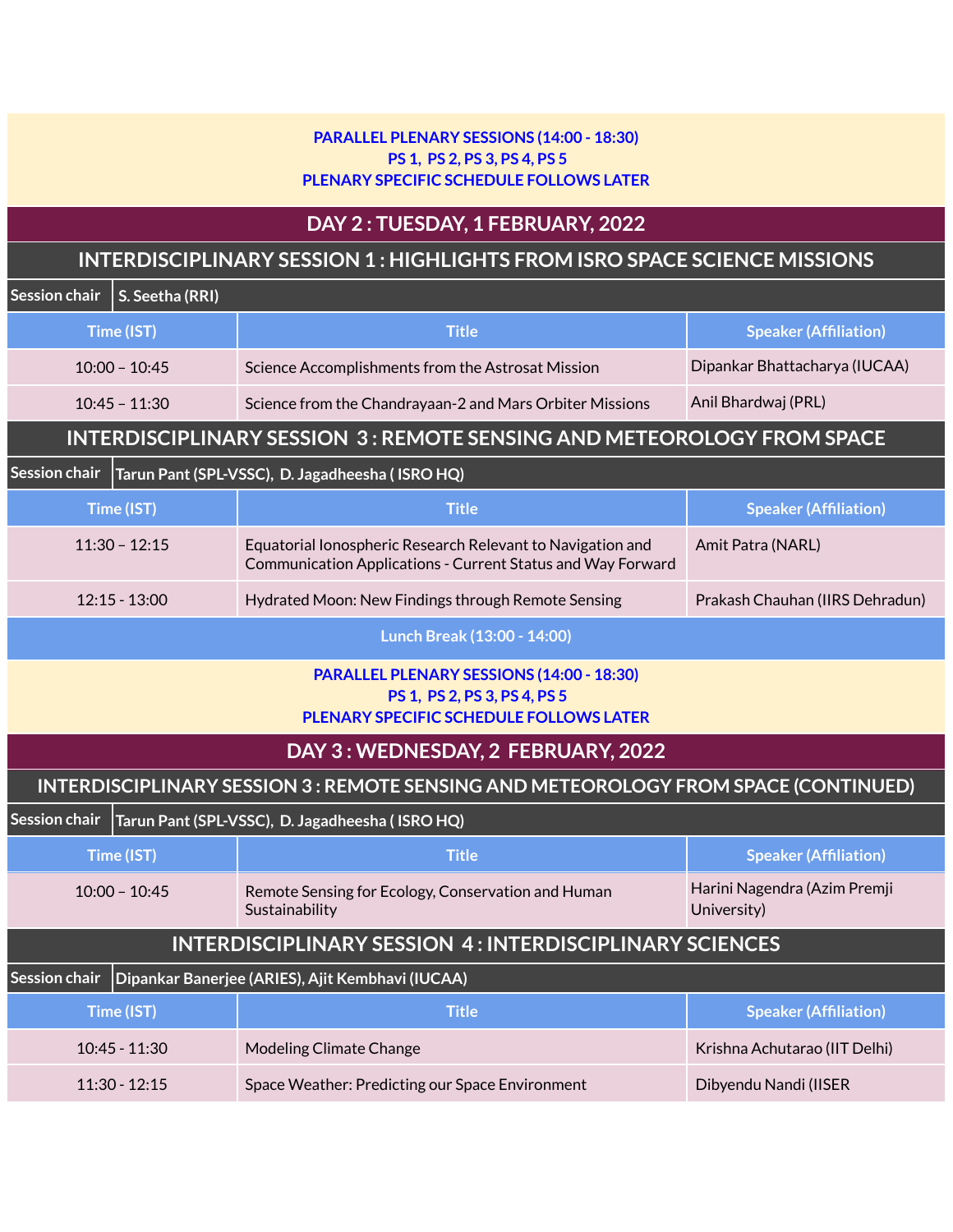|                                                                                                |                                                                                                                      | Kolkata)                     |  |  |  |  |
|------------------------------------------------------------------------------------------------|----------------------------------------------------------------------------------------------------------------------|------------------------------|--|--|--|--|
| $12:15 - 13:00$<br>Exploring New Worlds beyond the Solar System                                |                                                                                                                      | T. Sivarani (IIA)            |  |  |  |  |
|                                                                                                | Lunch Break (13:00 - 14:00)                                                                                          |                              |  |  |  |  |
|                                                                                                | PARALLEL PLENARY SESSIONS (14:00 - 18:30)<br>PS 1, PS 2, PS 3, PS 4, PS 5<br>PLENARY SPECIFIC SCHEDULE FOLLOWS LATER |                              |  |  |  |  |
|                                                                                                | DAY 4: THURSDAY, 3 FEBRUARY, 2022                                                                                    |                              |  |  |  |  |
| INTERDISCIPLINARY SESSION 2 : VISION FOR FUTURE SPACE SCIENCE MISSIONS                         |                                                                                                                      |                              |  |  |  |  |
| Session chair<br>G. C. Anupama (IIA)                                                           |                                                                                                                      |                              |  |  |  |  |
| Time (IST)                                                                                     | <b>Title</b>                                                                                                         | <b>Speaker (Affiliation)</b> |  |  |  |  |
| $10:00 - 10:45$                                                                                | <b>Astronomy from Space</b>                                                                                          | Annapurni Subramanian (IIA)  |  |  |  |  |
| $10:45 - 11:30$                                                                                | <b>Heliophysics Exploration Program</b>                                                                              | Sankarasubramanian (ISRO)    |  |  |  |  |
| $11:30 - 12:00$                                                                                | Panel Discussion on Future Vision                                                                                    | G. C. Anupama (IIA)          |  |  |  |  |
| 12:00 - 13:00<br>Poster Highlights by Plenary Session Chairs; PS 1, PS 2, PS 3, PS 4 and PS 5. |                                                                                                                      |                              |  |  |  |  |
| Lunch Break (13:00 - 14:00)                                                                    |                                                                                                                      |                              |  |  |  |  |
| PARALLEL PLENARY SESSIONS (14:00 - 18:30)<br>PS 1, PS 2, PS 3, PS 4, PS 5                      |                                                                                                                      |                              |  |  |  |  |

#### **PLENARY SPECIFIC SCHEDULE FOLLOWS LATER**

### **DAY 5 : FRIDAY, 4 FEBRUARY, 2022**

# **PUBLIC OUTREACH EVENTS AND INTERACTION WITH SCIENCE COMMUNICATORS (10:00 - 12:00)**

| Session chair   |                 | Niruj Mohan Ramanujam (Co-Chair, Outreach Committee, IIA)                       |                                                     |  |  |  |
|-----------------|-----------------|---------------------------------------------------------------------------------|-----------------------------------------------------|--|--|--|
| Time (IST)      |                 | <b>Title</b>                                                                    | <b>Speaker</b>                                      |  |  |  |
| $10:00 - 10:15$ |                 | Overview of symposium associated public engagement events                       | S. Seetha (Chairperson, Outreach<br>Committee, RRI) |  |  |  |
|                 | $10:15 - 10:45$ | Prize distribution ceremony for Quiz, Poster and Outreach<br>Video competitions | Guests of Honour: Competition<br>Judges             |  |  |  |
|                 | $10:45 - 11:30$ | Showcase of winning science communication entries                               |                                                     |  |  |  |
|                 | $11:30 - 12:00$ | Interaction with students, public and science communicators                     |                                                     |  |  |  |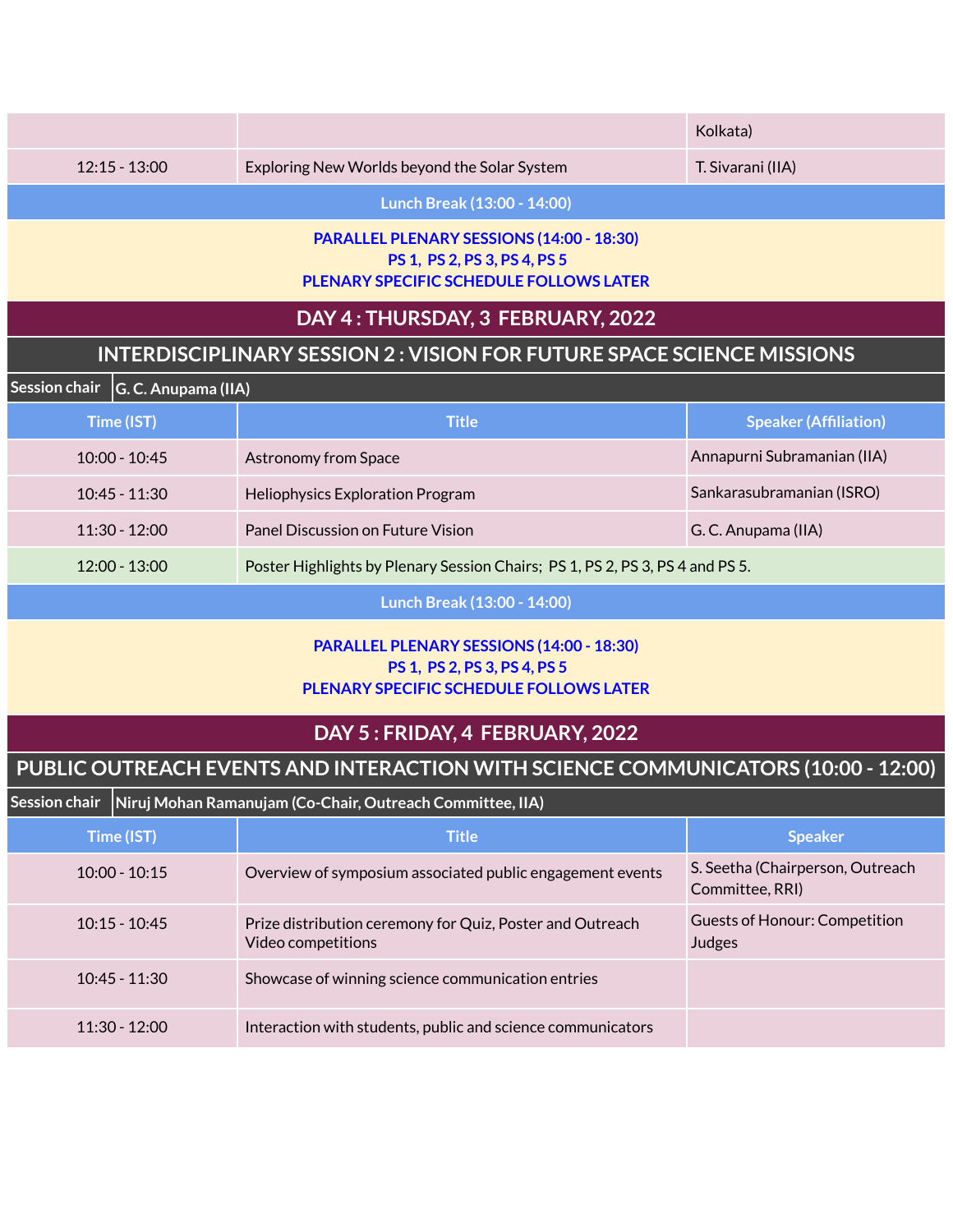# **CLOSING CEREMONY (12:00 - 12:30)**

| <b>Moderator</b> | V. Girish (Deputy Director, SPO, ISRO HQ) |                                                                                |                                                                                      |  |
|------------------|-------------------------------------------|--------------------------------------------------------------------------------|--------------------------------------------------------------------------------------|--|
| Time (IST)       |                                           | <b>Title</b>                                                                   | <b>Speaker (Affiliation)</b>                                                         |  |
|                  | $12:00 - 12:10$                           | Symposium report, announcement of best presentation<br>awardees, future events | Dibyendu Nandi (Chairperson, Local<br><b>Organizing Committee, IISER</b><br>Kolkata) |  |
| $12:10 - 12:15$  |                                           | Closing remarks                                                                | A S Kiran Kumar (Chairman, National<br>Organizing Committee)                         |  |
|                  | $12:15 - 12:20$                           | Open mike and remarks, if any, by attendees                                    |                                                                                      |  |
|                  | $12:20 - 12:30$                           | Vote of Thanks                                                                 | V. Girish (Deputy Director, SPO,<br>ISRO HQ)                                         |  |

#### **Playing of the National Anthem of India**

#### **END OF CLOSING CEREMONY**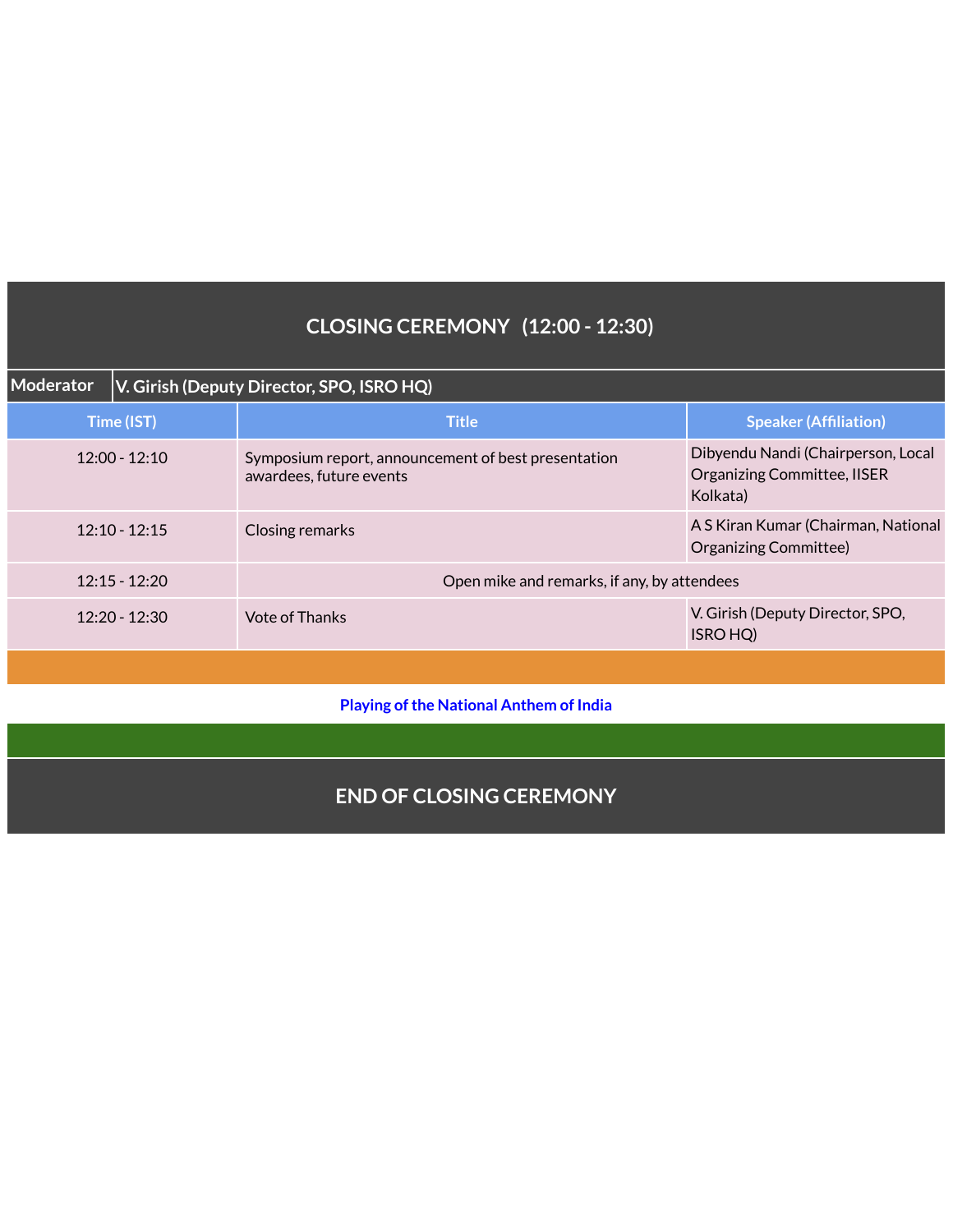# **PLENARY SPECIFIC SCHEDULES**

**Color Codes:** 

Invited Talk

Contributed Oral Talk

Contributed Poster Flash Talk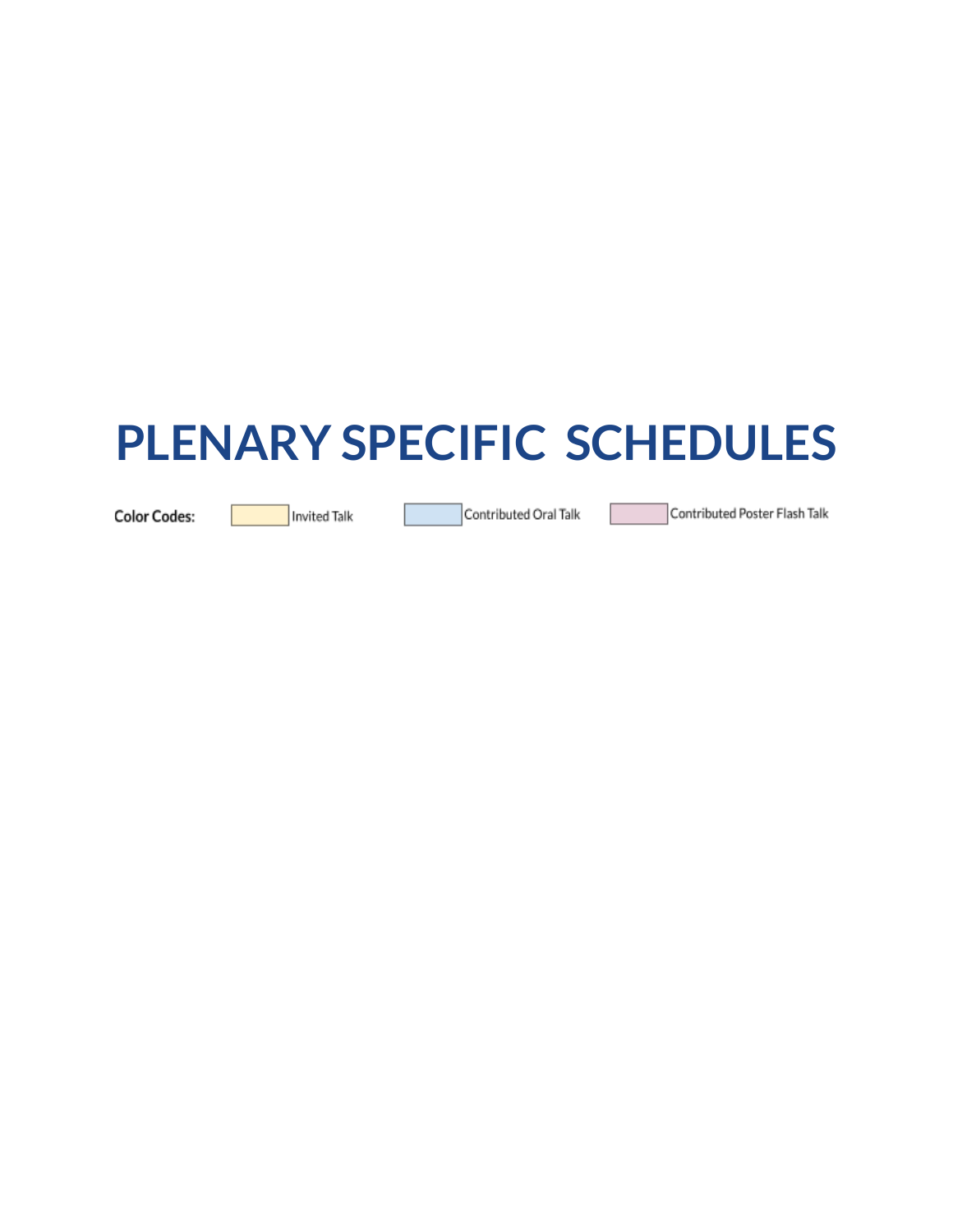| PLENARY SESSION 1: SPACE BASED METEOROLOGY, OCEANOGRAPHY, GEOSPHERE-BIOSPHERE INTERACTIONS |                                                  |                                                                                                            |                                                                                |  |  |  |
|--------------------------------------------------------------------------------------------|--------------------------------------------------|------------------------------------------------------------------------------------------------------------|--------------------------------------------------------------------------------|--|--|--|
| Convenor                                                                                   |                                                  | M. Venkat Ratnam (NARL)                                                                                    |                                                                                |  |  |  |
| Co - convenor                                                                              |                                                  | D. Jagadheesha (ISRO), Sunil Kumar S V (VSSC), Kiran Kumar N V P (VSSC ISRO)                               |                                                                                |  |  |  |
|                                                                                            | PS1   DAY 1: MONDAY, 31 JANUARY, 2022; SESSION A |                                                                                                            |                                                                                |  |  |  |
| Session chair                                                                              | M. Venkat Ratnam (NARL)                          |                                                                                                            |                                                                                |  |  |  |
| Session co-chair(s)                                                                        | Mukunda M Gogoi (SPL)                            |                                                                                                            |                                                                                |  |  |  |
| <b>Serial No.</b>                                                                          | Time (IST)                                       | <b>Title</b>                                                                                               | <b>Speaker (Affiliation)</b>                                                   |  |  |  |
| $\mathbf{1}$                                                                               | 14:00-14:40                                      | Aerosol Radiative Forcing over India from space and<br>ground based observations                           | Suresh Babu, (ISRO)                                                            |  |  |  |
| $\overline{2}$                                                                             | 14:40-15:00                                      | Studies on Brown Carbon Aerosols in India: Current<br><b>Status and Way Forward</b>                        | Neeraj Rastogi, (PRL)                                                          |  |  |  |
| 3                                                                                          | 15:00-15:10                                      | Climatological aspects of size-resolved column<br>aerosol optical properties over Gadanki, India           | Bomidi Lakshmi Madhavan,<br>(NARL)                                             |  |  |  |
| $\overline{4}$                                                                             | 15:10-15:20                                      | Studies on Black Carbon aerosols in relation to<br>Boundary Layer Height and Rainfall over sub urban<br>Ch | M. Ashok Williams,<br>(Atmospheric Science<br>Research Laboratory, SRM<br>IST) |  |  |  |
| 5                                                                                          | 15:20-15:30                                      | Effect of aerosols and meteorology on precipitation<br>enhancement over Kerala during August 2018          | Jasmine Mary Kuriakose,<br>(Assumption College)                                |  |  |  |
| 6                                                                                          | 15:30-15:40                                      | Carbonaceous Aerosol Variability & their Association<br>with Meteorological Parameters in Delhi, India     | Saurabh Sonwani, (University<br>of Delhi)                                      |  |  |  |
| $\overline{7}$                                                                             | 15:40-15:50                                      | Estimation of ACRI over a tropical atmosphere using a<br>synergy of in-situ measurements                   | Renju Nandan, (NARL)                                                           |  |  |  |
| 8                                                                                          | 15:50-16:00                                      | Space based meteorology, oceanography,<br>geosphere-biosphere interaction                                  | D Mriganka, (IIT KGP)                                                          |  |  |  |
|                                                                                            |                                                  | Break (16:00 - 16:30)                                                                                      |                                                                                |  |  |  |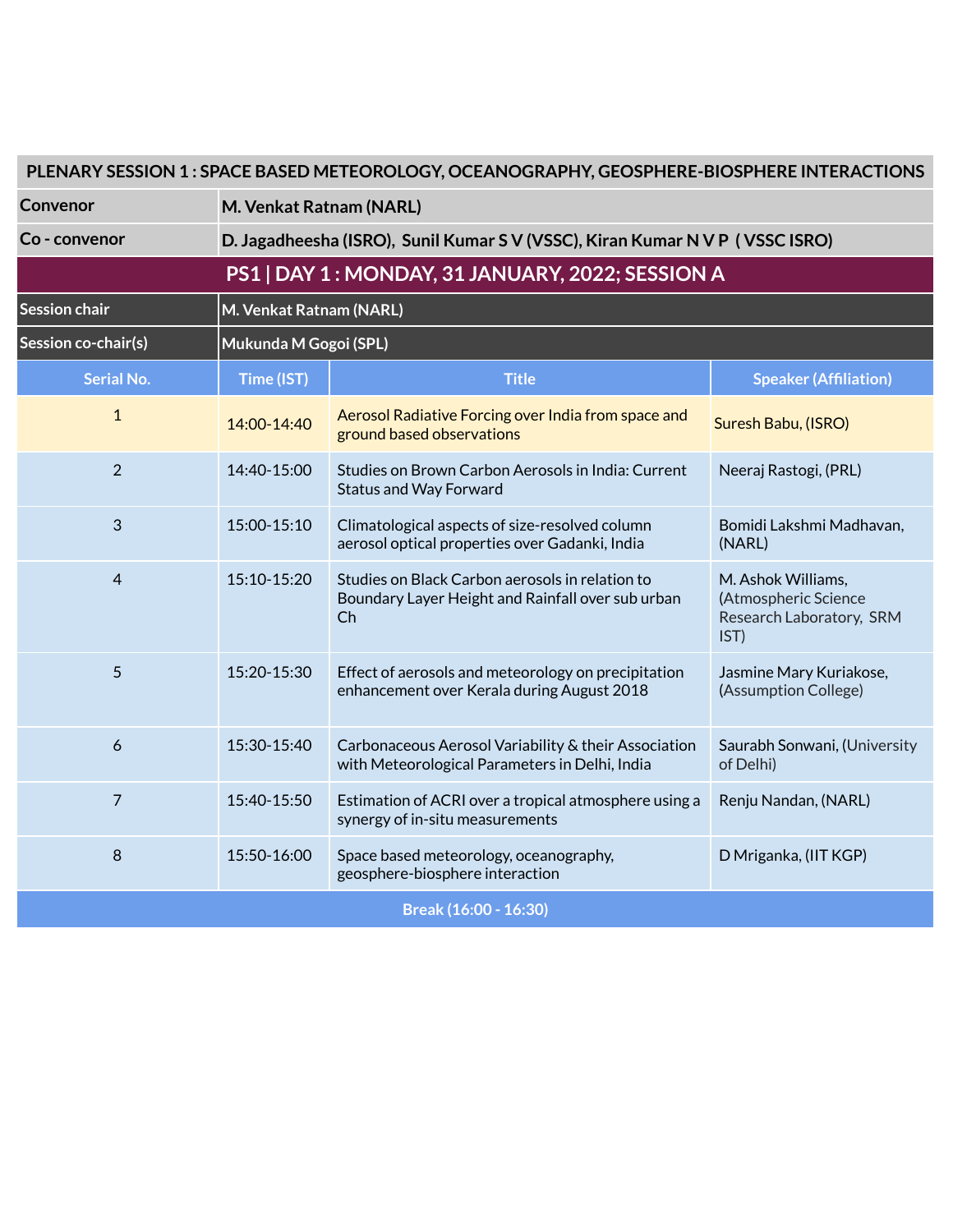| PS1   DAY 1: MONDAY, 31 JANUARY, 2022; SESSION B |             |                                                                                                                                     |                                                                       |  |
|--------------------------------------------------|-------------|-------------------------------------------------------------------------------------------------------------------------------------|-----------------------------------------------------------------------|--|
| Session chair                                    |             | M. Venkat Ratnam (NARL)                                                                                                             |                                                                       |  |
| Session co-chair(s)                              |             | TV Lakshmi Kumar (SRM-IST)                                                                                                          |                                                                       |  |
| 9                                                | 16:30-16:50 | BACIS: New observational techniques to understand<br>aerosol effects on Clouds                                                      | Varaha Ravi Kiran, (NARL)                                             |  |
| 10                                               | 16:50-17:00 | Role of aerosol microphysical properties on CCN<br>activity over a tropical coastal location                                        | Ajith TC, (SPL)                                                       |  |
| 11                                               | 17:00-17:10 | Sensitivity of cloud condensation nuclei concentration<br>to aerosol loading in column model                                        | Kavita Patnaik, (NARL)                                                |  |
| 12                                               | 17:10-17:20 | <b>Integrated Monsoon Rainfall Observation</b><br>Programme: Defining Monsoon Rainfall Measuring<br>Satellite (MRMS)                | TV Lakshmi Kumar, (SRM<br>IS&T)                                       |  |
| 13                                               | 17:20-17:30 | Variability in atmospheric DMS over the Bay of Bengal<br>during the post-monsoon season                                             | Mansi Gupta, (PRL)                                                    |  |
| 14                                               | 17:30-17:40 | Long-term trends in the Aerosol Optical Depth<br>obtained using Multi-satellite measurements                                        | Gopika Gupta, (NARL)                                                  |  |
| 15                                               | 17:40-17:50 | Retrieval of near-surface PM2.5 over India using<br>satellite lidar observations                                                    | Lakshmi N B, (NCESS)                                                  |  |
| 16                                               | 17:50-18:00 | Variability and comparison of aerosol and PWV from<br>the measurement of satellite over Darjeeling                                  | Shyam Mehta, (Bose Institute)                                         |  |
| 17                                               | 18:00-18:10 | What drives the prevalence of atmospheric<br>water-soluble organic aerosols over the tropical hill<br>station in the Western Ghats? | D.K. Deshmukh, (SPL)                                                  |  |
| 18                                               | 18:10-18:20 | Probing the genesis of extreme BC episodes over a<br>polluted metropolis near land-sea boundary                                     | Gargi Rakshit, (Institute of<br><b>Radio Physics and Electronics)</b> |  |
| 19                                               | 18:20-18:30 | Variation of trace gases in Kannur Town, a coastal<br>South Indian city                                                             | Nishanth T, (Sree Krishna<br>College Guruvayur)                       |  |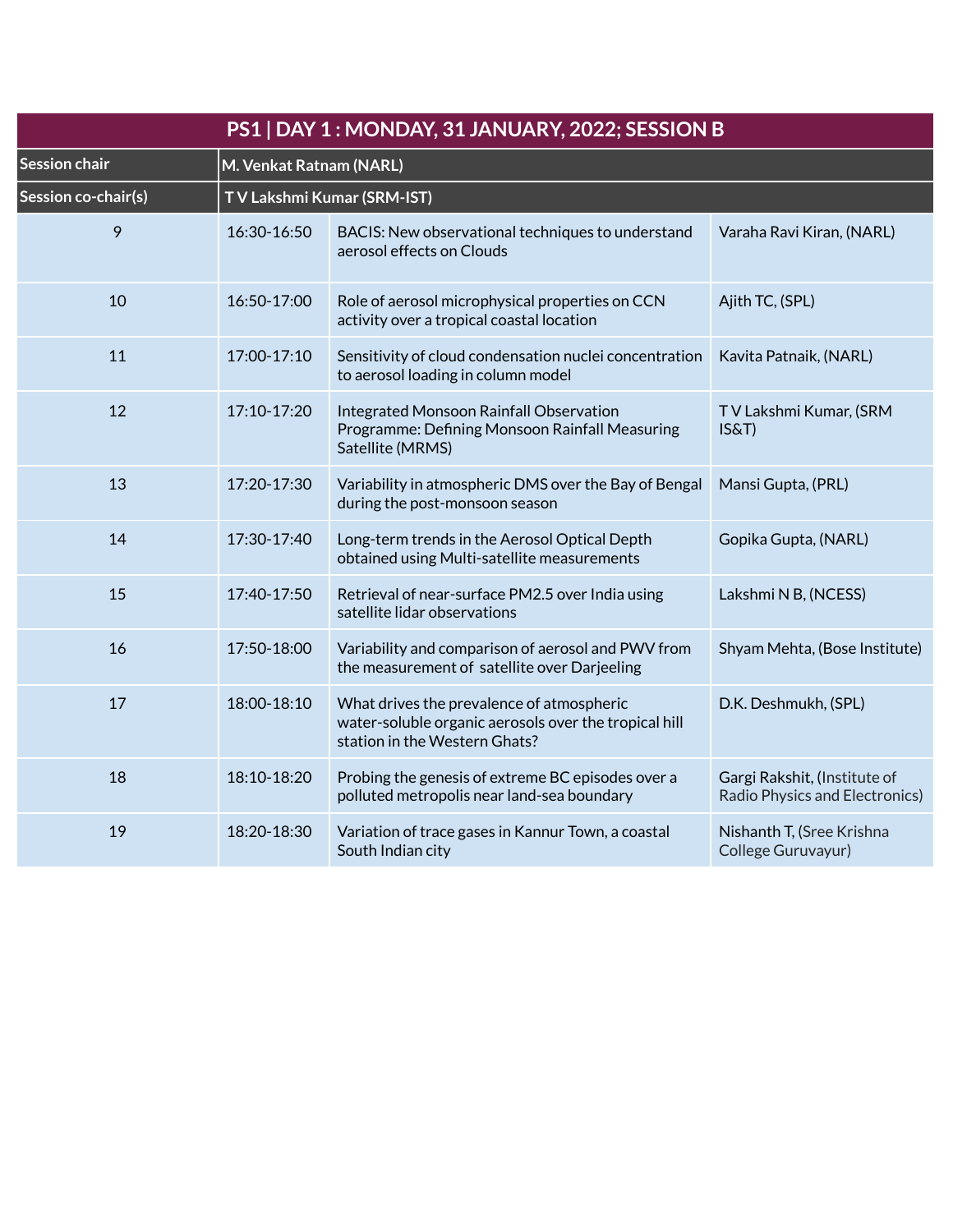| PS1   DAY 2 : TUESDAY, 1 FEBRUARY, 2022; SESSION A |                        |                                                                                                                    |                                                                                  |  |
|----------------------------------------------------|------------------------|--------------------------------------------------------------------------------------------------------------------|----------------------------------------------------------------------------------|--|
| Session chair                                      | Sunil Kumar S V (VSSC) |                                                                                                                    |                                                                                  |  |
| Session co-chair(s)                                | B. L. Madhavan (NARL)  |                                                                                                                    |                                                                                  |  |
| $\mathbf{1}$                                       | 14:00-14:40            | <b>Exploring the Oceans from Ground and Space</b>                                                                  | Sunil Kumar Singh,<br>(CSIR-National Institute of<br>Oceanography)               |  |
| $\overline{2}$                                     | 14:40-15:00            | Photochemical evolution of air in tropical urban<br>environments of India: A model-based study                     | Narendra Ojha, (PRL)                                                             |  |
| 3                                                  | 15:00-15:10            | Demonstrating the capability of machine learning to<br>simulate atmospheric trace gases                            | Imran A. Girach, (SPL)                                                           |  |
| $\overline{4}$                                     | 15:10-15:20            | Spatio-temporal variation and gas-particle<br>partitioning of PAHs and Nitro-PAHs in the<br>atmosphere of          | Puneet Kumar Verma,<br>(Dayalbagh Educational<br>Institute)                      |  |
| 5                                                  | 15:20-15:30            | Total column ozone from Indian geostationary<br>satellite INSAT-3DR: Improved infrared retrieval and<br>validation | Prajjwal Rawat, (ARIES)                                                          |  |
| 6                                                  | 15:30-15:40            | Bayesian inverse modeling of CH4 fluxes over the<br>peninsular India                                               | Anjumol Raju, (SPL)                                                              |  |
| $\overline{7}$                                     | 15:40-15:50            | Emissions of biogenic VOC from<br>Achanakmar-Amarkantak Biosphere Reserve<br>(AABR)Forest in Central India         | Tanzil Gaffar Malik, (Space and<br><b>Atmospheric Sciences</b><br>Division, PRL) |  |
| 8                                                  | 15:50-16:00            | C02 variability over a coastal urban station                                                                       | Sandhya K Nair, (SPL)                                                            |  |
| Break (16:00 - 16:30)                              |                        |                                                                                                                    |                                                                                  |  |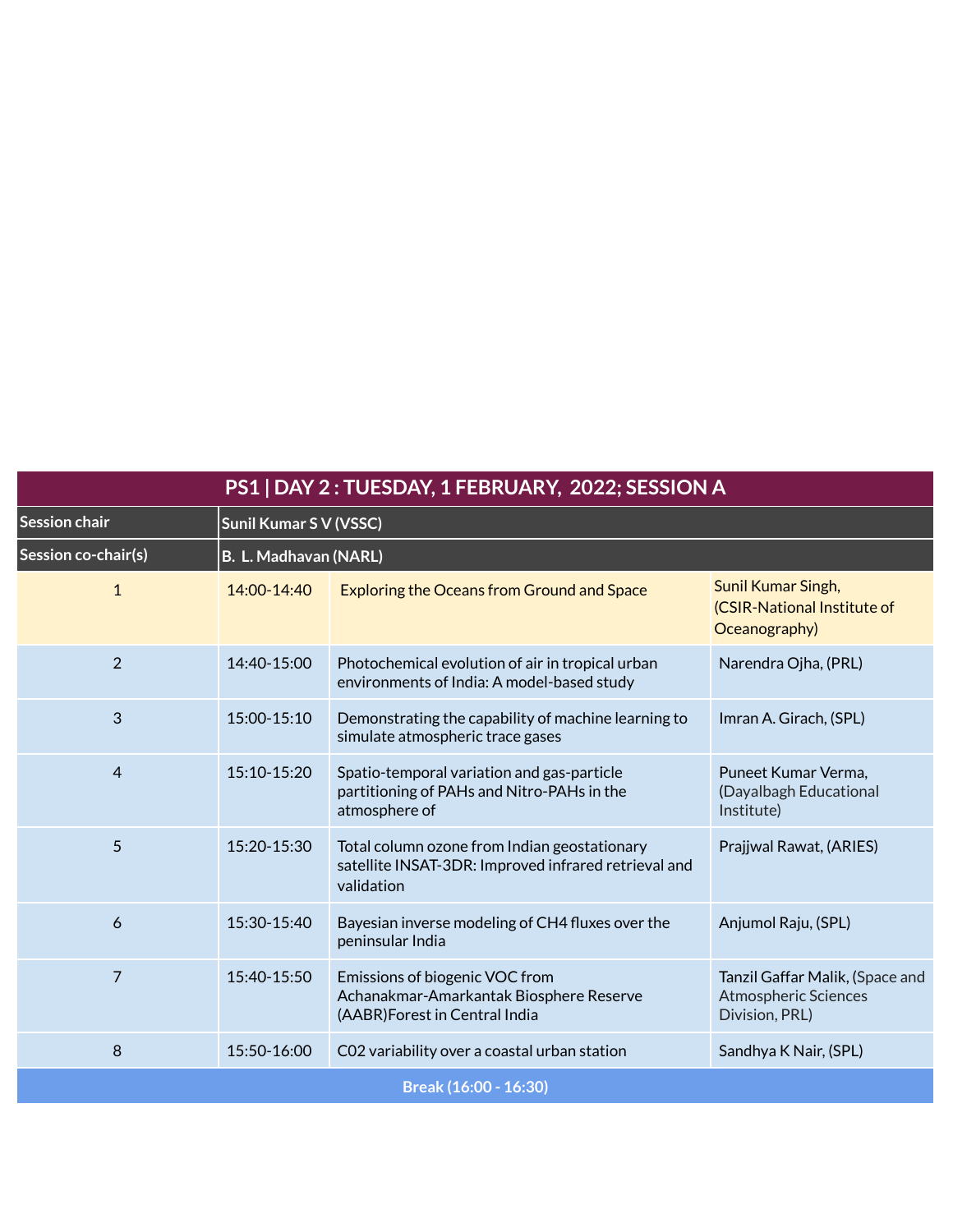| PS1   DAY 2 : TUESDAY, 1 FEBRUARY, 2022; SESSION B |                               |                                                                                                         |                                                                             |  |
|----------------------------------------------------|-------------------------------|---------------------------------------------------------------------------------------------------------|-----------------------------------------------------------------------------|--|
| Session chair                                      | <b>Sunil Kumar S V (VSSC)</b> |                                                                                                         |                                                                             |  |
| Session co-chair(s)                                | <b>Ghouse Basha (NARL)</b>    |                                                                                                         |                                                                             |  |
| 9                                                  | 16:30-16:50                   | Local emission and long-range transport impacts on<br>the CO, CO2, and CH4 concentrations               | Chaithanya D. Jain, (NARL)                                                  |  |
| 10                                                 | 16:50-17:00                   | Is the ABL altitude or strong thermal inversions that<br>control the vertical extent of aerosols?       | P. Prasad, (NARL)                                                           |  |
| 11                                                 | 17:00-17:10                   | Do the large-eddy simulations yield deeper<br>atmospheric boundary layers in comparison to the<br>RANS? | Roshny S., (SPL)                                                            |  |
| 12                                                 | 17:10-17:20                   | Impact of COVID-19 lockdown on Surface, ABL, and<br>Instability parameters over India                   | Ghouse Basha, (NARL)                                                        |  |
| 13                                                 | 17:20-17:30                   | Anomalous radiative warming by clouds over a<br>sub-region within the Indian summer monsoon region      | V. Sathiyamoorthy, (ISRO)                                                   |  |
| 14                                                 | 17:30-17:40                   | An approach for tropospheric humidity retrieval from<br>radio occultation refractivity profiles         | D. Jagadheesha, (ISRO)                                                      |  |
| 15                                                 | 17:40-17:50                   | Retrieval of atmospheric profiles from microwave<br>radiometer using AI                                 | Renju R, (ISRO)                                                             |  |
| 16                                                 | 17:50-18:00                   | Impact of Satellite Based Geographical Data on<br>Simulation of Rainfall over North Eastern Region of I | Rekha Bharali Gogoi, (North<br><b>Eastern Space Applications</b><br>Centre) |  |
| 17                                                 | 18:00-18:10                   | Spatio-temporal signature of anomalous positive and<br>negative IOD events using remote sensing data    | Amit Kumar Jena, (IIRS)                                                     |  |
| 18                                                 | 18:10-18:20                   | Comparative Analysis of Binary Classifiers for Rainfall<br>Prediction in Mumbai region                  | Kaustav Chakravarty, (IMD,<br>Pune)                                         |  |
| 19                                                 | 18:20-18:30                   | Rapidly intensified, Long duration North Indian Ocean<br>Tropical Cyclones: validation and dynamics     | Arpita Munsi, (NARL)                                                        |  |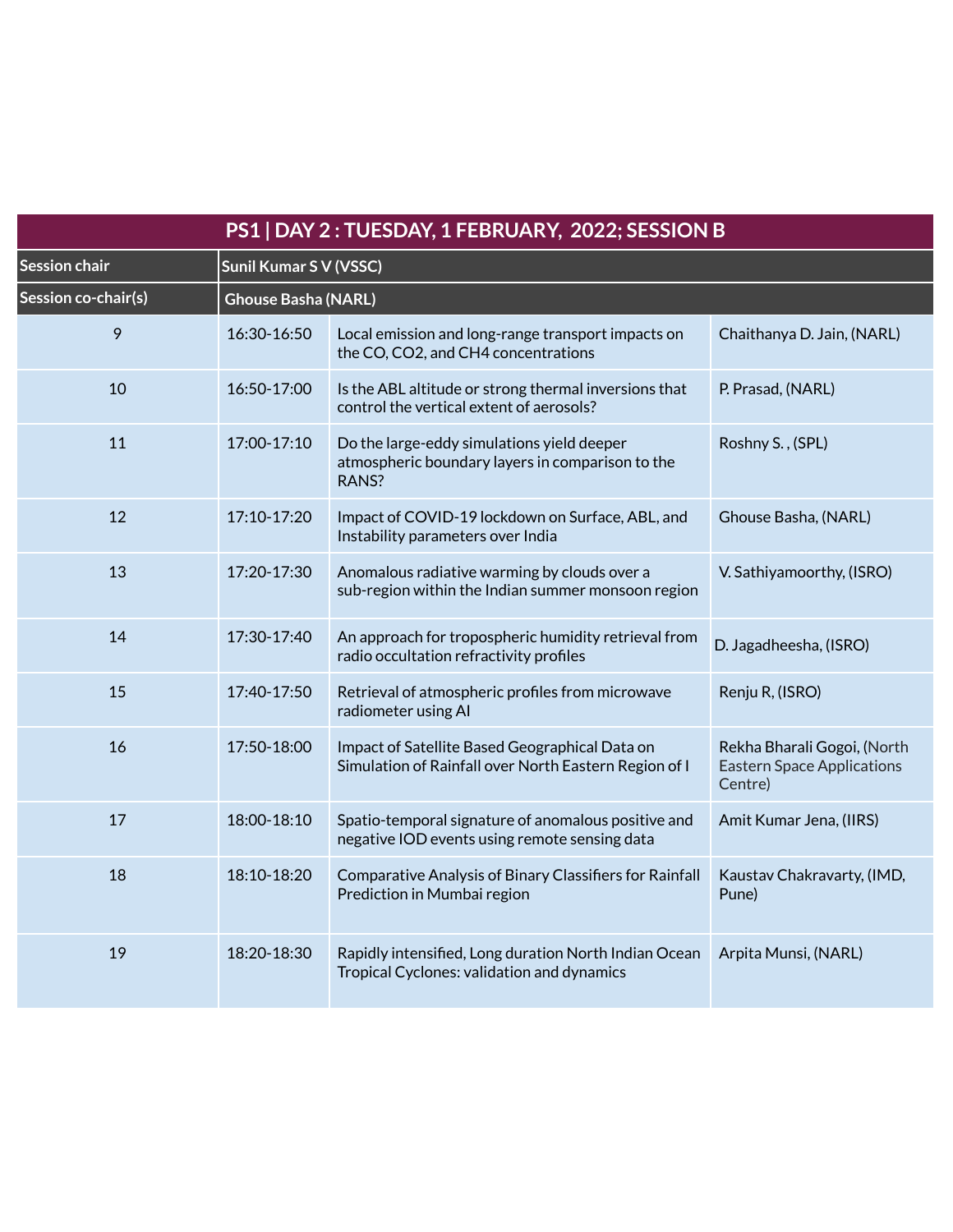| PS1   DAY 3: WEDNESDAY, 2 FEBRUARY, 2022; SESSION A |                          |                                                                                                            |                                                                             |  |  |
|-----------------------------------------------------|--------------------------|------------------------------------------------------------------------------------------------------------|-----------------------------------------------------------------------------|--|--|
| <b>Session chair</b>                                |                          | Kiran Kumar N V P (VSSC ISRO)                                                                              |                                                                             |  |  |
| Session co-chair(s)                                 | K. V. Subrahmanyam (SPL) |                                                                                                            |                                                                             |  |  |
| 1                                                   | 14:00-14:40              | Assessment of mangroves from space                                                                         | Gnanappazham L, (IIST)                                                      |  |  |
| $\overline{2}$                                      | 14:40-15:00              | Indian summer Monsoon: A combat between deep<br>convection and the upper tropospheric humidity<br>inferred | K. N. Uma, (SPL)                                                            |  |  |
| 3                                                   | 15:00-15:10              | Simulation of impact of surface infrared heating on<br>growth of the cloud                                 | Subhrajit Rath, (NARL)                                                      |  |  |
| $\overline{4}$                                      | 15:10-15:20              | Improving InSAR based DEMs using Successive Best<br>Pixel Selection approach for DEM fusion                | Priti Girohi, (IIRS)                                                        |  |  |
| 5                                                   | 15:20-15:30              | Numerical Study on the Impact of Cyclonic Storm<br>Ockhi on Sea-breeze Circulation over the Arabian Sea    | Freddy P Paul, (ISRO)                                                       |  |  |
| 6                                                   | 15:30-15:40              | Mumbai monsoon - unravelling the morphology of<br>clouds and microphysics of precipitation                 | Kaustav Chakravarty, (Indian<br>Institute of Tropical<br>Meteorology, Pune) |  |  |
| 7                                                   | 15:40-15:50              | The role of bright band characteristics of stratiform<br>rain on the altitudinal variation of raindrop     | Lavanya S, (SPL)                                                            |  |  |
| 8                                                   | 15:50-16:00              | Multicomponent multiphase model for stratification<br>and compressibility of Earth's Atmosphere            | Debojit Sarkar, (NARL)                                                      |  |  |
|                                                     |                          | Break (16:00 - 16:30)                                                                                      |                                                                             |  |  |
|                                                     |                          | PS1   DAY 3 : WEDNESDAY, 2 FEBRUARY, 2022; SESSION B                                                       |                                                                             |  |  |
| <b>Session chair</b>                                |                          | Kiran Kumar N V P (VSSC ISRO)                                                                              |                                                                             |  |  |
| Session co-chair(s)                                 | Imran A. Girach (SPL)    |                                                                                                            |                                                                             |  |  |
| 9                                                   | 16:30-16:50              | Regional Distribution of Black Carbon Aerosols over<br>India from Satellite (GOSAT-2 CAI-2) and Ground     | Mukunda M Gogoi, (SPL)                                                      |  |  |
| 10                                                  | 16:50-17:00              | Prediction of Atmospheric Water Vapour from Indian<br>Navigation Data Using Deep Learning Techniques       | Chandrani Chatterjee, (IIT<br>Indore)                                       |  |  |
| 11                                                  | 17:00-17:10              | New insights into the asymmetries in the precipitation<br>days during the Indian summer monsoon and the    | Kandula V Subrahmanyam,<br>(SPL ISRO)                                       |  |  |
| 12                                                  | 17:10-17:20              | Role of circulation dynamics on cloud distribution<br>over the Indian summer monsoon region                | Prijith S. S., (SPL ISRO)                                                   |  |  |
| 13                                                  | 17:20-17:30              | Estimation and validation study of Soil Moisture using<br>GPS-IR technique over a tropical region: Vari    | G. N. Madhavi, (NARL)                                                       |  |  |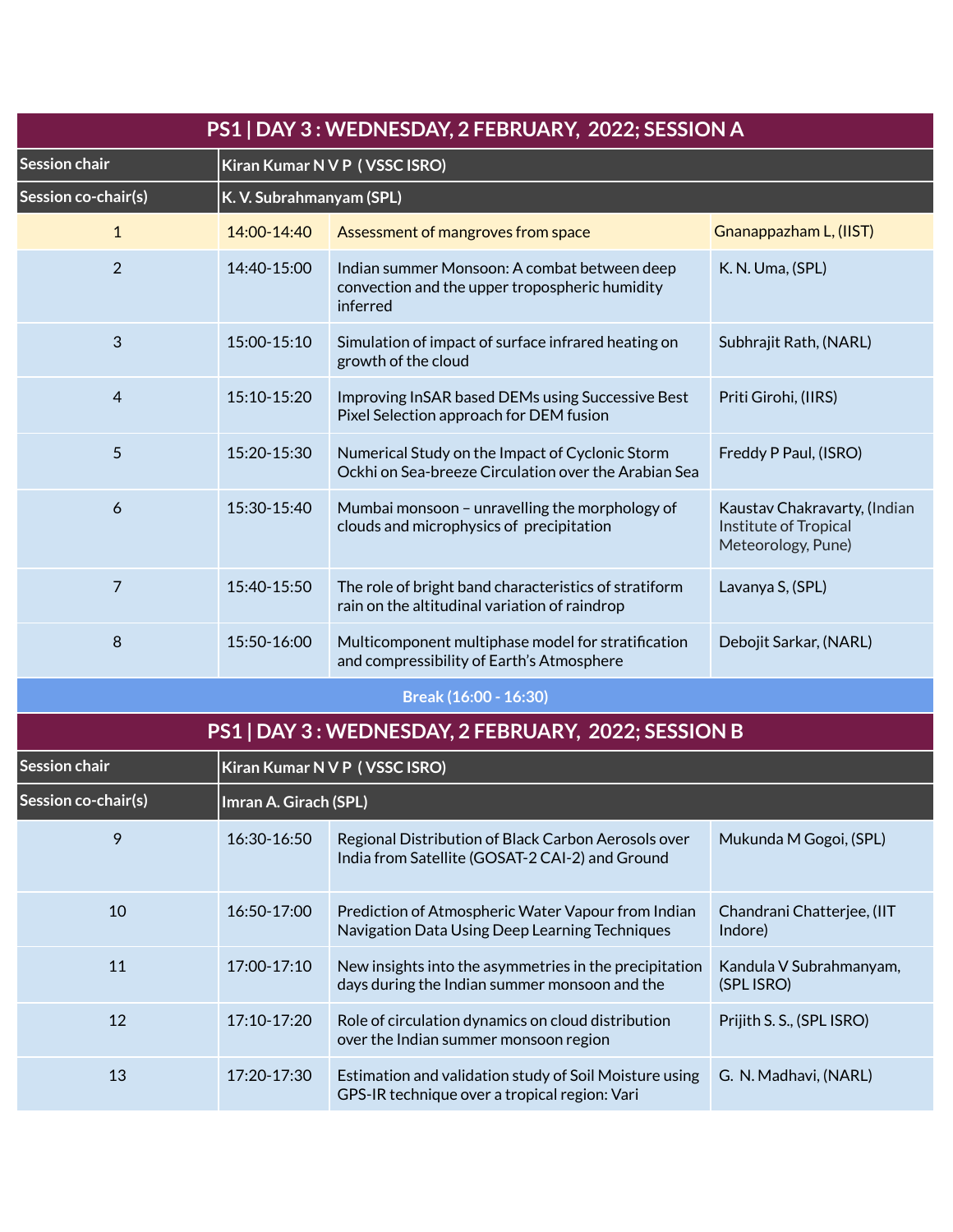| 14 | 17:30-17:40     | From Humidity to Precipitation: Observed Relations<br>among the Hydrological Cycle Components       | Edwin V Davis, (SPL ISRO)                  |
|----|-----------------|-----------------------------------------------------------------------------------------------------|--------------------------------------------|
| 15 | $17:40-17:50$   | Impact of Tropical Clouds on Atmospheric Heating:<br>Estimations from Spaceborne Radar Observations | Aswathy R S, (University of<br>Kerala)     |
| 16 | $17:50 - 18:00$ | Association of deep convective cloud cores with sea<br>surface temperature over the tropical oceans | Sisma Samuel, (SPL ISRO)                   |
| 17 | 18:00-18:10     | Use of 53MHz Radar of Calcutta University to<br>quantify the Lower Atmospheric Wind Characteristics | Debyendu Jana, (University of<br>Calcutta) |
| 18 | 18:10-18:20     | Comparison of prediction models for time series<br>forecasting over a tropical region               | Arijit De, (DEMR, ONERA/<br>CNES)          |
| 19 | 18:20-18:30     | Verification of mesoscale model prediction of Tropical<br>Cyclones occurred over North Indian Ocean | Goriparthi Pavani, (NARL)                  |

| PS1   DAY 4: THURSDAY, 3 FEBRUARY, 2022; SESSION A |                       |                                                                                                         |                                                                                             |
|----------------------------------------------------|-----------------------|---------------------------------------------------------------------------------------------------------|---------------------------------------------------------------------------------------------|
| <b>Session chair</b>                               | D. Jagadheesha (ISRO) |                                                                                                         |                                                                                             |
| Session co-chair(s)                                | Siji Kumar (SPL)      |                                                                                                         |                                                                                             |
| 1                                                  | 14:00-14:20           | Long term variability in lightning occurrences over the<br>Congo Basin Africa                           | Rohit Chakraborty, (IISc)                                                                   |
| $\overline{2}$                                     | $14:20 - 14:30$       | Spatio-temporal survey of mined land in North East<br>India                                             | D. Sai Sowjanya, (NESAC)                                                                    |
| 3                                                  | 14:30-14:40           | Google Earth Engine based approach for flood<br>mapping of inland area using remote sensing data        | Supriya Sharma, (IIRS)                                                                      |
| $\overline{4}$                                     | $14:40-14:50$         | Isolation, identification and characterization of<br>thermophiles and halophiles from Ladakh.           | Sahaj Bharindwal, (Amity<br>centre of excellence in<br>astrobiology at Amity<br>University) |
| 5                                                  | $14:50 - 15:00$       | Planetary albedo decline interlinked with land cover<br>modifications and near surface warming          | S.V.S. Sai Krishna, (NRSC)                                                                  |
| 6                                                  | $15:00 - 15:10$       | Understanding the vertical structure of clouds<br>observed over a high altitude station of North East I | Arundhati Kundu, (NESAC)                                                                    |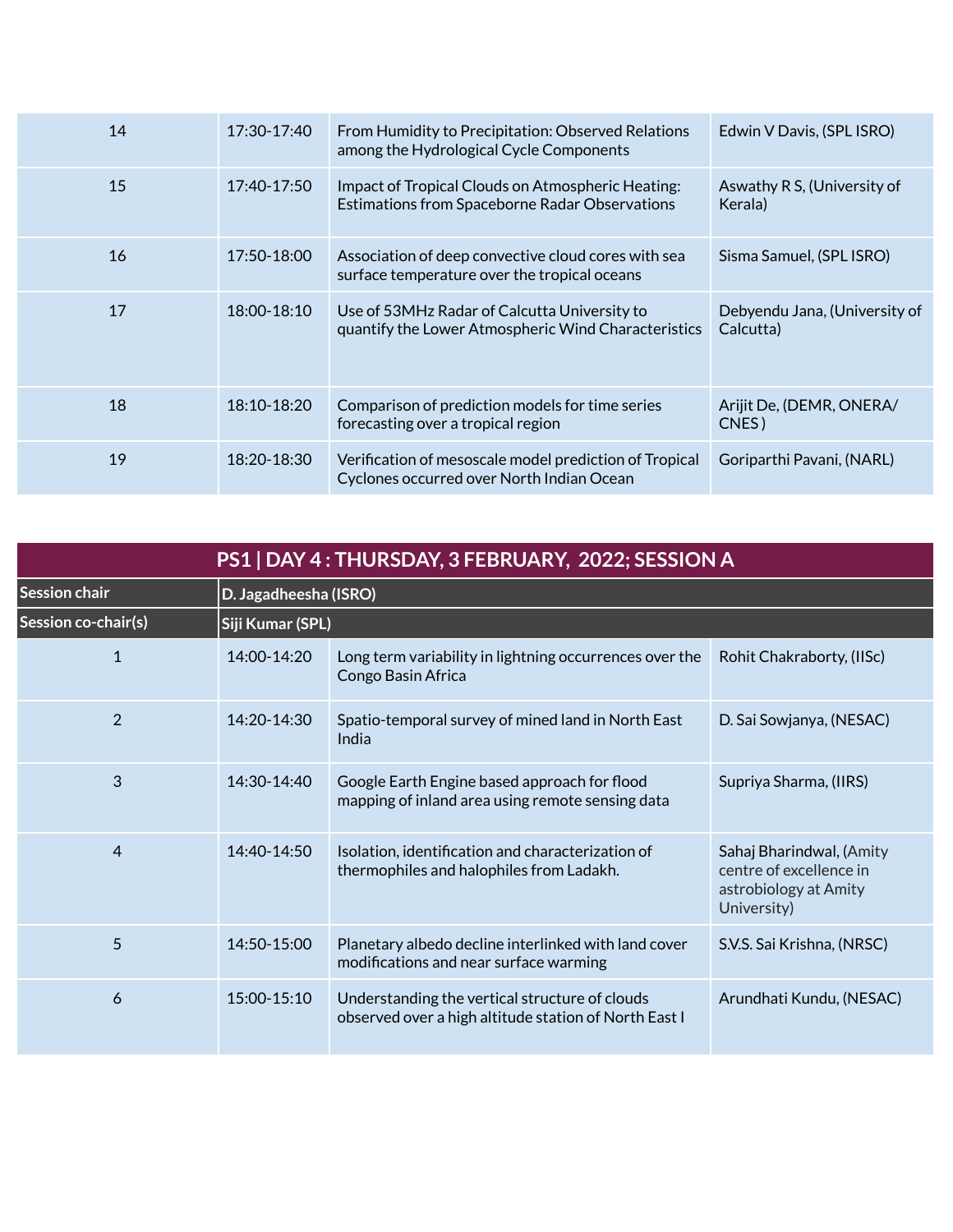| 7                   | 15:10-15:20           | Supervised Classification Approach for<br>Differentiating Alpine Landcover Features of Sikkim<br>Himalayas | Jumoni Boruah, (NESAC)                                                                 |
|---------------------|-----------------------|------------------------------------------------------------------------------------------------------------|----------------------------------------------------------------------------------------|
| 8                   | 15:20-15:30           | Effect of AOD to lightning Flash Rate and relation<br>with NO2 over Kolkata, India                         | Arijit De, (DEMR, ONERA/<br>CNES)                                                      |
|                     |                       | Break (15:30 - 16:00)                                                                                      |                                                                                        |
|                     |                       | PS1   DAY 4 : THURSDAY, 3 FEBRUARY, 2022; SESSION B                                                        |                                                                                        |
| Session chair       | D. Jagadheesha (ISRO) |                                                                                                            |                                                                                        |
| Session co-chair(s) | S. S. Prijith (SPL)   |                                                                                                            |                                                                                        |
| 9                   | 16:00-16:03           | Variation of Nitrogen Dioxide (NO2) over<br>metropolitan areas of India                                    | Vaibhav Trivedi, (St. Xavier's<br>College, Ahmedabad)                                  |
| 10                  | 16:03-16:06           | Radiocarbon-based source characteristics of<br>paddy-residue burning derived aerosols                      | M Devaprasad, (PRL)                                                                    |
| 11                  | 16:06-16:09           | Real-time measurements of NR-PM2.5 during<br>Covid19 lockdown in Ahmedabad                                 | Rohit Meena, (PRL)                                                                     |
| 12                  | 16:09-16:12           | Impact of Climate Change on Meteorological<br>Parameters over Mountainous Region                           | Saurabh Verma, (IIRS)                                                                  |
| 13                  | 16:12-16:15           | Assessment of surface ozone at Dehradun: a valley<br>site in Himalayan and its comparison with other ce    | Mahendar Rajwar, (ARIES)                                                               |
| 14                  | 16:15-16:18           | Observed climatology and trend in relative humidity,<br>CAPE, and CIN over India                           | Imran Khan, (Department of<br><b>Electronics and</b><br>Communications Engineering)    |
| 15                  | 16:18-16:21           | An analysis of the Tropical Cyclones and Atlantic<br>Hurricanes during 1979 to 2018 with the variation     | Dhruba Banerjee, (Swami<br>Vivekananda Institute of<br>Science and Technology)         |
| 16                  | 16:21-16:24           | Sodar observations of wintertime sea breeze<br>characteristics over Visakhapatnam                          | K. Jagadesh, (Sri Vasavi<br>Engineering College,<br>Tadepalligudem, Andhra<br>Pradesh) |
| 17                  | 16:24-16:27           | Integral turbulence statistics over Anantapur, a<br>semi-arid location in peninsular India                 | Nagireddy Siva Kumar Reddy,<br>(SPL)                                                   |
| 18                  | 16:27-16:30           | Evaluation of similarity theory in wintertime surface<br>layer over a coastal station Thumba               | Nagireddy Siva Kumar Reddy,<br>(SPL)                                                   |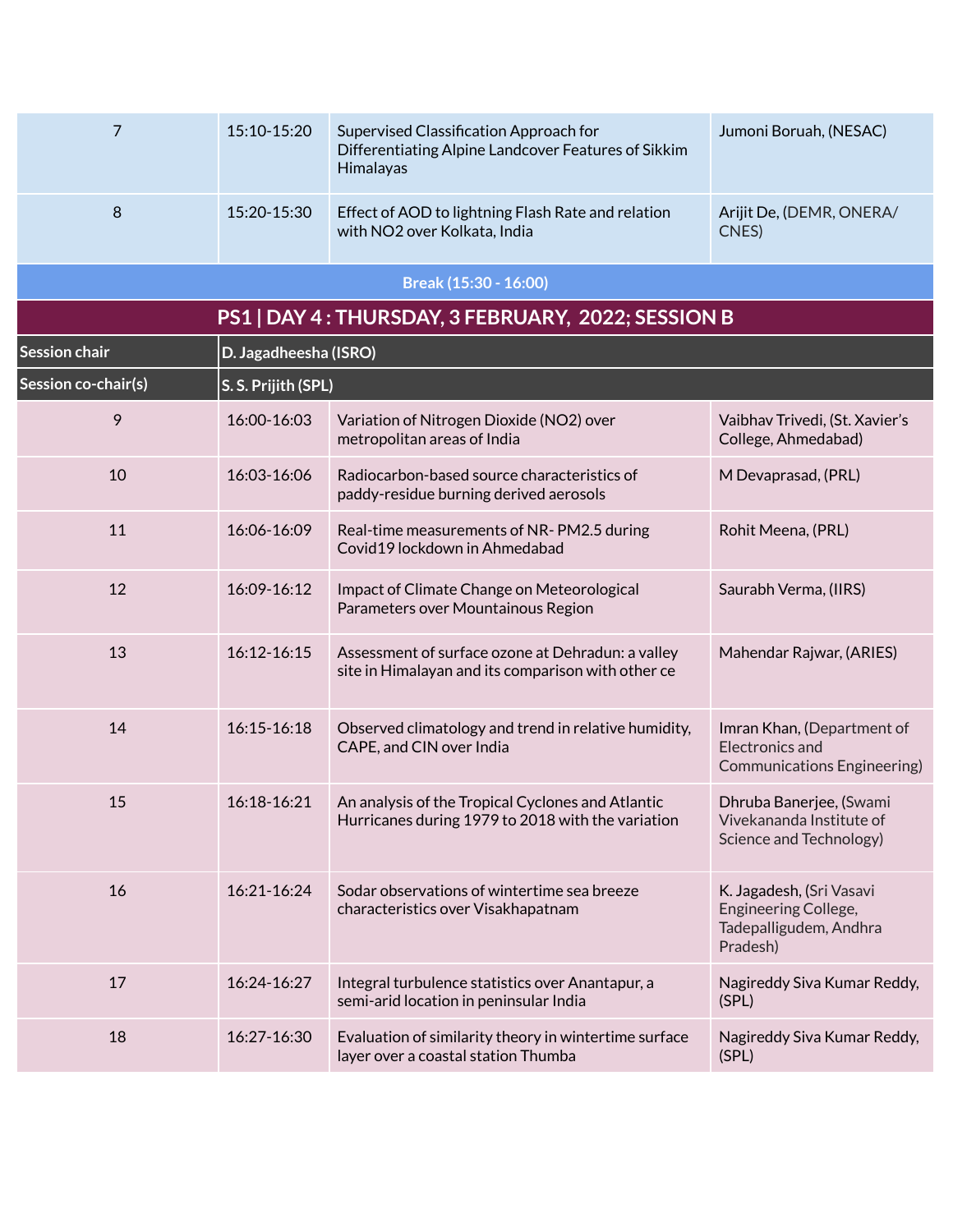| 19 | 16:30-16:33 | Thermodynamic structure of the Coastal Atmospheric<br>Boundary Layer (CABL) during different sky condit    | Sachin K Philip, (SRMIST)                                                   |
|----|-------------|------------------------------------------------------------------------------------------------------------|-----------------------------------------------------------------------------|
| 20 | 16:33-16:36 | GNSS-Reflectometry using NavIC-L5 signals for Earth<br>Observation                                         | Bushra Ansari, (IIT Delhi)                                                  |
| 21 | 16:36-16:39 | Application of GNSS water vapour for severe weather<br>studies in Uttarakhand Himalaya                     | Tanmay Dhar, (Uttaranchal<br>University)                                    |
| 22 | 16:39-16:42 | Long-term investigations of AOD Observed from<br>MERRA-2 reanalysis data Over Andhra Pradesh state<br>in 1 | Pelati Althaf, (KLEF)                                                       |
| 23 | 16:42-16:45 | Analysis of Multi-Layer Atmospheric Clouds over<br>Ahmedabad                                               | Harithasree Sreedevan, (PRL)                                                |
| 24 | 16:45-16:48 | Simulation of specific cyclone cases in the Bay of<br>Bengal through Regional Ocean Modeling System (RO    | Tarumay Ghoshal, (DIT<br>University)                                        |
| 25 | 16:48-16:51 | ANN modeling for the dependency of seasonal long<br>range rainfall with climate parameters                 | Raj Kishore Tiwari, (Govt.<br>Madhav Sadashivrao<br>Golvalkar college Rewa) |
| 26 | 16:51-16:54 | Verification of mesoscale model prediction of Tropical<br>Cyclones occurred over North Indian Ocean        | Nizy Mathew, (SPL)                                                          |
| 27 | 16:54-16:57 | Role of tropical cyclone in the redistribution of<br>aerosols over Indian subcontinent                     | Betsy K B, (SRMIST)                                                         |
| 28 | 16:57-17:00 | The inter-seasonal variation of rainfall microphysics<br>as observed over the urban city of Pune           | Aalisha Lanjewar, (VIIT Pune)                                               |
| 29 | 17:00-17:03 | The characteristic features of rainfall microphysics as<br>observed over the orographic region             | Kaustav Chakravarty, (IITM)                                                 |
| 30 | 17:03-17:06 | Quantification of absorbing aerosol types over the<br>IGP region from AERONET: Comparison with models      | Kamran Ansari, (PRL)                                                        |
| 31 | 17:06-17:09 | Statistical Relationship Between Atmospheric<br>Parameters And Their Impacts On Climate Change             | Sandra Vasudevan, (St.<br>Joseph's college for women)                       |
| 32 | 17:09-17:12 | Altitudinal variation of raindrop size distribution over<br>northern Indian ocean observed during ICARB    | Dr. NVP Kiran Kumar, (ISRO)                                                 |
| 33 | 17:12-17:15 | Distribution of Particulate matters over Delhi during<br>2017-2019: Linkages to micro meteorology          | Chetna, (University of Delhi)                                               |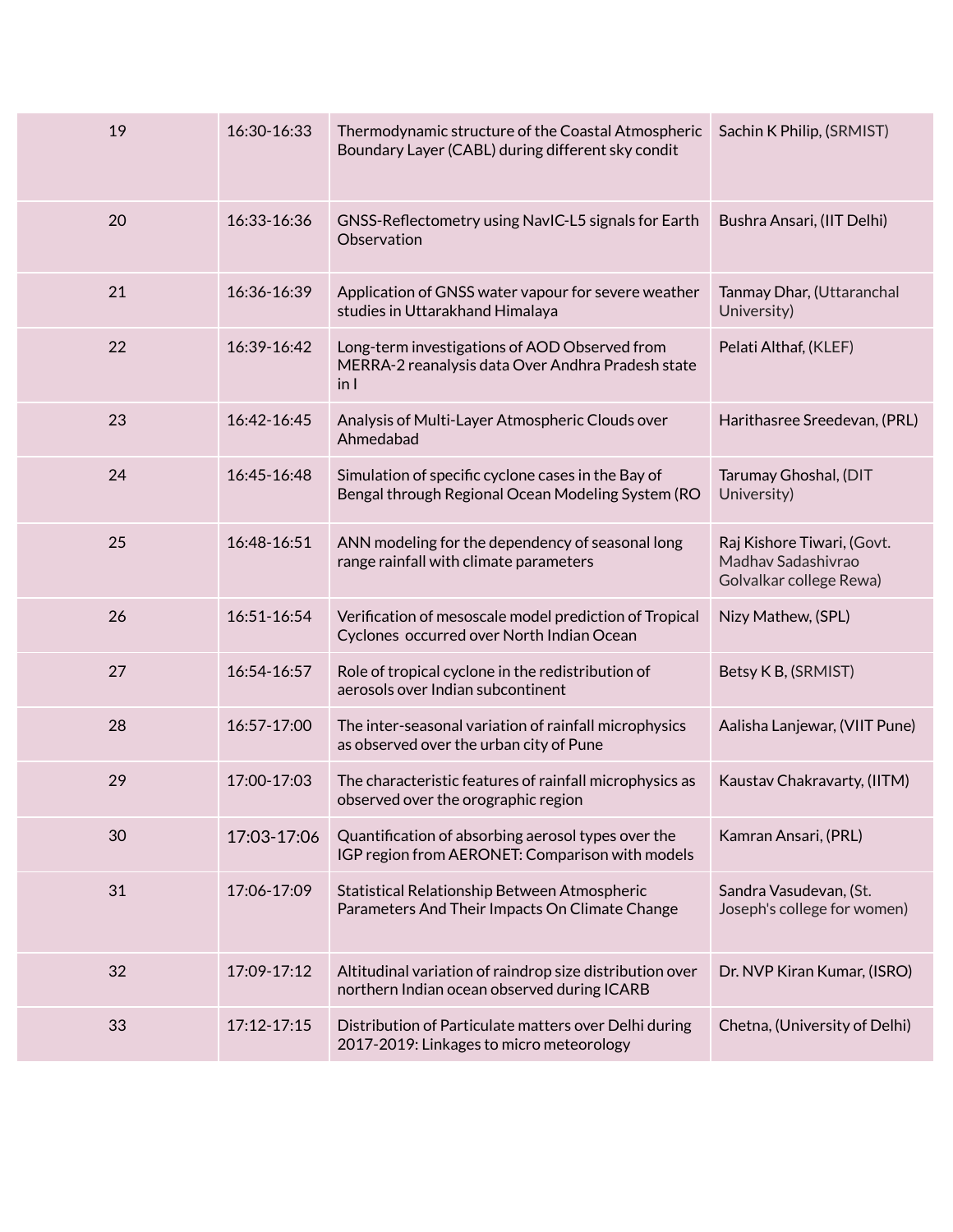| 34 | $17:15 - 17:18$ | Case studies of different types of Precipitation over<br>Arctic                                            | Saurabh Das, (IIT Indore)                                        |
|----|-----------------|------------------------------------------------------------------------------------------------------------|------------------------------------------------------------------|
| 35 | $17:18-17:21$   | Study of spatio-temporal variations in aerosol-cloud<br>properties over Western India and Arabian Sea      | Ruchita Shah Pandit,<br>(Deendayal Energy University,<br>Raisan) |
| 36 | $17:21 - 17:24$ | Oxidative Potential and Risk Characterization of<br>Heavy Metals in PM1 during Foggy and Non-Foggy at<br>a | Isha Goyal, (Dayalbagh<br><b>Educational Institute)</b>          |
| 37 | 17:24-17:27     | Atmospheric PM2.5 and NO2 concentration during<br>lockdown & post-lockdown period in 5 Indian cities       | Simran Bamola, (Dayalbagh<br>Educational Institute)              |
| 38 | 17:27-17:30     | Degradation of Air Quality of Delhi due to Crop<br>Residue Burning in Haryana                              | Pallavi Saxena, DES, (Hindu<br>College, University of Delhi)     |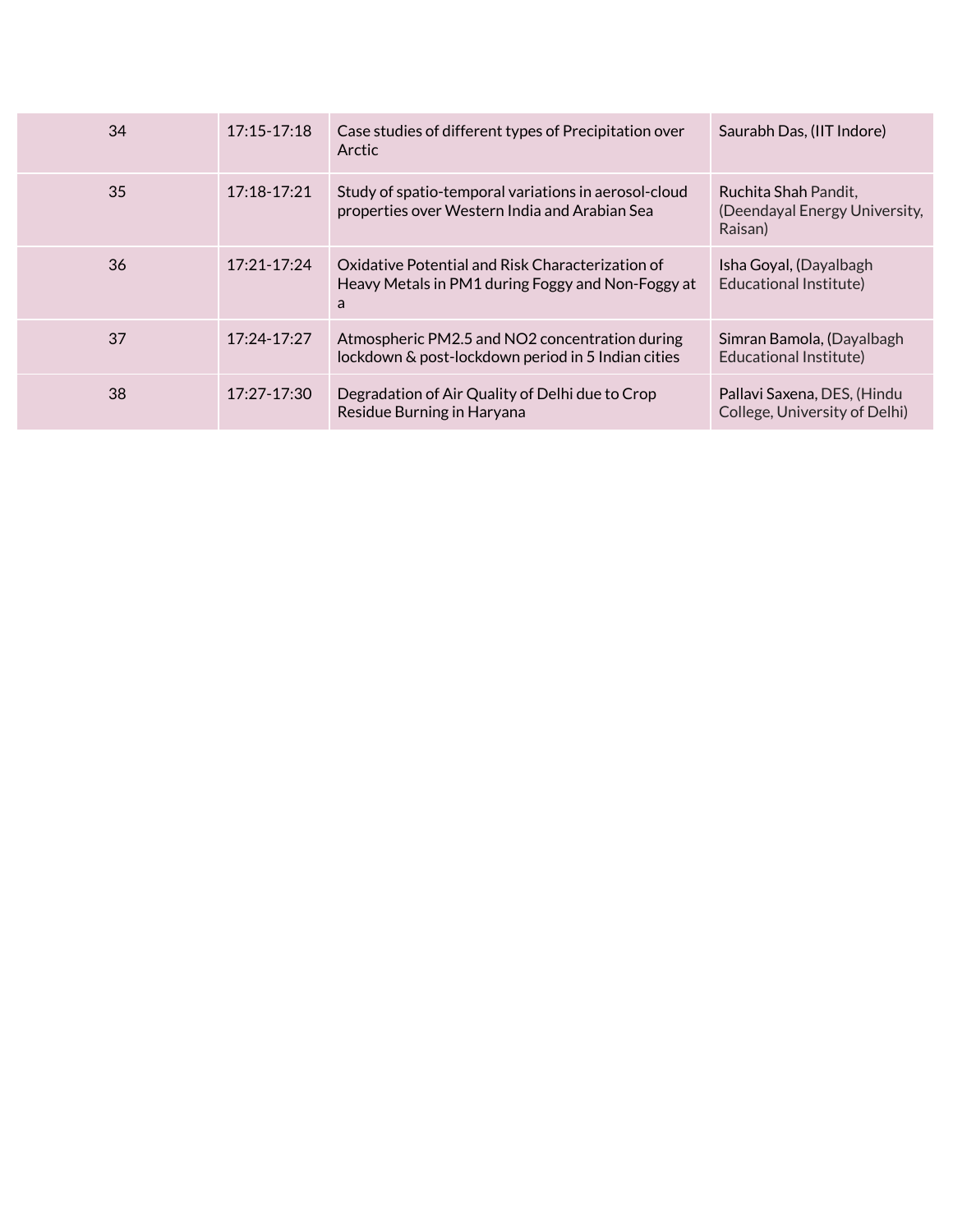| PLENARY SESSION 2: MIDDLE ATMOSPHERE, ATMOSPHERIC COUPLING, DYNAMICS AND CLIMATE CHANGE |                              |                                                                                                         |                                                                              |  |  |
|-----------------------------------------------------------------------------------------|------------------------------|---------------------------------------------------------------------------------------------------------|------------------------------------------------------------------------------|--|--|
| Convenor                                                                                | <b>Kishore Kumar K (SPL)</b> |                                                                                                         |                                                                              |  |  |
| Co - convenor                                                                           |                              | Tarun Pant (SPL), Dr. D. Bala Subrahamanyam (SPL), Nirvikar Dashora (NARL)                              |                                                                              |  |  |
|                                                                                         |                              | PS2   DAY 1 : MONDAY, 31 JANUARY, 2022; SESSION A                                                       |                                                                              |  |  |
| <b>Session chair</b>                                                                    |                              | <b>Tarun Pant and Nirvikar Dashora</b>                                                                  |                                                                              |  |  |
| <b>Serial No.</b>                                                                       | Time (IST)                   | <b>Title</b>                                                                                            | <b>Speaker (Affiliation)</b>                                                 |  |  |
| $\mathbf{1}$                                                                            | 14:00-14:45                  | Atmospheric Sciences With the ST Radar Facility                                                         | Ashik Paul, (University of<br>Calcutta)                                      |  |  |
| $\overline{2}$                                                                          | 14:45-15:00                  | Study of daytime E-region ionospheric zonal drifts and high-low<br>latitude coupling.                   | Tarun Kumar Pant, (VSSC,<br>ISRO)                                            |  |  |
| 3                                                                                       | 15:00-15:15                  | New data analysis tool on digisonde observations for scientific<br>investigations                       | Janardana Reddy G, (National<br>Atmospheric Research<br>Laboratory, Gadanki) |  |  |
| 4                                                                                       | 15:15-15:30                  | Equatorial ionospheric study using GMRT                                                                 | Sarvesh Mangla (IIT Indore)                                                  |  |  |
| 5                                                                                       | 15:30-15:45                  | Observations of Summer Night-Time FAI Using University of<br>Calcutta ST Radar                          | Tanmay Das (Calcutta<br>University)                                          |  |  |
| 6                                                                                       | 15:45-16:00                  | Thermospheric neutral winds and temperature: First results<br>from an Indian equatorial station         | Md. Mosarraf Hossain (Space<br>Physics Laboratory, VSSC)                     |  |  |
|                                                                                         |                              | Break (16:00 - 16:30)                                                                                   |                                                                              |  |  |
|                                                                                         |                              | PS2   DAY 1 : MONDAY, 31 JANUARY, 2022; SESSION B                                                       |                                                                              |  |  |
| <b>Session chair</b>                                                                    |                              | <b>Tarun Pant and Nirvikar Dashora</b>                                                                  |                                                                              |  |  |
| 7                                                                                       | 16:30-16:45                  | Assesment on the day-to-day variability of the equatorial<br>plasma bubble                              | Suman Kumar Das, PRL                                                         |  |  |
| 8                                                                                       | 16:45-17:00                  | A study of Fascinating Equatorial Plasma Bubble<br>Event Imaged through All-Sky Imager Over Indian Sect | Onkar Gurav (Bharati<br>Vidyapeeth, Pune)                                    |  |  |
| 9                                                                                       | 17:00-17:15                  | Daytime thermospheric wave dynamics and day-to-day<br>variability in the occurrence of ESF              | Subir Mandal, PRL                                                            |  |  |
| 10                                                                                      | 17:15-17:30                  | Intermediate Descending Layers [IL] over the equatorial<br>location of Thiruvananthapuram               | Mridula N (SPL, VSSC)                                                        |  |  |
| 11                                                                                      | 17:30-17:45                  | Tidal influence on the generation of post-midnight F region<br>irregularities                           | Meenakshi S (National<br>Atmospheric Research<br>Laboratory, Gadanki)        |  |  |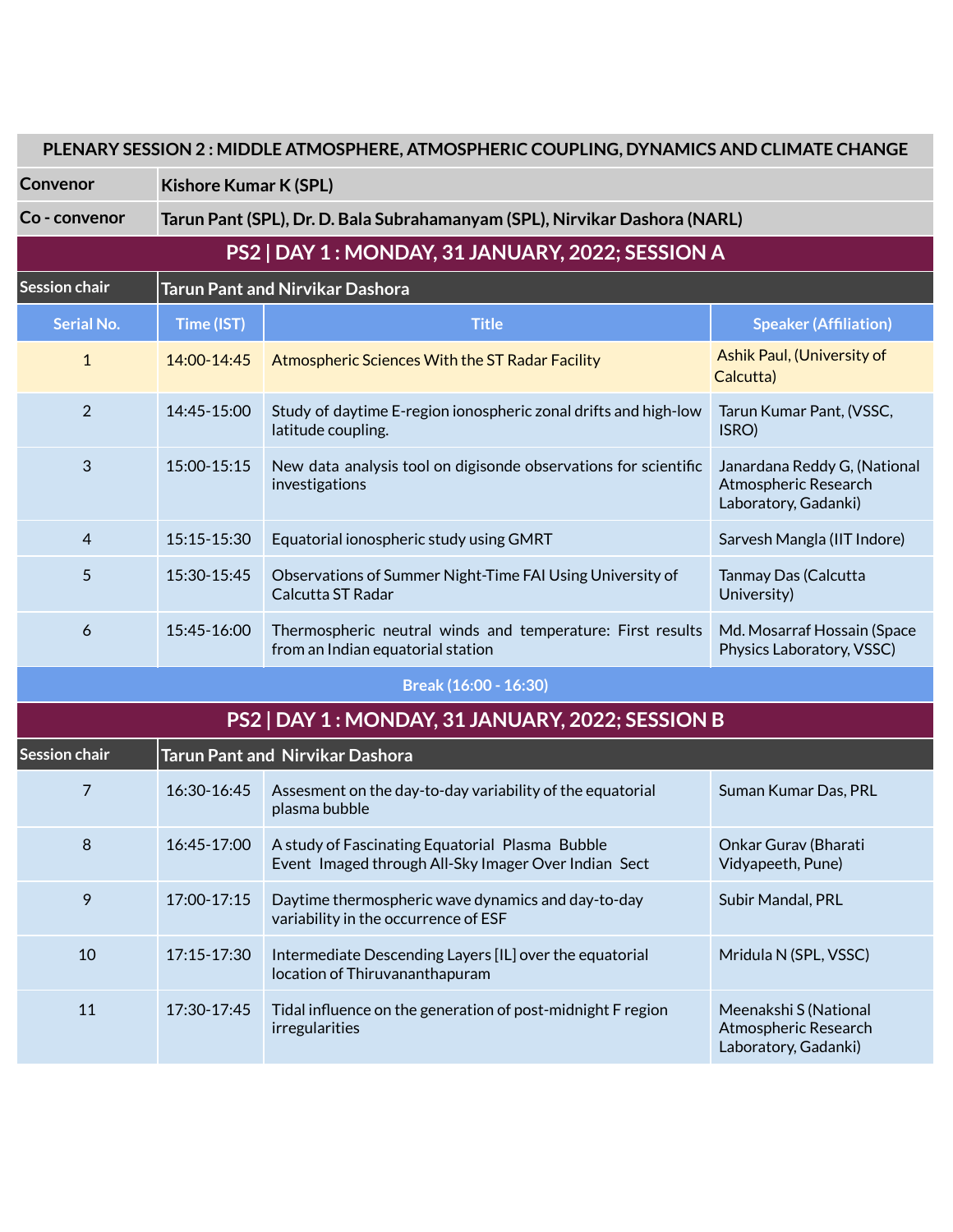| 12 | 17:45-18:00     | Automatic detection of Sporadic E event in the CADI ionograms<br>for the study of its effect on F layer | T. Venkateswara Rao (KL<br>University, Vijayawada)                        |
|----|-----------------|---------------------------------------------------------------------------------------------------------|---------------------------------------------------------------------------|
| 13 | $18:00 - 18:15$ | Ionospheric vertical plasma drift model developed for the<br>Indian and Indonesian sectors              | Pavan Chaitanya (National<br>Atmospheric Research<br>Laboratory, Gadanki) |
| 14 | 18:15-18:30     | Performance evolution of IRI Plas and SAMI2 models during<br>solar minimum around 100°E                 | Angkita Hazarika (Dibrugarh<br>University)                                |

| PS2   DAY 2 : TUESDAY, 1 FEBRUARY, 2022; SESSION A |                                        |                                                                                                         |                                                                            |  |
|----------------------------------------------------|----------------------------------------|---------------------------------------------------------------------------------------------------------|----------------------------------------------------------------------------|--|
| Session chair                                      | <b>Tarun Pant and Nirvikar Dashora</b> |                                                                                                         |                                                                            |  |
| $\mathbf{1}$                                       | 14:00-14:15                            | The supersubstorms of solar cycle 24: The sources, energy<br>coupling and impacts on the SW-M-I system  | Sritam Hajra (National<br>Atmospheric Research<br>Laboratory, Gadanki)     |  |
| 2                                                  | 14:15-14:30                            | On the seasonal response of the equatorial and low latitude<br>ionosphere to major geomagnetic storms   | Sripathi S (Indian Institute of<br>Geomagnetism, Mumbai)                   |  |
| 3                                                  | 14:30-14:45                            | Distinct lonospheric response to three different geomagnetic<br>storms during 2016 using GPS-TEC        | Duvvu Lissa (Andhra<br>University)                                         |  |
| $\overline{4}$                                     | 14:45-15:00                            | Spatio-temporal confinement of ionospheric responses over<br>during St. Patrick's Day storm of March 20 | Sk Samin Kader (National<br>Atmospheric Research<br>Laboratory, Gadanki)   |  |
| 5                                                  | 15:00-15:15                            | Aspects related to variability in radiative cooling by NO, and<br>TEC&O/N2 during Halloween Storm       | Alok Kumar Ranjan (Indian<br>Institute of Technology<br>Roorkee)           |  |
| 6                                                  | 15:15-15:30                            | Atmospheric and lonospheric response to Major Sudden<br>Stratospheric Warming (SSW) Episodes            | Jinee Gogoi (Dibrugarh<br>University)                                      |  |
| $\overline{7}$                                     | 15:30-15:45                            | Lower atmosphere-ionosphere coupling: Observations of<br>HUDHUD cyclone using AIRS and GPS network      | V.K.D. Srinivasu (National<br>Atmospheric Research<br>Laboratory, Gadanki) |  |
| 8                                                  | 15:45-16:00                            | Association between earthquake and equatorial wave                                                      | Manohar Lal (Indian Institute<br>of Geomagnetism)                          |  |
|                                                    |                                        | Break (16:00 - 16:30)                                                                                   |                                                                            |  |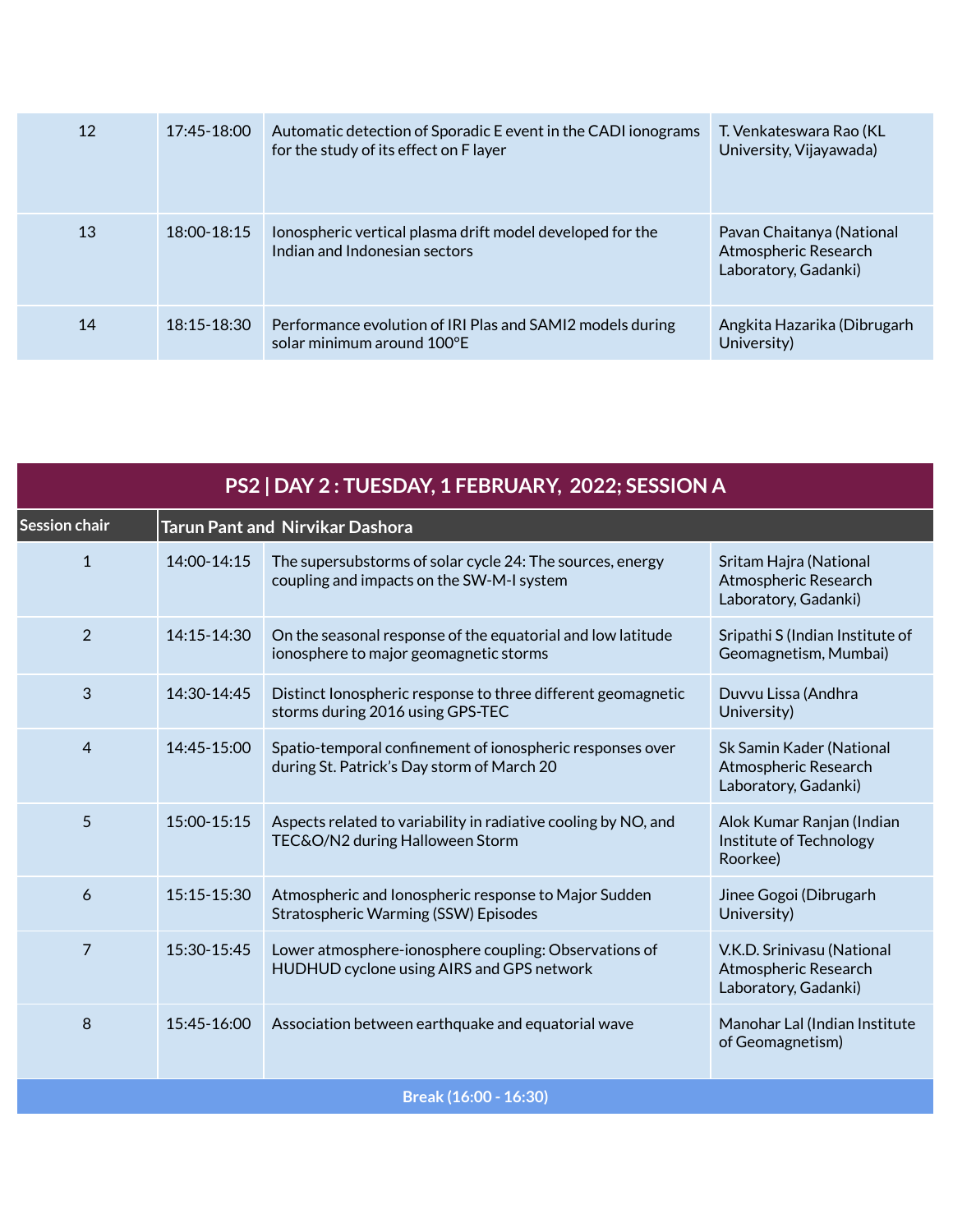| PS2   DAY 2 : TUESDAY, 1 FEBRUARY, 2022; SESSION B |                 |                                                                                                                                                          |                                                                                        |
|----------------------------------------------------|-----------------|----------------------------------------------------------------------------------------------------------------------------------------------------------|----------------------------------------------------------------------------------------|
| Session chair                                      |                 | <b>Tarun Pant and Nirvikar Dashora</b>                                                                                                                   |                                                                                        |
| 9                                                  | 16:30-16:45     | Impact of stratospheric ozone and mesospheric tides on<br>enhanced occurrence of 150-km echoes in 2019                                                   | Reetambhara Dutta (National<br>Atmospheric Research<br>Laboratory, Gadanki)            |
| 10                                                 | 16:45-17:00     | OI 630 nm nightglow variability during post-sunset time over<br>low-latitude thermosphere                                                                | Sovan Saha, (PRL)                                                                      |
| 11                                                 | $17:00 - 17:15$ | 3-D characterization of daytime gravity waves obtained using<br>optical and radio measurements                                                           | Sunil Kumar, (PRL)                                                                     |
| 12                                                 | $17:15 - 17:30$ | Terdiurnal and gravity wave influences on OH(3-1) brightness<br>and its rotational temperatures measured by PRL Airglow<br>InfraRed Spectrograph (PAIRS) | Ravindra Pratap Singh, (PRL)                                                           |
| 13                                                 | $17:30 - 17:45$ | Discrimination of Doppler Shift In Atmospheric Gravity Wave<br>Signatures Due To Horizontal Background Wind Using<br><b>Dictionary Learning</b>          | Varanasi Satya Sreekanth,<br>(National Atmospheric<br>Research Laboratory,<br>Gadanki) |
| 14                                                 | $17:45 - 18:00$ | Detection of Lightning Induced Gravity Wave from NavIC Signal<br>and Ground Data                                                                         | Soumen Datta, (IIT Indore)                                                             |
| 15                                                 | 18:00-18:15     | Planetary wave dynamical variability at low latitude middle<br>atmosphere during September 2019 SSW                                                      | Gourav Mitra, (PRL)                                                                    |
| 16                                                 | 18:15-18:30     | Response of Brewer-Dobson Circulation to SSWs over the<br>Northern and Southern Hemisphere                                                               | Veenus Venugopal, (SPL ISRO)                                                           |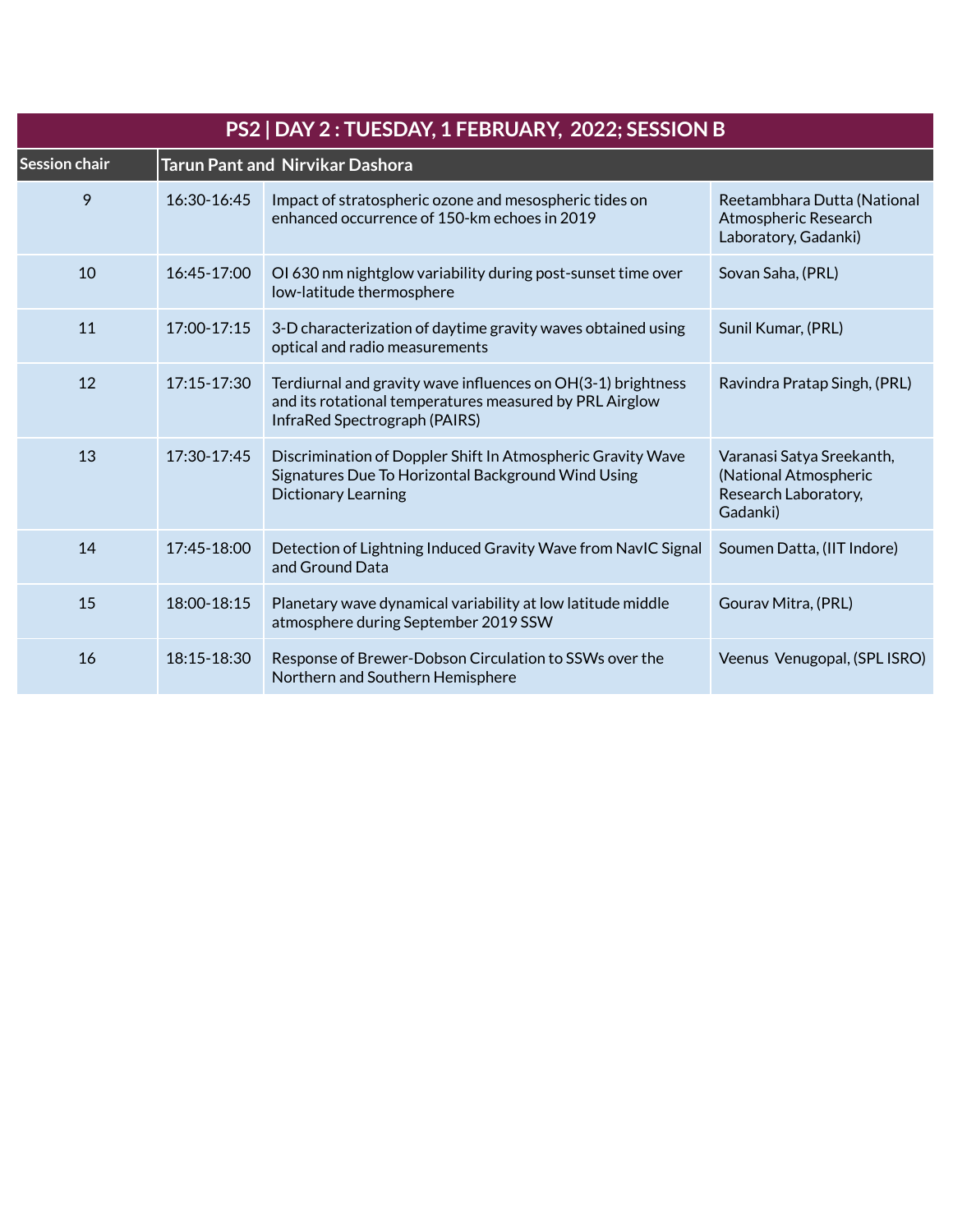| PS2   DAY 3 : WEDNESDAY, 2 FEBRUARY, 2022; SESSION A |                                               |                                                                                                            |                                                                         |  |
|------------------------------------------------------|-----------------------------------------------|------------------------------------------------------------------------------------------------------------|-------------------------------------------------------------------------|--|
| Session chair                                        | Kishore Kumar K and Dr. D. Bala Subrahamanyam |                                                                                                            |                                                                         |  |
| $\mathbf{1}$                                         | 14:00-14:45                                   | Space Weather Research from Space-based Platforms                                                          | D. Pallamraju, (PRL)                                                    |  |
| 2                                                    | 14:45-15:00                                   | Equatorial upper mesospheric mean winds and tidal response to<br>strong El Niño and La Niña                | S. Sridharan, (National<br>Atmospheric Research<br>Laboratory, Gadanki) |  |
| 3                                                    | $15:00 - 15:15$                               | New insights into the Mesospheric Quasi-biennial Oscillation:<br><b>Observations and Model Simulations</b> | K. Kishore Kumar, (SPL VSSC<br>ISRO)                                    |  |
| $\overline{4}$                                       | 15:15-15:30                                   | Study of long-term variability in the mesospheric mean winds<br>observed by MF radar over Kolhapur         | Gouri Prashant Naniwadear,<br>(Shivaji University, Kolhapur)            |  |
| 5                                                    | 15:30-15:45                                   | Intraseasonal oscillations in the equatorial middle atmosphere                                             | Amitava Guharay, (PRL)                                                  |  |
| 6                                                    | $15:45 - 16:00$                               | Long-term variability and tendencies in diurnal tide from<br><b>WACCM6</b> simulations                     | K. Ramesh, (SPL VSSC ISRO)                                              |  |
|                                                      |                                               | Break (16:00 - 16:30)                                                                                      |                                                                         |  |
|                                                      |                                               | PS2   DAY 3 : WEDNESDAY, 2 FEBRUARY, 2022; SESSION B                                                       |                                                                         |  |
| Session chair                                        |                                               | Kishore Kumar K and Dr. D. Bala Subrahamanyam                                                              |                                                                         |  |
| 7                                                    | 16:30-16:45                                   | On the anomalous weakening of migrating diurnal tides in the<br>mesosphere lower thermosphere              | Prijith S. S., (SPL VSSC ISRO)                                          |  |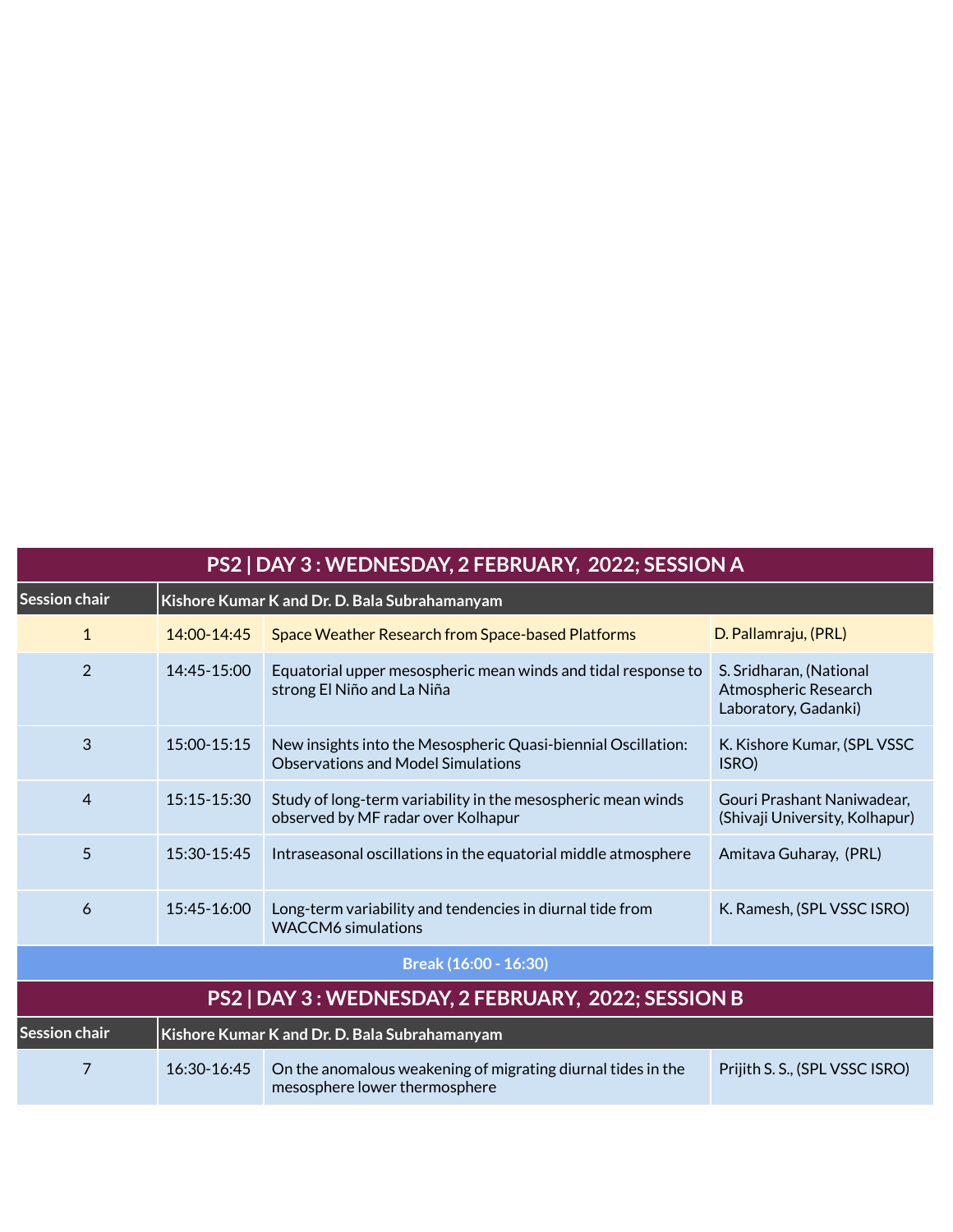| 8                    | 16:45-17:00 | Initial observations of atmospheric ozone with NARL DIAL<br>system                                                 | K. RaghuNath (National<br>Atmospheric Research<br>Laboratory, Gadanki)              |
|----------------------|-------------|--------------------------------------------------------------------------------------------------------------------|-------------------------------------------------------------------------------------|
| 9                    | 17:00-17:15 | Performance characteristics of Single cell Raman gas mixture<br>for DIAL Ozone lidar                               | M Roja Raman (CRSG,<br>Sathyabama Institute of Science<br>and Technology, Chennai)  |
| 10                   | 17:15-17:30 | Hadley Cell Dynamics in IITM- Earth System Model: Evaluation<br>using ERA-5 reanalysis                             | Sneha Susam Mathew, (SPL<br>VSSC ISRO)                                              |
| 11                   | 17:30-17:45 | Influence of southern hemispheric upper troposphere PV<br>intrusion events on the SWMR                             | M Sandhya, (Providence<br>Women's College, Calicut)                                 |
| 12                   | 17:45-18:00 | An overview of the vertical distribution of the UTLS chemical<br>composition over ASMA                             | Hemanth Kumar (National<br>Atmospheric Research<br>Laboratory, Gadanki)             |
| 13                   | 18:00-18:15 | Asian Summer Monsoon Anticyclone (ASMA) and its Variability                                                        | Sanjay Kumar Mehta, (SRM<br>Institute of Science and<br>Technology, Kattankulathur) |
| 14                   | 18:15-18:30 | Defining the upper boundary of the Asian Tropopause Aerosol<br>Layer (ATAL) using the Static Stability             | Akhil Raj S T, (NARL, Gadanki)                                                      |
|                      |             | PS2   DAY 4 : THURSDAY, 3 FEBRUARY, 2022; SESSION A                                                                |                                                                                     |
|                      |             |                                                                                                                    |                                                                                     |
| <b>Session chair</b> |             | Kishore Kumar K and Dr. D. Bala Subrahamanyam                                                                      |                                                                                     |
| $\mathbf{1}$         | 14:00-14:15 | ARIES Wind Profiler: First Central Himalayan VHF ST Radar                                                          | Samaresh Bhattacharjee,<br>(ARIES)                                                  |
| $\overline{2}$       | 14:15-14:30 | Atmospheric Investigations During COVID19 Pandemic                                                                 | Som Kumar Sharma, (PRL)                                                             |
| 3                    | 14:30-14:45 | Diagnosing the stratospheric water vapour to climate change                                                        | Siddarth Shankar Das, (SPL<br><b>VSSC ISRO)</b>                                     |
| 4                    | 14:45-15:00 | Effect of cirrus on the thermal structure of TTL inferred from<br>MPL and Radiosonde observations                  | Saleem Ali, (SRM Institute of<br>Science and Technology,<br>Kattankulathur)         |
| 5                    | 15:00-15:15 | In situ observations of super-saturation and its association with<br>cirrus clouds over Indian region              | Maria Emmanuel, (SPL VSSC<br>ISRO)                                                  |
| 6                    | 15:15-15:30 | Cirrus Fraction and Cirrus Reflectance with Respect to<br>Precipitation Characteristics Over Indian Sub-Continent. | Priya J S, (TKM College of Arts<br>& Science, Karicode, Peroor,<br>Kollam)          |
| $\overline{7}$       | 15:30-15:45 | Characterising the layers of enhanced turbulence using VHF<br>radar over central Himalayan site                    | Aditya Jaiswal, (ARIES)                                                             |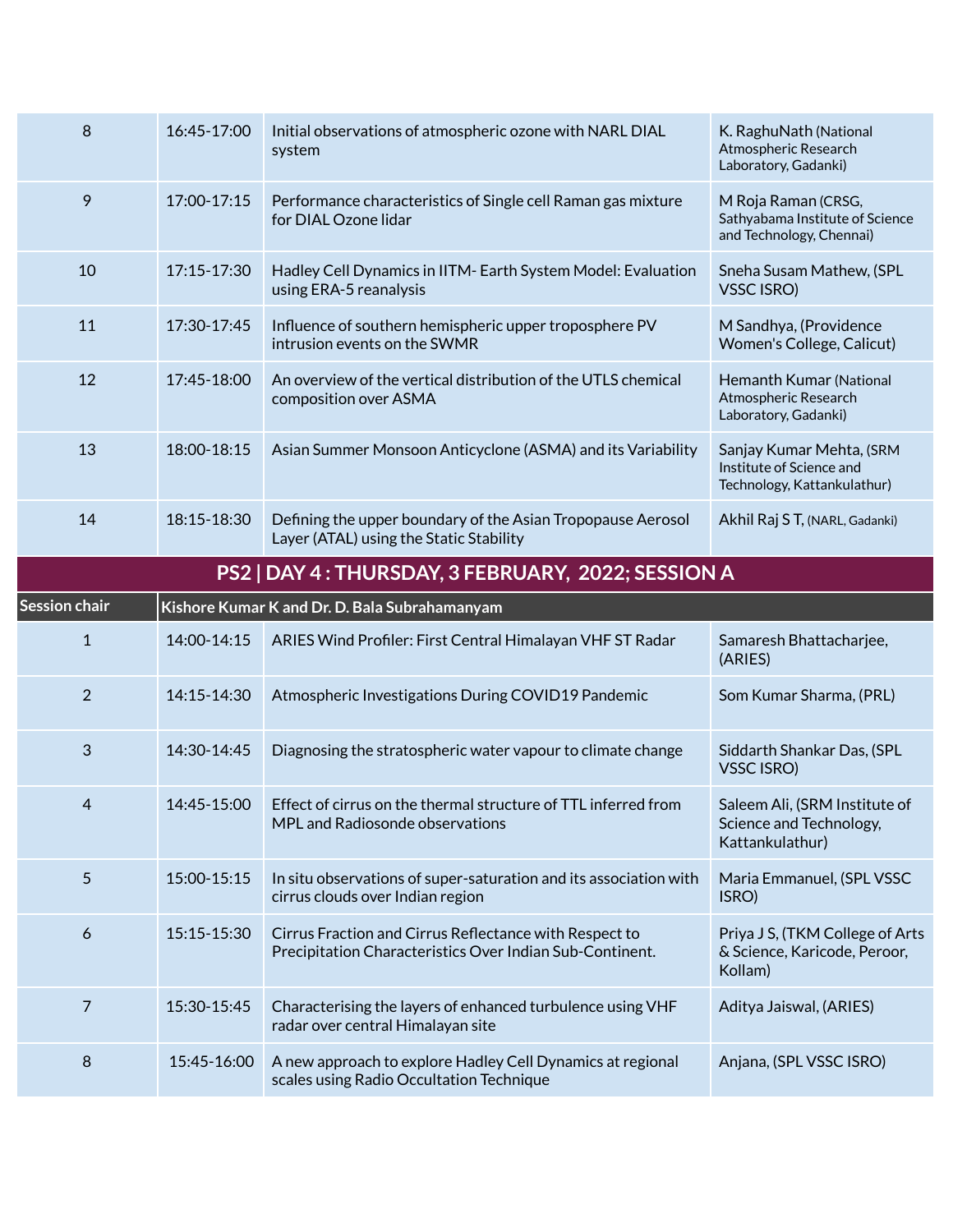| Break (16:00 - 16:30)                               |                                               |                                                                                                                                               |                                                                                 |  |
|-----------------------------------------------------|-----------------------------------------------|-----------------------------------------------------------------------------------------------------------------------------------------------|---------------------------------------------------------------------------------|--|
| PS2   DAY 4 : THURSDAY, 3 FEBRUARY, 2022; SESSION B |                                               |                                                                                                                                               |                                                                                 |  |
| <b>Session chair</b>                                | Kishore Kumar K and Dr. D. Bala Subrahamanyam |                                                                                                                                               |                                                                                 |  |
| 9                                                   | 16:30-16:45                                   | Balloon borne aerosol-cloud interaction studies (BACIS): New<br>observational techniques to understand                                        | Ravi Kiran V, (National<br>Atmospheric Research<br>Laboratory, Gadanki)         |  |
| 10                                                  | 16:45-17:00                                   | Long term changes in aerosol and its impact on cloud,<br>temperature and rainfall over northeast monsoon region<br>Chennai (12.82°N, 80.04°E) | Aravindhavel A, (SRM<br>Institute of Science and<br>Technology, Kattankulathur) |  |
| 11                                                  | 17:00-17:15                                   | Aerosol-cloud-precipitation relationship under maritime and<br>anthropogenic polluted conditions                                              | Shivali Verma, (National<br>Remote sensing Centre,<br>Hyderabad)                |  |
| 12                                                  | 17:15-17:30                                   | Unraveling the characteristics of Atmospheric Boundary Layer<br>over Ahmedabad                                                                | Sourita Saha, (PRL)                                                             |  |
| 13                                                  | 17:30-17:45                                   | Atmospheric boundary layer height detection using the wavelet<br>covariance transform                                                         | TV Ramesh Reddy, (SRM<br>Institute of Science and<br>Technology)                |  |
| 14                                                  | 17:45-18:00                                   | Variation of Surface Latent Heat Flux (SLHF) as observed during<br>high magnitude earthquakes                                                 | Pooja Sharma, (Manav Rachna<br>University, Faridabad)                           |  |
| 15                                                  | 18:00-18:15                                   | Impact of Covid-19 Lockdown on Land Surface Albedo (LSA)<br>and associated climatic variables over metr                                       | V Keerthi, (NRSC, ISRO)                                                         |  |
| 16                                                  | 18:15-18:30                                   | Decadal changes in atmospheric methane emissions over the<br>Eastern Himalayan region: source apportion                                       | Arshini Saikia, (Dibrugarh<br>University)                                       |  |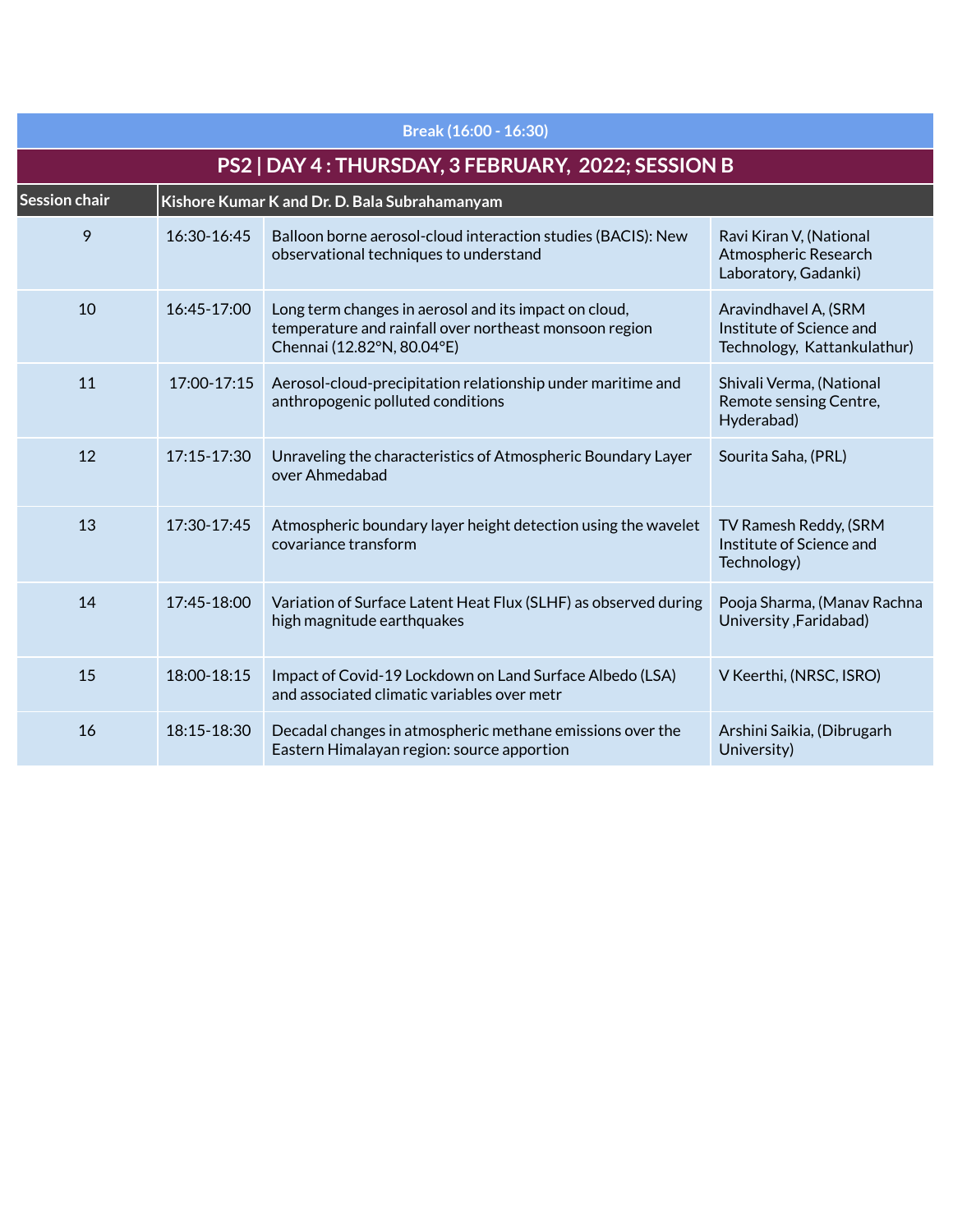| <b>PLENARY SESSION 3: SOLAR AND PLANETARY SCIENCES</b> |                                  |                                                                                                            |                                       |  |
|--------------------------------------------------------|----------------------------------|------------------------------------------------------------------------------------------------------------|---------------------------------------|--|
| Convenor                                               |                                  | <b>Dipankar Banerjee (ARIES)</b>                                                                           |                                       |  |
| Co - convenor                                          |                                  | Sankarasubramaniyan K (URSC), Satheesh Thampi (VSCC), Shyama Narendranath (URSC)                           |                                       |  |
|                                                        |                                  | PS3   DAY 1 : MONDAY, 31 JANUARY, 2022; SESSION A                                                          |                                       |  |
| <b>Session chair</b>                                   | <b>Dipankar Banerjee (ARIES)</b> |                                                                                                            |                                       |  |
| Session co-chair(s)                                    | <b>Smitha V Thampi (SPL)</b>     |                                                                                                            |                                       |  |
| <b>Serial No.</b>                                      | Time (IST)                       | <b>Title</b>                                                                                               | <b>Speaker (Affiliation)</b>          |  |
| $\mathbf{1}$                                           | $14:00 - 14:45$                  | <b>Observing Solar Activity from Ground and Space</b>                                                      | Nandita Srivastava, (PRL)             |  |
| $\overline{2}$                                         | $14:45 - 15:05$                  | Magnetic Reconnection and Particle Acceleration in<br>High Lundquist Number Systems                        | Arghyadeep Paul, (IIT Indore)         |  |
| 3                                                      | $15:05 - 15:25$                  | Propagation characteristics of a Coronal Mass<br>Ejection throughout inner solar system from<br>multipoint | Shirsh Lata Soni, (VSSC ISRO)         |  |
| 4                                                      | $15:25 - 15:45$                  | Magnetohydrodynamic simulations of the impact of a<br>coronal mass ejection on the global magnetosphere    | Souvik Roy, (CESSI, IISER<br>Kolkata) |  |
| 5                                                      | $15:45 - 16:05$                  | Multiple particle injections in the Earth's<br>Magnetosphere by an isolated IP Shock                       | Ankush Bhaskar, (VSSC ISRO)           |  |
| Break (16:05 - 16:30)                                  |                                  |                                                                                                            |                                       |  |
| PS3   DAY 1: MONDAY, 31 JANUARY, 2022; SESSION B       |                                  |                                                                                                            |                                       |  |
| <b>Session chair</b>                                   | <b>Satheesh Thampi (SPL)</b>     |                                                                                                            |                                       |  |

| i Session chair            | Satheesh Thampi (SPL) |                                                                                                                                                |                                        |  |
|----------------------------|-----------------------|------------------------------------------------------------------------------------------------------------------------------------------------|----------------------------------------|--|
| <b>Session co-chair(s)</b> | Divya Oberoi (NCRA)   |                                                                                                                                                |                                        |  |
| 6                          | $16:30 - 16:50$       | A study on the coupling between IMF Bz and Dst<br>under 22nd and 23rd solar cycles                                                             | Amrutha S, (University of<br>Kerala)   |  |
|                            | $16:50 - 17:10$       | Corotating Interaction Regions during Solar Cycle 24:<br>A Study on Characteristics and Geo-effectiveness                                      | Jibin V Sunny, (IIT Indore)            |  |
| 8                          | $17:10 - 17:30$       | Recent Results on Martian Space Weather Events                                                                                                 | Smitha V Thampi, (VSSC ISRO)           |  |
| 9                          | $17:30 - 17:50$       | A magnetohydrodynamic trip to the Martian<br>environment                                                                                       | Arnab Basak, (CESSI, IISER<br>Kolkata) |  |
| 10                         | $17:50 - 18:10$       | The correlation analysis of SF parameter with SEP<br>parameter based on the impulsive time of SF and<br>originated from the western hemisphere | Biji M. S, (University of Kerala)      |  |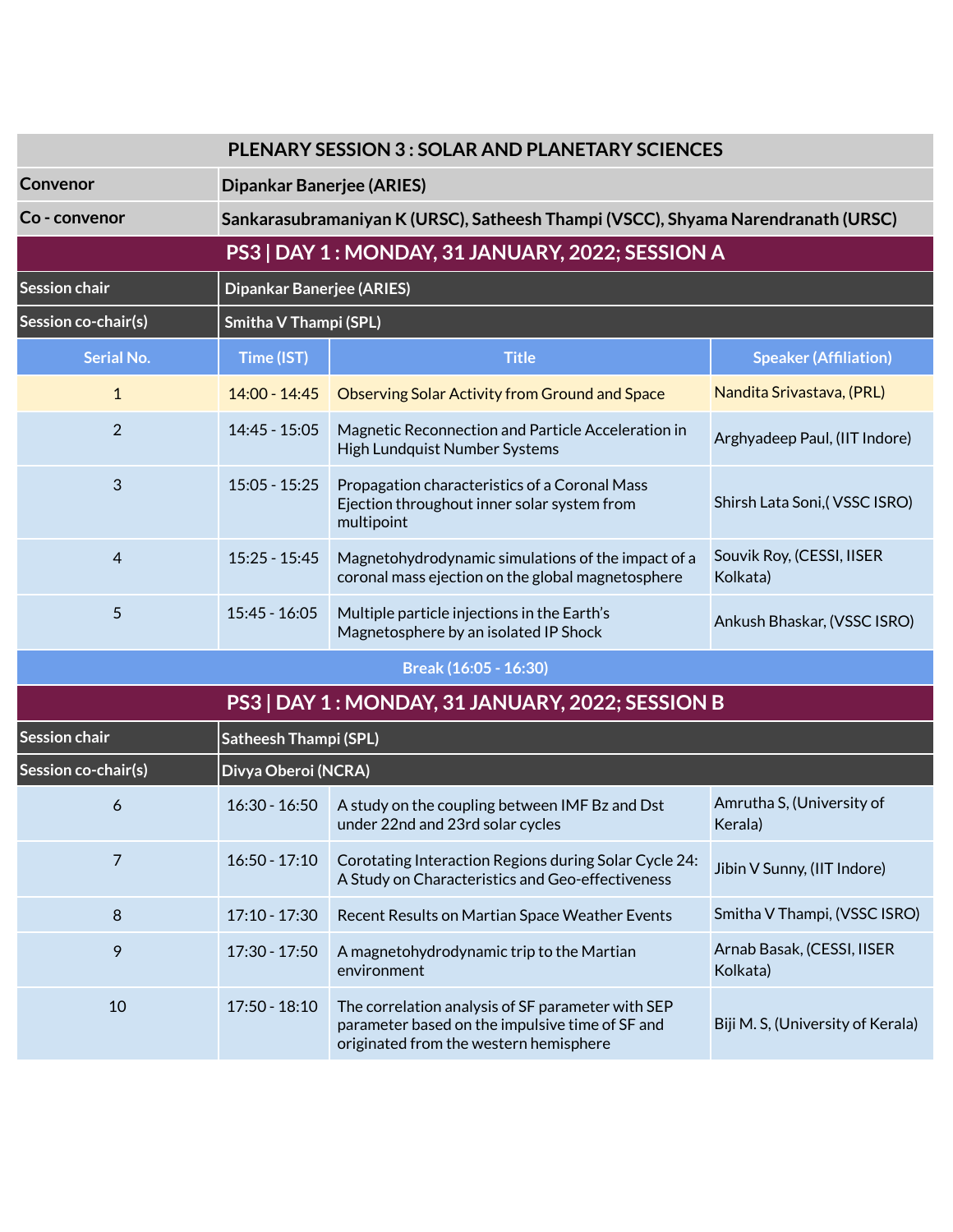| 11 | $18:10 - 18:13$ | Observations of Summer Night-Time FAI Using<br>University of Calcutta ST Radar                    | Tanmay Das, (Institute of Radio<br>Physics and Electronics,<br>University of Calcutta) |
|----|-----------------|---------------------------------------------------------------------------------------------------|----------------------------------------------------------------------------------------|
| 12 | $18:13 - 18:16$ | Study of periodicities of Sunspot Number and<br>seasonal Kerala rainfall using Wavelet Analysis   | Elizabeth Thomas, (Mar Thoma<br>College, Kerala)                                       |
| 13 | $18:16 - 18:19$ | Morphology of Quietest and Most Disturbed days<br>during 24 Solar Cycle                           | Chogyel Wangchuk, (Goyal<br>Shimla University)                                         |
| 14 | $18:19 - 18:22$ | A Comprehensive Study on the Impact of Solar Flare<br>X-ray Flux on Geomagnetic Field Disturbance | Gopika S Vijayan, (University of<br>Kerala)                                            |
| 15 | $18:22 - 18:25$ | Particle Bursts In Geotail Observed By CLASS On<br>Chandrayaan-2                                  | Kiran Sreekumar, (Amrita<br>University)                                                |

| PS3   DAY 2 : TUESDAY, 1 FEBRUARY, 2022; SESSION A |                              |                                                                                                                 |                         |
|----------------------------------------------------|------------------------------|-----------------------------------------------------------------------------------------------------------------|-------------------------|
| Session chair                                      | K. Sankarasubramanian (URSC) |                                                                                                                 |                         |
| Session co-chair(s)                                | <b>Bhuwan Joshi (PRL)</b>    |                                                                                                                 |                         |
| $\mathbf{1}$                                       | $14:00 - 14:45$              | Radio studies of the dynamic solar corona                                                                       | Divya Oberoi, (TIFR)    |
| $\overline{2}$                                     | $14:45 - 15:05$              | Signatures of ubiquitous magnetic reconnection in the<br>lower solar atmosphere                                 | Jayant Joshi, (IIA)     |
| 3                                                  | $15:05 - 15:25$              | Soft X-ray Spectral Diagnostics of Multi-thermal<br>Plasma in Solar Flares with Chandrayaan-2 XSM               | Mithun N. P. S., (PRL)  |
| 4                                                  | $15:25 - 15:45$              | <b>Coronal Magnetic fields and Sensitivity Requirements</b><br>for Spectropolarimetry Channel of VELC/Aditya-L1 | K. Sasikumar Raja (IIA) |
| 5                                                  | $15:45 - 16:05$              | Propagation of acoustic-gravity waves in magnetized<br>regions in the lower solar atmosphere                    | Hirdesh Kumar, (PRL)    |
| Break (16:05 - 16:30)                              |                              |                                                                                                                 |                         |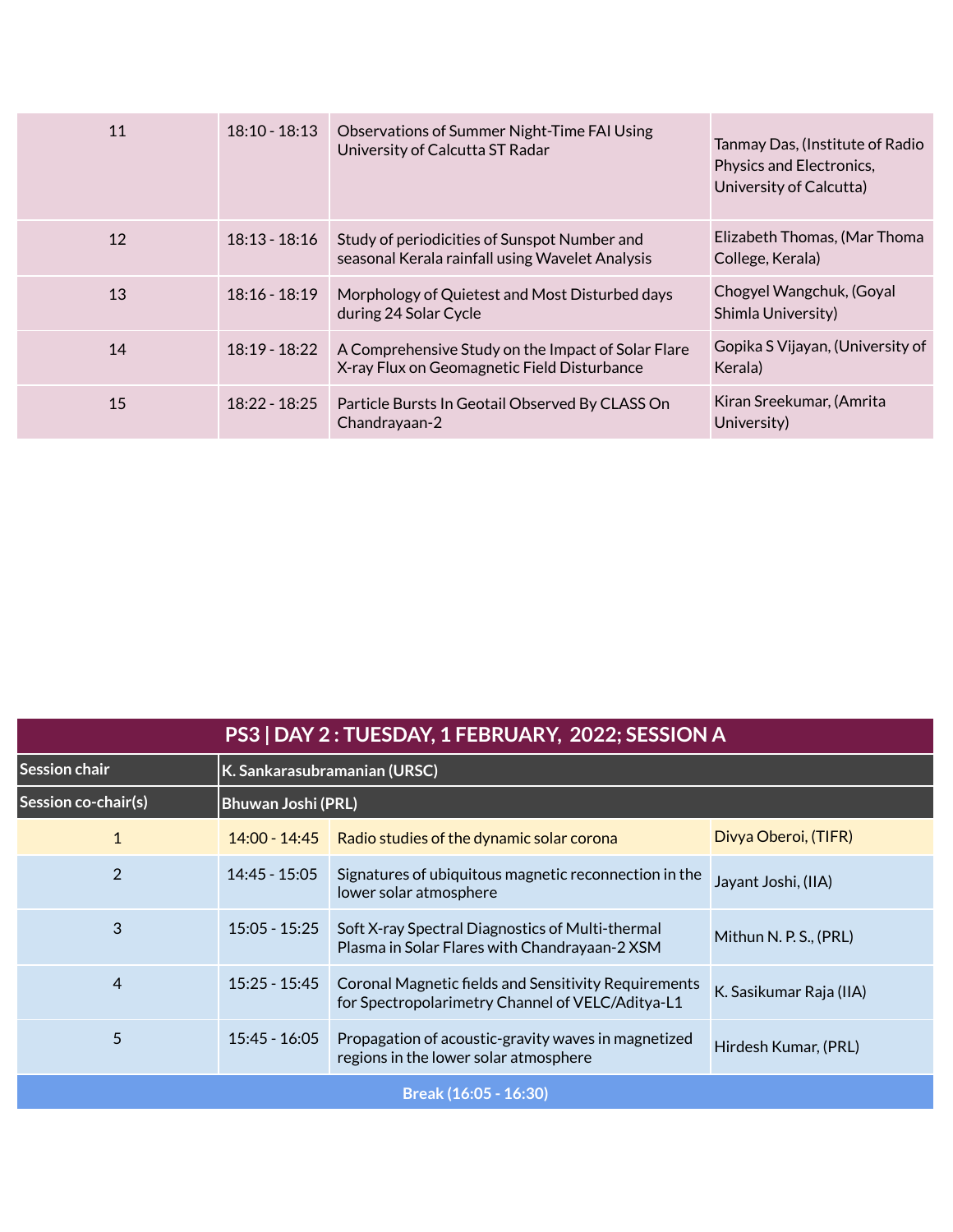| PS3   DAY 2 : TUESDAY, 1 FEBRUARY, 2022; SESSION B |                    |                                                                                                        |                                         |  |  |
|----------------------------------------------------|--------------------|--------------------------------------------------------------------------------------------------------|-----------------------------------------|--|--|
| <b>Session chair</b>                               |                    | Shyama Narendranath (URSC)                                                                             |                                         |  |  |
| Session co-chair(s)                                | M Shanmugham (PRL) |                                                                                                        |                                         |  |  |
| 6                                                  | $16:30 - 16:50$    | Solar Ultraviolet Imaging Telescope (SUIT) Forward<br>Modeling                                         | Soumya Roy, (IUCAA)                     |  |  |
| 7                                                  | $16:50 - 17:10$    | Coupling of CME kinematics from inner to outer<br>corona, and influence of their source regions        | Satabdwa Majumdar, (IIA)                |  |  |
| 8                                                  | $17:10 - 17:30$    | Recent developments in space weather research with<br>high fidelity low-frequency spectro-polarimetric | Devojyoti Kansabanik, (NCRA)            |  |  |
| 9                                                  | 17:30 - 17:50      | Constraining the source of an anomalous impact melt<br>deposit on the lunar far side: New insights     | Deepak Dhingra, (IIT Kanpur)            |  |  |
| 10                                                 | $17:50 - 18:10$    | A machine learning framework for global Mg-Spinel<br>detection based on Chandrayaan-1 data             | Suchit Purohit, (Gujarat<br>University) |  |  |
| 11                                                 | $18:10 - 18:13$    | Simulation of solar coronal mass ejections due to<br>twisted flux rope emergence                       | Samriddhi Sankar Maity, (IISc)          |  |  |
| 12                                                 | $18:13 - 18:16$    | Study of lunar crater floor deformation induced by the<br>magma intrusion                              | P. Achintya, (IIST)                     |  |  |
| 13                                                 | $18:16 - 18:19$    | Moon Imaging using Advanced Indian MST Radar                                                           | Ashish, (NARL)                          |  |  |
| 14                                                 | 18:19 - 18:22      | Mg-Spinel exposures in the South-Pole Aitken (SPA)<br>basin region on the Moon                         | Garima Sodha, (IIT Kanpur)              |  |  |
| 15                                                 | 18:22 - 18:25      | Petrogenesis of non-KREEP lunar basalts: an<br>unidentified Fe-rich mantle source                      | Yash Srivastava, (PRL)                  |  |  |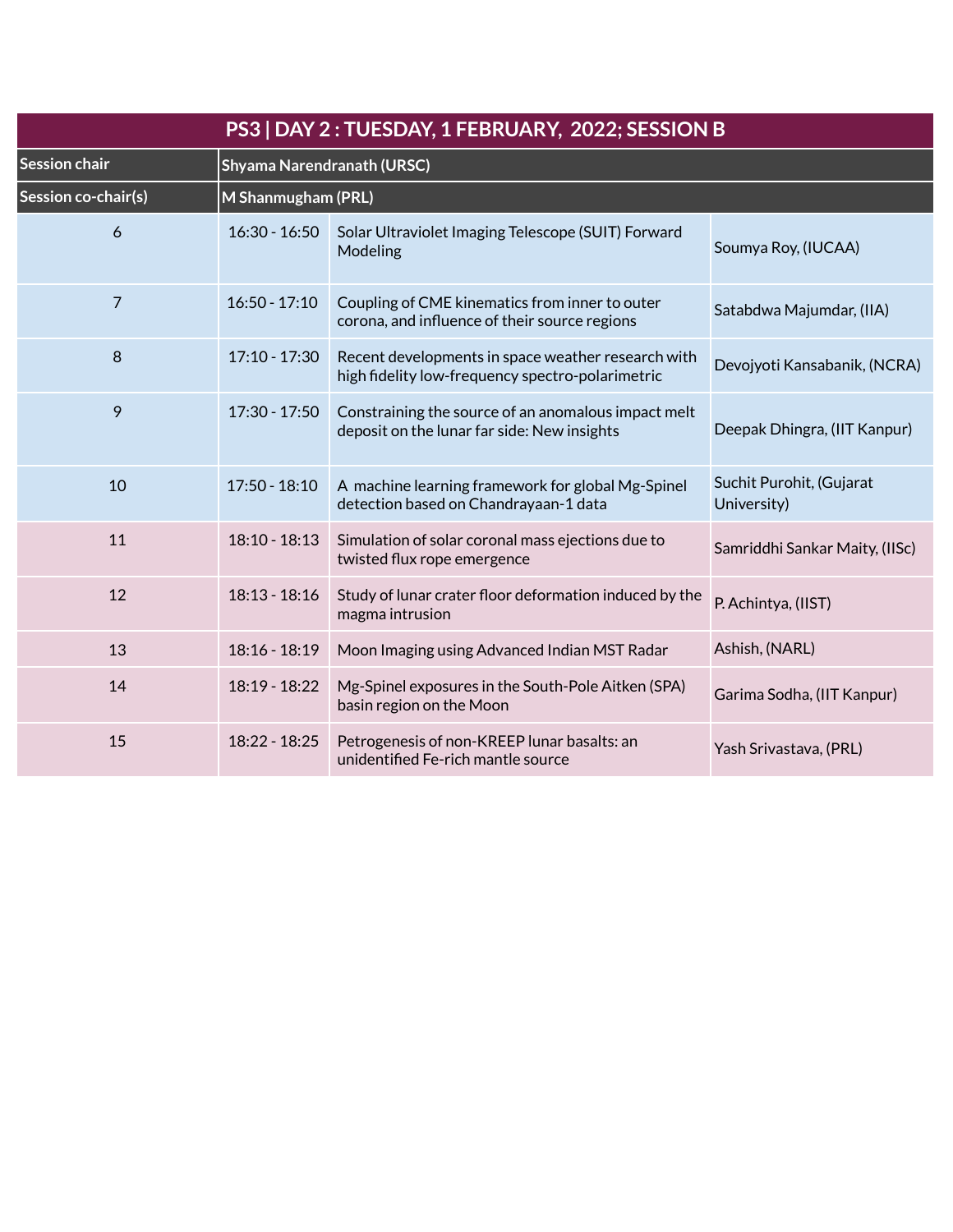| PS3   DAY 3 : WEDNESDAY, 2 FEBRUARY, 2022; SESSION A |                          |                                                                                                                                                                      |                                |
|------------------------------------------------------|--------------------------|----------------------------------------------------------------------------------------------------------------------------------------------------------------------|--------------------------------|
| Session chair                                        | N V Rao (NARL)           |                                                                                                                                                                      |                                |
| Session co-chair(s)                                  | Megha Bhatt (PRL)        |                                                                                                                                                                      |                                |
| $\mathbf{1}$                                         | $14:00 - 14:45$          | Exploring the lunar neutral and plasma environment                                                                                                                   | M B Dhanya, (VSSC)             |
| $\overline{2}$                                       | 14:45 - 15:05            | Understanding the M3 layer in the Martian dayside<br>ionosphere using MAVEN observations                                                                             | Vrinda Mukundan, (NCESS)       |
| 3                                                    | $15:05 - 15:25$          | What controls V1 layer: A study using Akatsuki and<br>Venus Express measurements and One dimensional<br>Photochemical model                                          | Ambili K M, (SPL ISRO)         |
| 4                                                    | $15:25 - 15:45$          | The Martian dust cycle: Understanding dust devils                                                                                                                    | Varun Sheel, (PRL)             |
| 5                                                    | $15:45 - 16:05$          | MOM and MAVEN Observations of the Effects of the<br>2018 Global Dust Event on the Martian<br>Thermosphere                                                            | N V Rao, (NARL)                |
|                                                      |                          | Break (16:05 - 16:30)                                                                                                                                                |                                |
|                                                      |                          | PS3   DAY 3 : WEDNESDAY, 2 FEBRUARY, 2022; SESSION B                                                                                                                 |                                |
| Session chair                                        | <b>Varun Sheel (PRL)</b> |                                                                                                                                                                      |                                |
| Session co-chair(s)                                  | Dr Rajesh V J (IIST)     |                                                                                                                                                                      |                                |
| 6                                                    | $16:30 - 16:50$          | Mapping global lunar elemental abundance: A<br>systematic study of CLASS and M3 data                                                                                 | Megha Bhatt, (PRL)             |
| $\overline{7}$                                       | $16:50 - 17:10$          | Boulder Fall Ejecta on Mars: Present day activity                                                                                                                    | S. Vijayan, (PRL)              |
| 8                                                    | $17:10 - 17:30$          | Potential role of water and debris-flows in gully<br>formation on Mars                                                                                               | Rishitosh Kumar Sinha, (PRL)   |
| 9                                                    | 17:30 - 17:50            | Geological characterization of a floor-fractured crater<br>in North-Central Arabia Terra, Mars: Implications for<br>possible igneous processes in the earlier epochs | Alka Rani, (PRL)               |
| 10                                                   | $17:50 - 18:10$          | Unravelling the complexities in central peak<br>morphology of lunar complex craters: A global study                                                                  | Roshan A. Shukla, (IIT Kanpur) |
| 11                                                   | $18:10 - 18:13$          | Evidence for fluvial activities in an impact crater in<br>Ma'adim Vallis region of Mars.                                                                             | S Tuhi, (Anna University)      |
| 12                                                   | $18:13 - 18:16$          | Latitudinal and Seasonal Asymmetries of the Helium<br>bulge in the Martian Upper Atmosphere                                                                          | Neha Gupta, (IIST)             |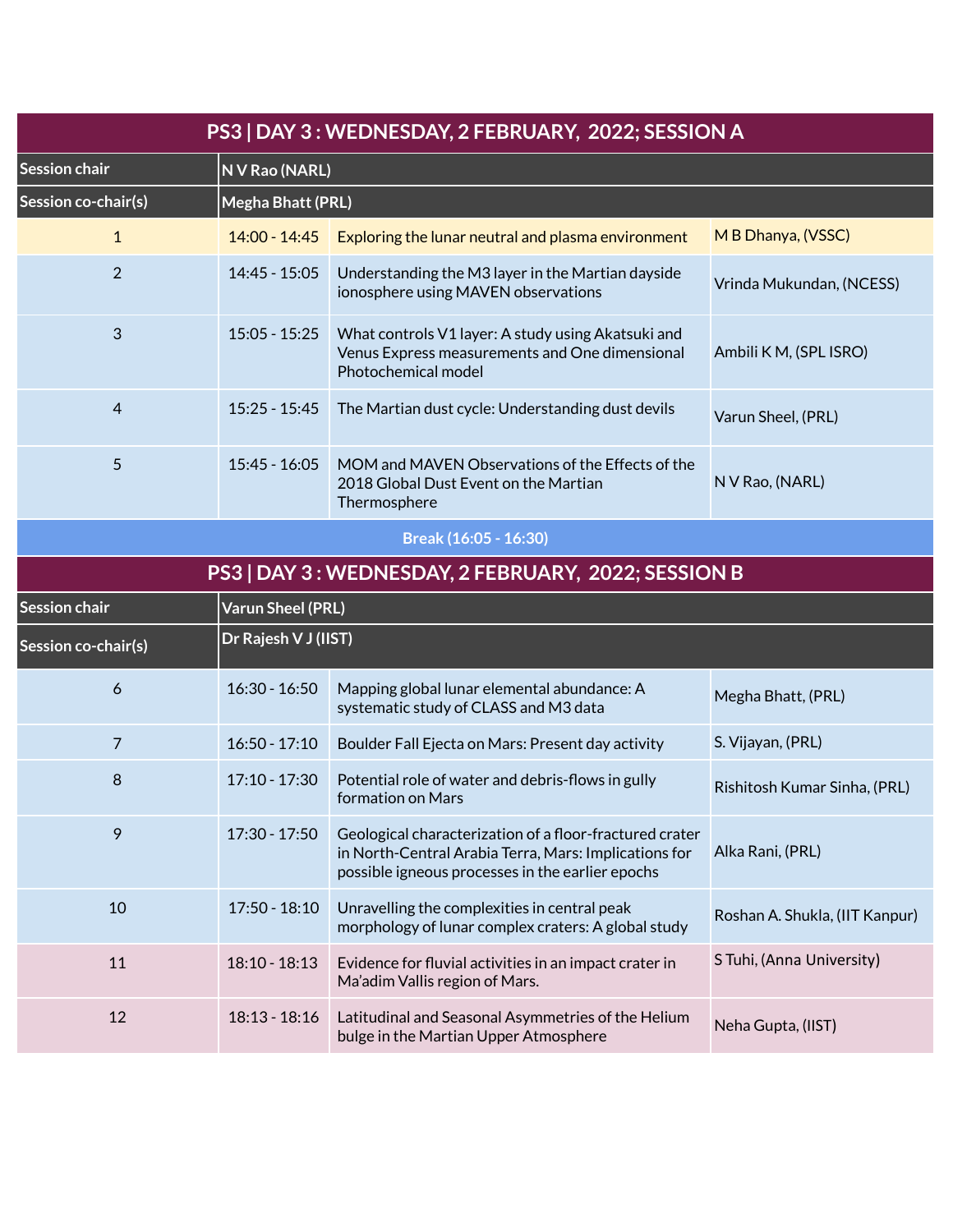| 13 | $18:16 - 18:19$ | SHARAD detection of extensive sedimentary<br>deposition in unnamed crater near Mangala Fossa,<br><b>Mars</b>                                            | Rajiv R. Bharti, (PRL)                               |
|----|-----------------|---------------------------------------------------------------------------------------------------------------------------------------------------------|------------------------------------------------------|
| 14 | 18:19 - 18:22   | Chemistry of water, nitrogenated and deuterated ions<br>and escape rate of H2O on Mars                                                                  | Siddhi Shah, (PRL)                                   |
| 15 | 18:22 - 18:25   | Morphometric characterization of aeolian dominated<br>landscape proximal to the landing site of Mars 2020<br>Perseverance rover in Jezero Crater, Mars. | Nitika Sachdeva, (Delhi<br>Technological University) |

| PS3   DAY 4 : THURSDAY, 3 FEBRUARY, 2022; SESSION A |                               |                                                                                                         |                               |  |
|-----------------------------------------------------|-------------------------------|---------------------------------------------------------------------------------------------------------|-------------------------------|--|
| Session chair                                       | Ambili K M (SPL)              |                                                                                                         |                               |  |
| Session co-chair(s)                                 | <b>Bhala Shivaraman (PRL)</b> |                                                                                                         |                               |  |
| $\mathbf{1}$                                        | $14:00 - 14:45$               | Exo-planetary atmospheres and their link to planetary<br>formation                                      | Liton Majumder, (NISER)       |  |
| $\overline{2}$                                      | $14:45 - 15:05$               | The effect of metallicity on the Atmospheric<br>composition of Exoplanets atmospheres                   | Vikas Soni, (PRL)             |  |
| 3                                                   | $15:05 - 15:25$               | VUV spectra of Thermally Processed CS2 - NH3 Ice<br>mixtures - Implications to icy solar system objects | Pavithraa Sundararajan, (PRL) |  |
| 4                                                   | $15:25 - 15:45$               | Investigation of polycyclic aromatic hydrocarbons<br>(PAHs) on a sample of comets                       | Arijit Roy, (PRL)             |  |
| 5                                                   | $15:45 - 16:05$               | Amino acids in astrochemical impact induced shock<br>conditions: Implications to the origins of life    | Surendra V Singh, (PRL)       |  |
| Break (16:05 - 16:30)                               |                               |                                                                                                         |                               |  |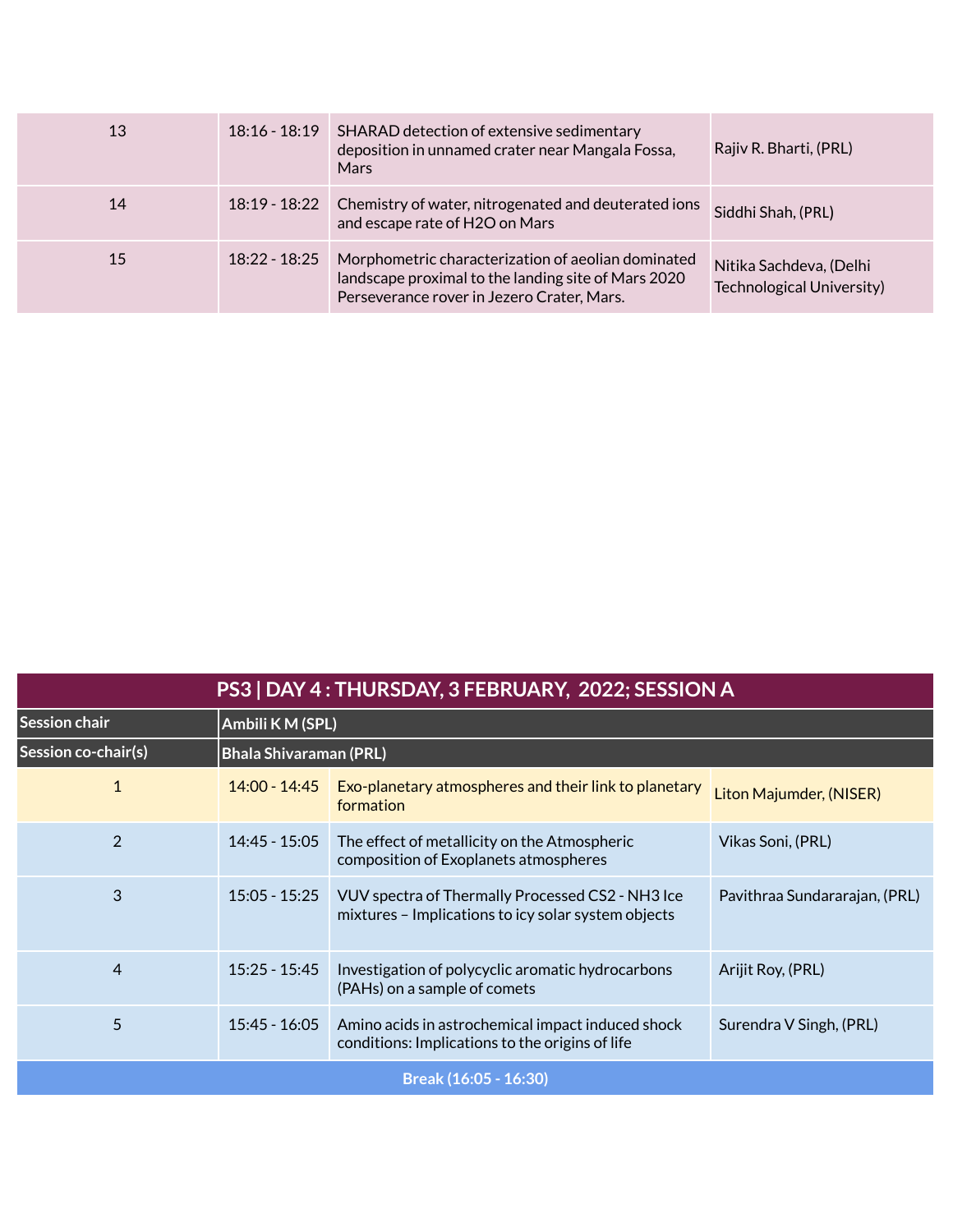| PS3   DAY 4 : THURSDAY, 3 FEBRUARY, 2022; SESSION B |                 |                                                                                                   |                                                     |  |  |
|-----------------------------------------------------|-----------------|---------------------------------------------------------------------------------------------------|-----------------------------------------------------|--|--|
| <b>Session chair</b>                                |                 | Deepak Dhingra (IIT Kanpur)                                                                       |                                                     |  |  |
| Session co-chair(s)                                 | Vijayan S (PRL) |                                                                                                   |                                                     |  |  |
| 6                                                   | $16:30 - 16:50$ | Neon in Terrestrial planets                                                                       | Satvika Jaiswal, (Banasthali)                       |  |  |
| $\overline{7}$                                      | $16:50 - 17:10$ | Gas-phase Modeling of the Cometary Coma of the<br>Interstellar Comet 2I/Borisov                   | Sana Ahmed, (PRL)                                   |  |  |
| 8                                                   | 17:10 - 17:30   | On fragmentation of long lasting overdense meteor<br>trail echoes detected with Gadanki MST radar | K. Chenna Reddy, (Osmania<br>University)            |  |  |
| 9                                                   | $17:30 - 17:50$ | Diversity in Mineralogy of Mukundpura Meteorite                                                   | Dipak Kumar Panda, (PRL)                            |  |  |
| 10                                                  | 17:50 - 18:10   | In-situ exploration of the lunar polar regions: A<br>mission in study phase                       | S. Megala, (ISRO)                                   |  |  |
| 11                                                  | 18:10 - 18:13   | Studying the Properties of the Extra-solar Planet<br>Atmospheres                                  | Mousam Maity, (Presidency<br>University Kolkata)    |  |  |
| 12                                                  | $18:13 - 18:16$ | Seasonal variation in the composition of Martian<br>upper atmosphere                              | Koyena Das, (LATMOS,<br>France)                     |  |  |
| 13                                                  | $18:16 - 18:19$ | Chemical weathering and laterization of Sivagangai<br>formation, India A potential Mars analogue  | K Vigneshwaran, (Government<br>Arts College, Salem) |  |  |
| 14                                                  | 18:19 - 18:22   | Early thermal evolution of Earth's embryos due to<br>26AI and impact-generated steam atmosphere   | Gurpreet Kaur Bhatia,<br>(Maharishi Markandeshwar)  |  |  |
| 15                                                  | 18:22 - 18:25   | Impact-induced deformation features from the target<br>rocks of Ramgarh Crater, Rajasthan, India  | Aneesh Kumar V, (University<br>of Kerala)           |  |  |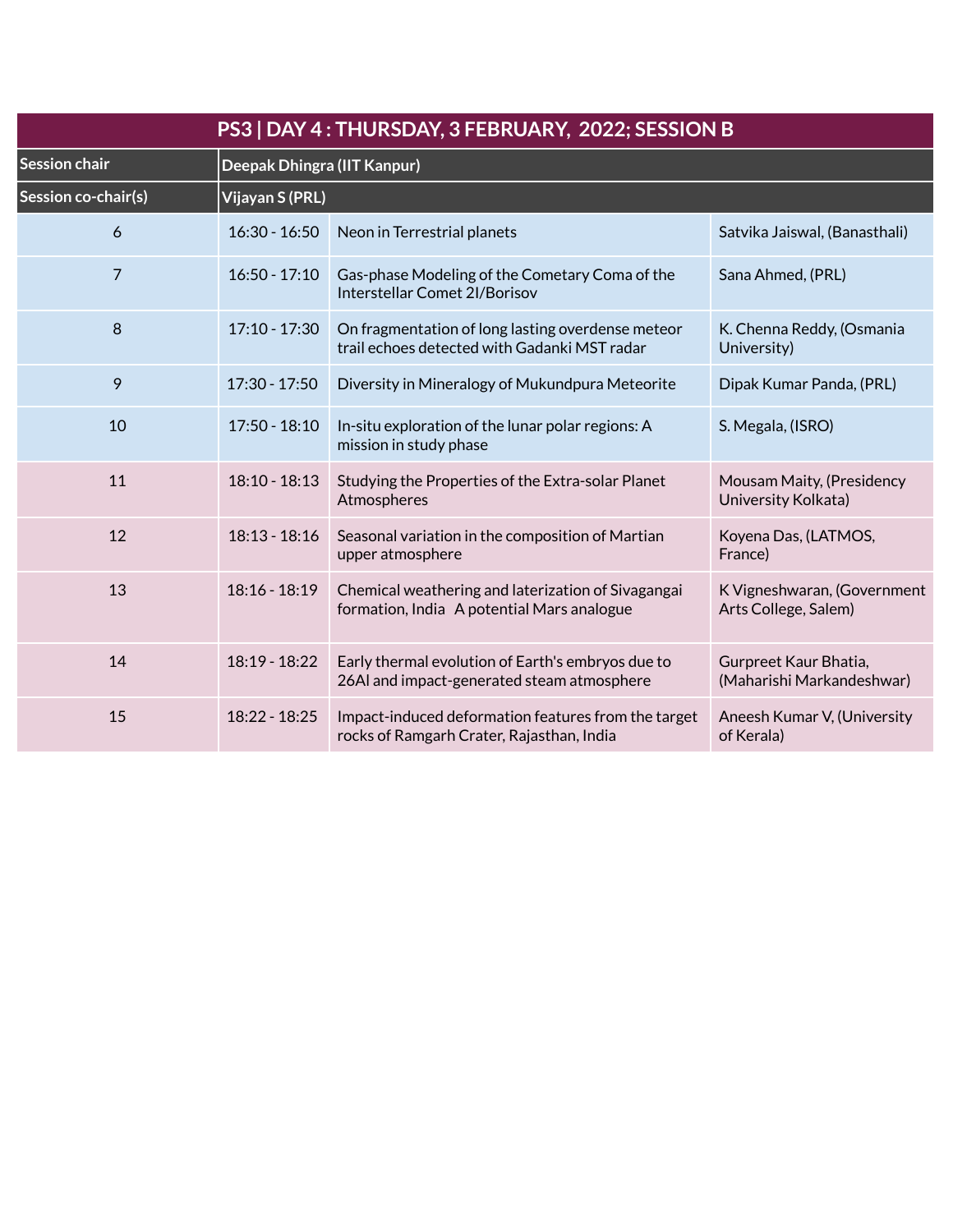|                      | <b>PLENARY SESSION 4: ASTRONOMY AND ASTROPHYSICS</b>                                 |                                                                                 |                                                   |  |  |  |  |
|----------------------|--------------------------------------------------------------------------------------|---------------------------------------------------------------------------------|---------------------------------------------------|--|--|--|--|
| Convenor             | <b>Santosh Vadawale (PRL)</b>                                                        |                                                                                 |                                                   |  |  |  |  |
| Co - convenor        | Radhakrishna V (URSC), Ritaban Chatterjee (Presidency University), Mousumi Das (IIA) |                                                                                 |                                                   |  |  |  |  |
|                      |                                                                                      | PS4   DAY 1 : MONDAY, 31 JANUARY, 2022; SESSION A                               |                                                   |  |  |  |  |
| <b>Session chair</b> |                                                                                      | Mousumi Das (IIA)                                                               |                                                   |  |  |  |  |
| Session co-chair(s)  | <b>Santosh Vadawale (PRL)</b>                                                        |                                                                                 |                                                   |  |  |  |  |
| <b>Serial No.</b>    | Time (IST)                                                                           | <b>Title</b>                                                                    | <b>Speaker (Affiliation)</b>                      |  |  |  |  |
| $\mathbf{1}$         | 14:00 - 14:40                                                                        | Future Vision for Astronomy and Astrophysics in India                           | G. C. Anupama, (IIA)                              |  |  |  |  |
| $\overline{2}$       | 14:40 - 15:00                                                                        | Science with proposed UV space mission: INSIST                                  | Maheswar Gopinathan, (IIA)                        |  |  |  |  |
| $\mathbf{3}$         | $15:00 - 15:20$                                                                      | Daksha: Indian eyes on transient skies                                          | Varun Bhalerao, (IIT Bombay)                      |  |  |  |  |
| 4                    | 15:20 - 15:40                                                                        | UVIT study of T-Tauri Stars                                                     | Prasanta Kumar Nayak, (TIFR)                      |  |  |  |  |
| 5                    | $15:40 - 16:00$                                                                      | Minerals in the ISM are Made in an Instant                                      | Arijit Roy, (PRL)                                 |  |  |  |  |
|                      |                                                                                      | Break (16:00 - 16:30)                                                           |                                                   |  |  |  |  |
|                      |                                                                                      |                                                                                 | PS4   DAY 1 : MONDAY, 31 JANUARY, 2022; SESSION B |  |  |  |  |
|                      |                                                                                      |                                                                                 |                                                   |  |  |  |  |
| Session chair        | P. Manoj (TIFR)                                                                      |                                                                                 |                                                   |  |  |  |  |
| Session co-chair(s)  | V. Radhakrishna (URSC)                                                               |                                                                                 |                                                   |  |  |  |  |
| 6                    | $16:30 - 16:50$                                                                      | A UVIT look at Star Formation in Merging and<br><b>Interacting Galaxies</b>     | Mousumi Das, (IIA)                                |  |  |  |  |
| $\overline{7}$       | $16:50 - 17:10$                                                                      | Discovery of a large, diffuse star-forming galaxy using<br><b>UVIT and MUSE</b> | Jyoti Yadav, (IIA)                                |  |  |  |  |
| 8                    | 17:10 - 17:30                                                                        | Non-isothermal vertical density distribution of stars<br>in the Milky Way       | Suchira Sarkar, (IISc)                            |  |  |  |  |
| $\mathbf{9}$         | 17:30 - 17:50                                                                        | Star-dust geometry as main determinant of dust<br>attenuation in galaxies       | Sonali Sachdeva, (RRI)                            |  |  |  |  |
| 10                   | 17:50 - 18:10                                                                        | Clues of Dark Matter Distribution in Galaxies from<br><b>Bar Buckling</b>       | Ankit Kumar, (IIA)                                |  |  |  |  |
| 11                   | 18:10 - 18:13                                                                        | Spectral Characterization of M-Dwarf Stars with<br><b>ASTROSAT-UVIT</b>         | Prasanta Kumar Nayak, (TIFR)                      |  |  |  |  |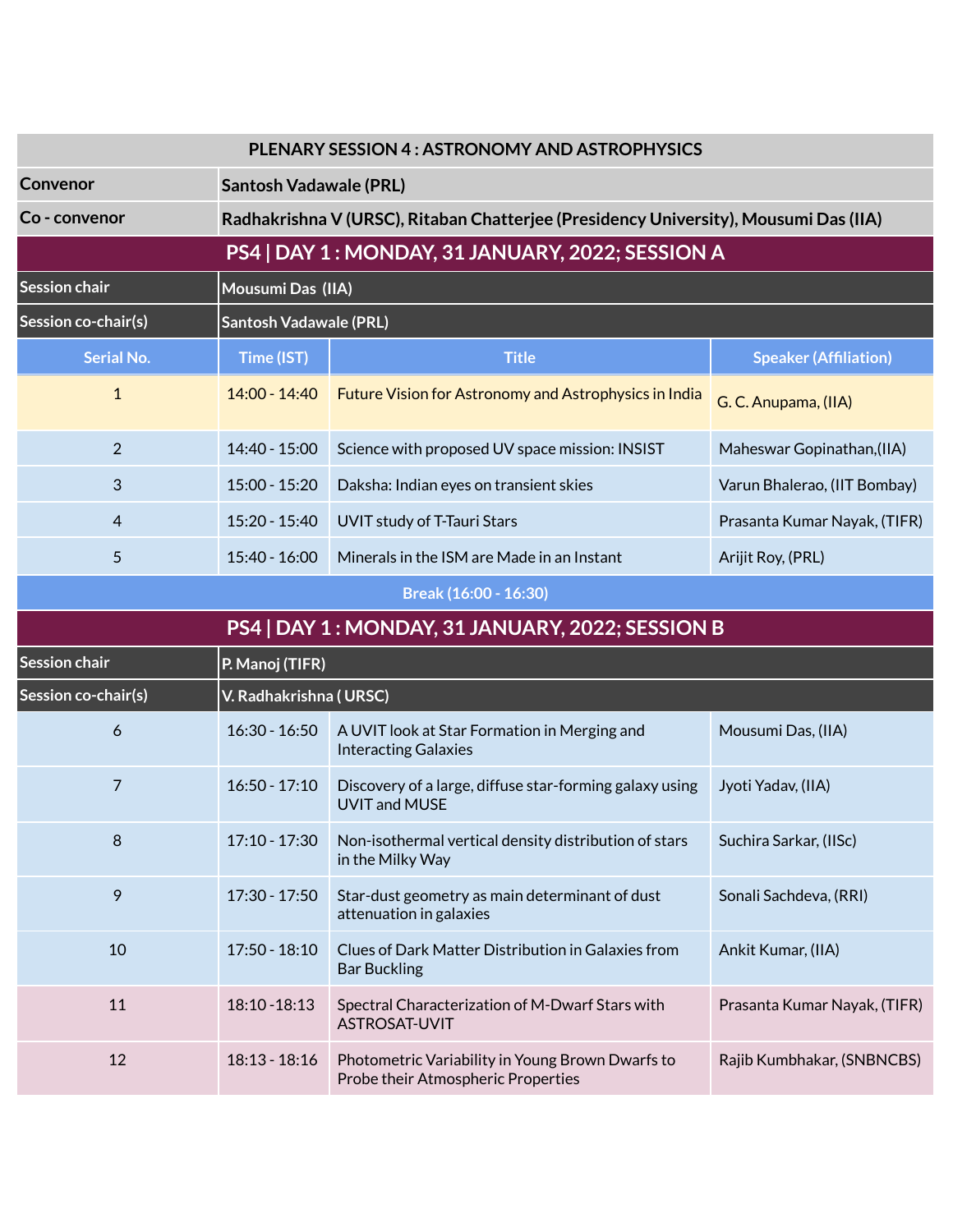| 13 | $18:16 - 18:19$ | Short-Timescale Variability of the Blazar Mrk 421<br>from AstroSat and Simultaneous Multi-Wavelength | Susmita Das, (Presidency<br>University Kolkata) |
|----|-----------------|------------------------------------------------------------------------------------------------------|-------------------------------------------------|
| 14 | $18:19 - 18:22$ | Hot horizontal branch stars in NGC 2298: Clues about<br>their origin from AstroSat/UVIT study        | Gajendra Pandey, (IIA)                          |
| 15 | $18:22 - 18:25$ | Gaia 20eae: A newly discovered episodically accreting<br>young star                                  | Arpan Ghosh, (ARIES)                            |
| 16 | $18:25 - 18:28$ | Photoionization Modeling of the Dusty Nova V1280<br>Scorpii                                          | Ruchi Pandey, (SNBNCBS)                         |

| PS4   DAY 2 : TUESDAY, 1 FEBRUARY, 2022; SESSION A |                   |                                                                                                              |                                           |  |
|----------------------------------------------------|-------------------|--------------------------------------------------------------------------------------------------------------|-------------------------------------------|--|
| <b>Session chair</b>                               |                   | <b>Gulab Dewangan (IUCAA)</b>                                                                                |                                           |  |
| Session co-chair(s)                                | Sarita Vig (IIST) |                                                                                                              |                                           |  |
| 1                                                  | $14:00 - 14:40$   | The Emerging Field of Sub-mm Astronomy                                                                       | Bhaswati Mookerjea, (TIFR)                |  |
| $\overline{2}$                                     | 14:40 - 15:00     | Understanding of Pre-main Sequence Stars in Galactic<br><b>Star-Forming Regions</b>                          | Soumen Mondal, (SNBNCBS)                  |  |
| 3                                                  | $15:00 - 15:15$   | ALMA detection of the glycine precursor amino<br>acetonitrile towards hot molecular core G10.47+0.03         | Arijit Manna, (Midnapore City<br>College) |  |
| 4                                                  | $15:15 - 15:30$   | A Gaia kinematic study of ages of debris disks and<br>exoplanet host stars: Are Jupiter-hosting stars young? | Mayank Narang, (TIFR)                     |  |
| 5                                                  | $15:30 - 15:45$   | Are giant planet-hosting stars young? Evidence from<br>galactic chemical evolution                           | Swastik Chowbay, (IIA)                    |  |
| 6                                                  | $15:45 - 16:00$   | Cosmic rays diffusion and gravitational collapse in<br>radiative molecular clouds                            | Ram Prasad Prajapati, (JNU)               |  |
| Break (16:00 - 16:30)                              |                   |                                                                                                              |                                           |  |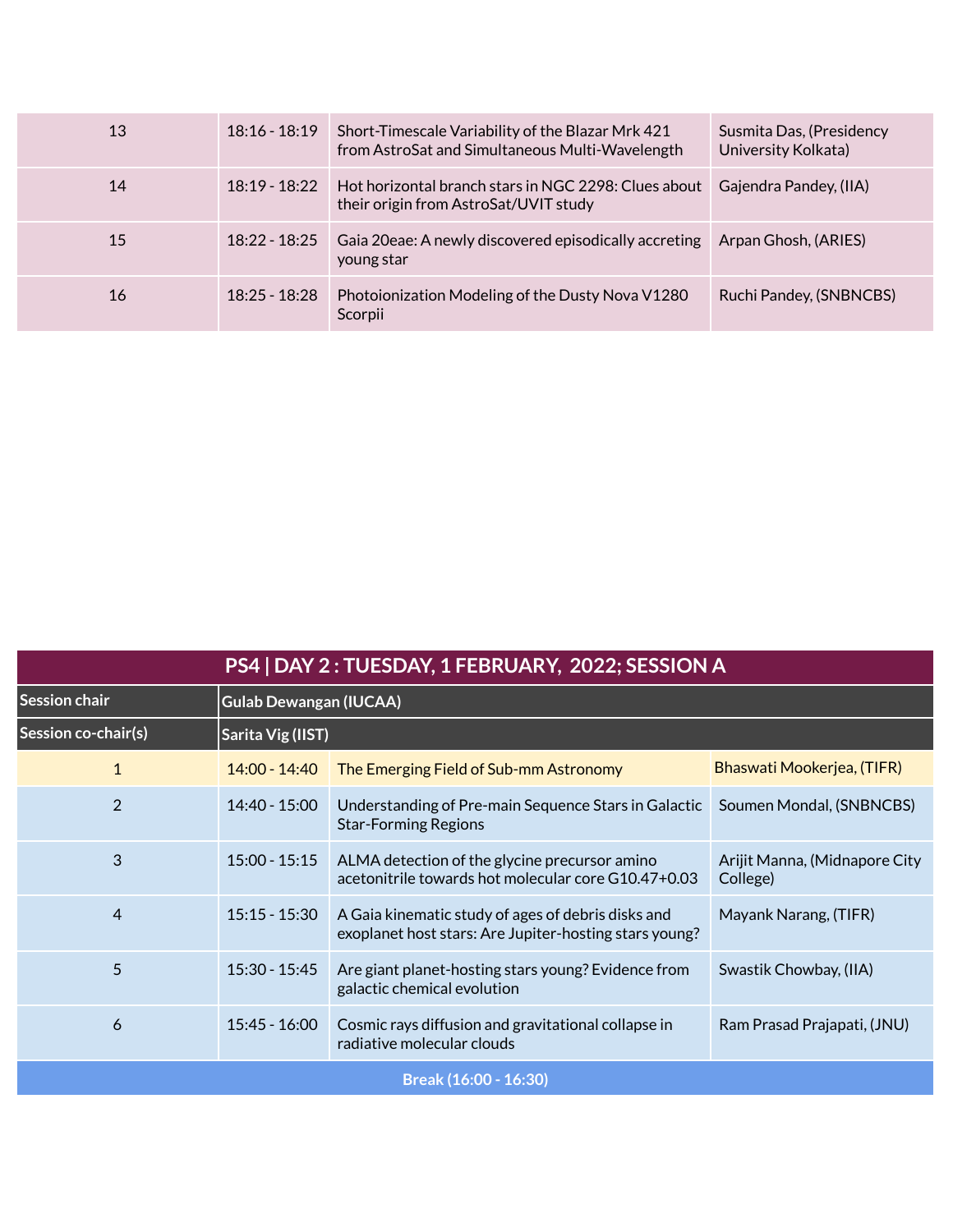| PS4   DAY 2 : TUESDAY, 1 FEBRUARY, 2022; SESSION B |                            |                                                                                                                                                      |                                                         |
|----------------------------------------------------|----------------------------|------------------------------------------------------------------------------------------------------------------------------------------------------|---------------------------------------------------------|
| <b>Session chair</b>                               | <b>Preeti Kharb (NCRA)</b> |                                                                                                                                                      |                                                         |
| Session co-chair(s)                                |                            | Ritaban Chatterjee (Presidency University)                                                                                                           |                                                         |
| $\overline{7}$                                     | $16:30 - 16:45$            | Validating different modes of AGN feedback through<br>X-ray observations                                                                             | Rudrani Kar Chowdhury, (The<br>University of Hong Kong) |
| 8                                                  | $16:45 - 17:00$            | RMS-Flux Relation and Disc-Jet Connection in<br>Blazars in the Context of the Internal Shocks Model                                                  | Aritra Kundu, (Presidency<br>University Kolkata)        |
| 9                                                  | $17:00 - 17:15$            | Relative Contribution of X-ray Reprocessing and Disk<br>Fluctuations in the Long-term Optical Variability of<br>the Radio Galaxies 3C 120 and 3C 111 | Nabanita Das, (Presidency<br>University Kolkata)        |
| 10                                                 | $17:15 - 17:30$            | Decoding the largest radio galaxies in the Universe                                                                                                  | Pratik Dabhade, (Observatoire<br>de Paris, France)      |
| 11                                                 | 17:30 - 17:45              | Study of External Compton Mechanism in the Context<br>of Astrophysical Jets                                                                          | Sriyasriti Acharya, (IIT Indore)                        |
| 12                                                 | 17:45 - 18:00              | A 325 MHz Survey of the Lockman Hole Field using<br>the GMRT                                                                                         | Aishrila Mazumder, (IIT<br>Indore)                      |
| 13                                                 | 18:00 - 18:03              | Discovery of 2716 hot emission-line stars from<br><b>LAMOST DR5</b>                                                                                  | Shridharan Baskaran, (Christ<br>University)             |
| 14                                                 | 18:03 - 18:06              | Identification of a rare class of emission-line stars<br>between PMS and MS phase                                                                    | Suman Bhattacharyya, (Christ<br>University)             |
| 15                                                 | 18:06 - 18:09              | Study of classical Be stars using optical spectroscopy                                                                                               | Gourav Banerjee, (Chirst<br>University)                 |
| 16                                                 | 18:09 - 18:12              | Characterizing the behaviour of SN 2013he: a<br>luminous, short plateau supernova                                                                    | Darshana Mehta, (ARIES)                                 |
| 17                                                 | $18:12 - 18:15$            | Revealing lack of X-ray/UV correlation in narrow line<br>Seyfert 1 galaxy Mrk 1044                                                                   | Samuzal Barua, (Gauhati<br>University)                  |
| 18                                                 | $18:15 - 18:18$            | A comparative study of the optical and IR variability of<br>NLSy1 and BLSy1 galaxies                                                                 | Aratrika Dey, (IIA)                                     |
| 19                                                 | $18:18 - 18:21$            | Fullerenes and their derivatives in interstellar<br>environments                                                                                     | Akant Vats, (Banaras Hindu<br>University)               |
| 20                                                 | 18:21 - 18:24              | Broad-Line Region and Black-hole Mass of PKS<br>0736+017                                                                                             | Shivangi Pandey, (ARIES)                                |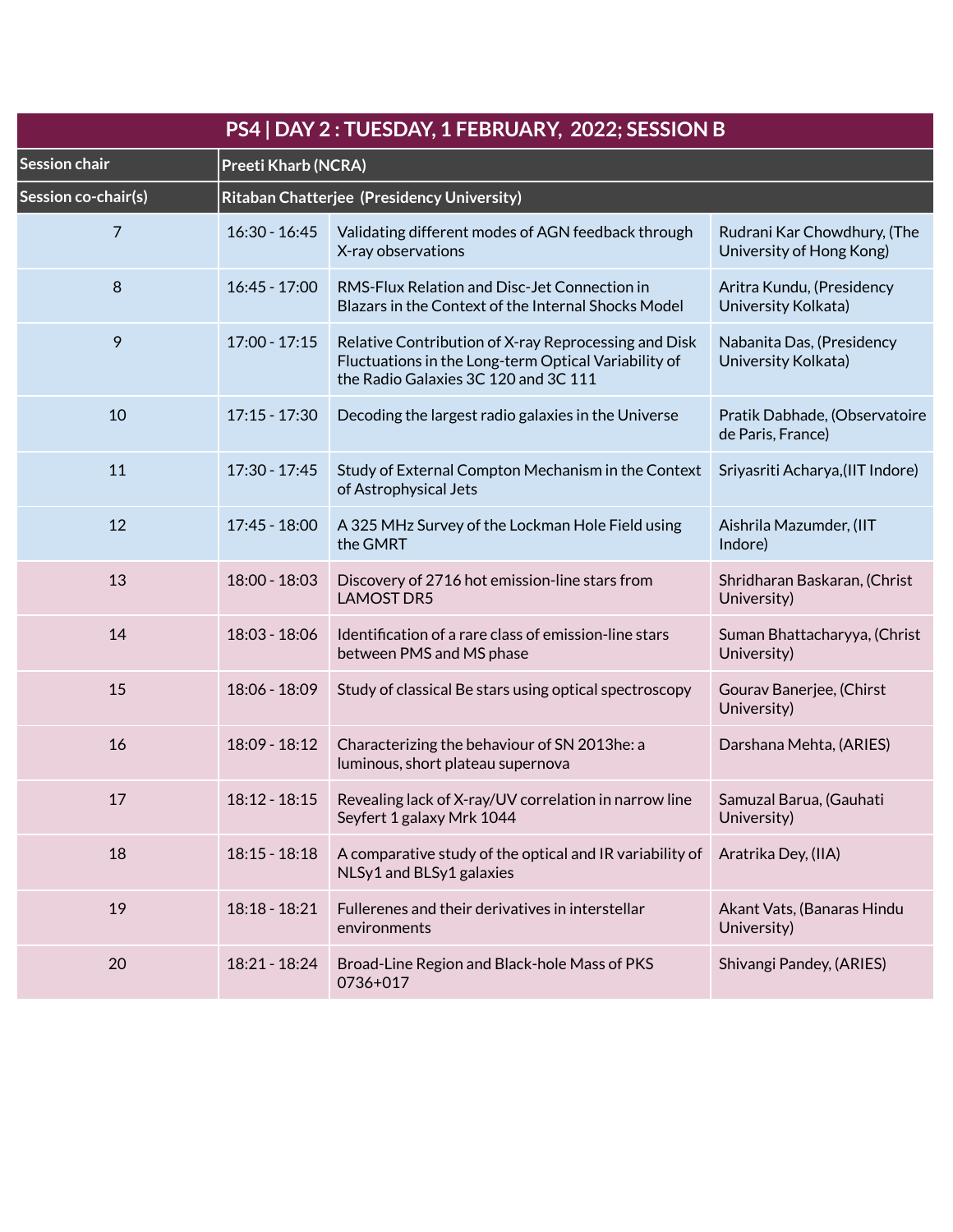| PS4   DAY 3 : WEDNESDAY, 2 FEBRUARY, 2022; SESSION A |                       |                                                                                                                  |                                                 |  |  |
|------------------------------------------------------|-----------------------|------------------------------------------------------------------------------------------------------------------|-------------------------------------------------|--|--|
| <b>Session chair</b>                                 |                       | <b>Ranjeev Misra (IUCAA)</b>                                                                                     |                                                 |  |  |
| Session co-chair(s)                                  |                       | Anuj Nandi (URSC)                                                                                                |                                                 |  |  |
| $\mathbf{1}$                                         |                       | 14:00 - 14:40 Exploring the X-ray Universe                                                                       | Biswajit Paul, (RRI)                            |  |  |
| $\overline{2}$                                       | 14:40 - 15:00         | Probing the accretion flow properties of NS LMXB 4U<br>1608-52 using AstroSat observations                       | Biplob Sarkar, (Tezpur<br>University)           |  |  |
| 3                                                    | 15:00 - 15:20         | Thermonuclear X-ray Bursts from Low-mass X-ray<br>Binary 4U 1636-536 observed with AstroSat and<br><b>NuSTAR</b> | Pinaki Roy, (IISER Mohali)                      |  |  |
| $\overline{4}$                                       | 15:20 - 15:40         | An in-depth X-ray look at two magnetars: CXOU<br>J010043.1-721134 and SGR J1935+2154                             | Rwitika Chatterjee, (URSC<br>ISRO)              |  |  |
| 5                                                    | 15:40 - 16:00         | Effect of nuclear symmetry energy on neutron star<br>properties                                                  | Vivek Baruha Thapa, (IIT<br>Jodhpur)            |  |  |
|                                                      |                       | Break (16:00 - 16:30)                                                                                            |                                                 |  |  |
|                                                      |                       | PS4   DAY 3 : WEDNESDAY, 2 FEBRUARY, 2022; SESSION B                                                             |                                                 |  |  |
| Session chair                                        |                       | <b>Indraneel Chattopadhyay (ARIES)</b>                                                                           |                                                 |  |  |
| Session co-chair(s)                                  | M. C. Ramadevi (URSC) |                                                                                                                  |                                                 |  |  |
| 6                                                    | $16:30 - 16:50$       | Accretion flows around strongly magnetised neutron<br>stars                                                      | Shilpa Sarkar, (ARIES)                          |  |  |
| 7                                                    | $16:50 - 17:10$       | The life cycle of magnetars: a novel approach to<br>estimate their ages                                          | Tushar Mondal, (ICTS)                           |  |  |
| 8                                                    | $17:10 - 17:30$       | AstroSat and NuSTAR view of GRS 1758-258 and 1E<br>1740-2942: Evidence of Relativistic Disc Reflection           | Bhuvana G.R, (Dayananda<br>Sagar University)    |  |  |
| 9                                                    | 17:30 - 17:50         | Broadband X-ray Spectral and Temporal Properties of<br>NGC 55 ULX1                                               | Jithesh. V, (SARBTM Govt.<br>College)           |  |  |
| 10                                                   | 17:50 - 18:10         | Spectral Investigation of Rapid Variability in<br>Narrow-Line Seyfert 1 (NLS1) Galaxy NGC 4051                   | Neeraj Kumari, (PRL)                            |  |  |
| 11                                                   | 18:10 - 18:13         | X-Ray Properties of TX Cnc, an Eclipsing Solar-Type<br>Contact Binary of W Uma Type                              | Gurpreet Singh, (ARIES)                         |  |  |
| 12                                                   | $18:13 - 18:16$       | 3D Simulation of Advective Thick Accretion Disk onto<br>a non-rotating Black Hole                                | Sudip K Garain, (GITAM)                         |  |  |
| 13                                                   | 18:16 - 18:19         | Discovery of dip in the RGS light curve of GX 13+1<br>with XMM-Newton                                            | Rabindra Mahato, (Science<br>College Kokrajhar) |  |  |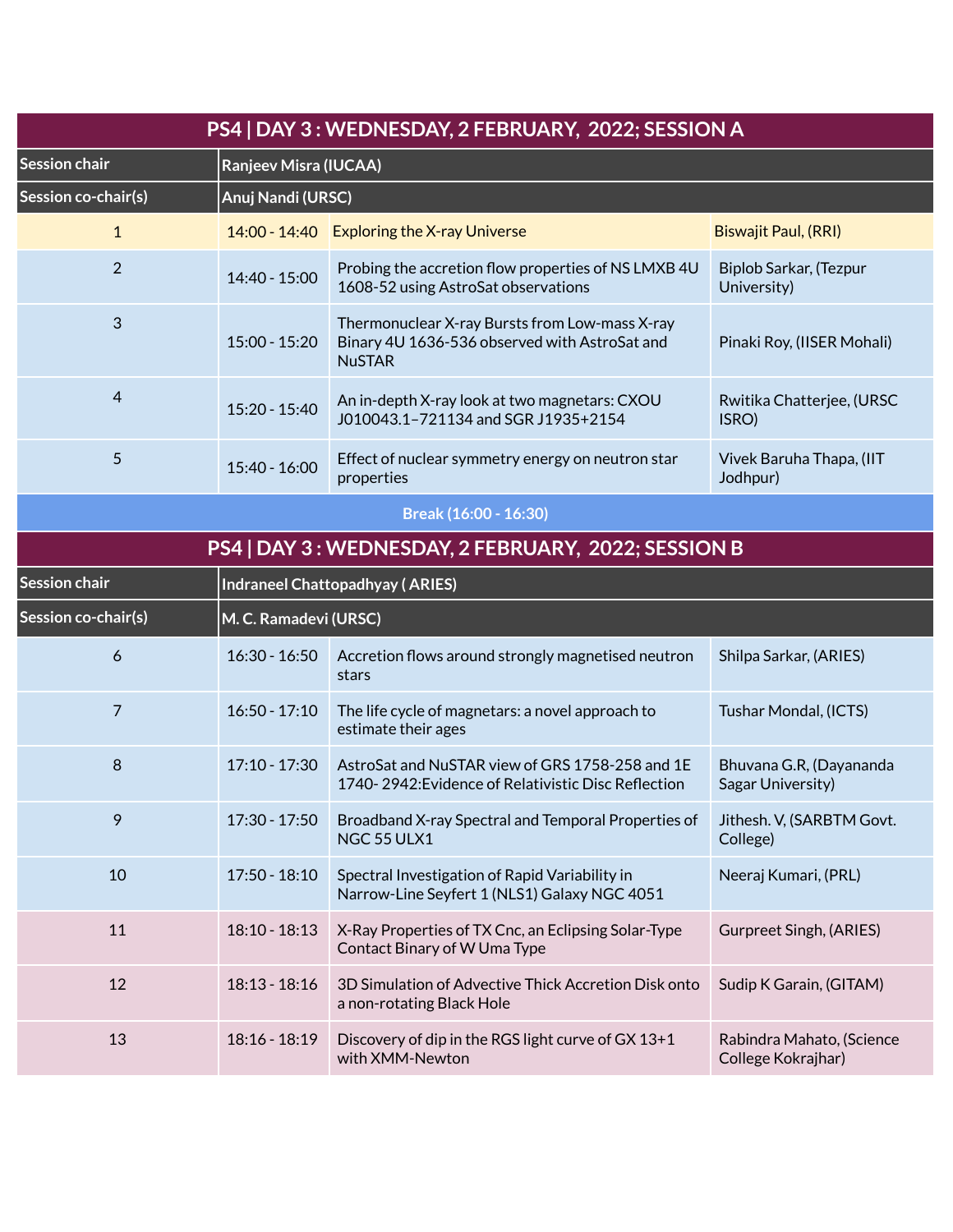| 14 | $18:19 - 18:22$ | Multi-mission probe into low luminosity phase of GRS<br>1915+105                                                 | Athulya Menon, (Dayananda<br>Sagar University) |
|----|-----------------|------------------------------------------------------------------------------------------------------------------|------------------------------------------------|
| 15 | $18:22 - 18:25$ | Broad-band studies of X-ray pulsar 1A 0535+262<br>during outburst in 2020 using the Chandra and<br><b>NuSTAR</b> | Manoj Mandal, (Midnapore<br>City College)      |
| 16 | $18:25 - 18:28$ | Weak Correlation between the Accretion Disc and Jet<br>Power in a Large Sample of Fermi Blazars                  | Garima Rajguru, (Presidency<br>University)     |

| PS4   DAY 4: THURSDAY, 3 FEBRUARY, 2022; SESSION A |                             |                                                                                                        |                                                            |
|----------------------------------------------------|-----------------------------|--------------------------------------------------------------------------------------------------------|------------------------------------------------------------|
| Session chair                                      | Poonam Chandra (NCRA)       |                                                                                                        |                                                            |
| Session co-chair(s)                                | <b>Vivek Agrawal (URSC)</b> |                                                                                                        |                                                            |
| 1                                                  | 14:00 - 14:40               | Hunting for Gravitational Waves from Ground and<br><b>Space</b>                                        | Sanjit Mitra, (IUCAA)                                      |
| $\overline{2}$                                     | 14:40 - 15:00               | Black hole mass dichotomy in barred and unbarred<br>galaxies of IllustrisTNG-100 simulations.          | Sandeep Kumar Kataria, (SJTU<br>Shanghai)                  |
| 3                                                  | $15:00 - 15:15$             | Classification conundrum in Gamma Ray Bursts:<br>Signatures of collapsars in high redshift short GRBs  | Dimple, (ARIES)                                            |
| 4                                                  | $15:15 - 15:30$             | Properties of high-redshift starburst galaxies and<br>their local analogs contributing to reionization | Abhishek Paswan, (IIA)                                     |
| 5                                                  | $15:30 - 15:45$             | Our peculiar motion from Hubble diagram of SNe Ia<br>and implications for Cosmological Principle       | Ashok Kumar Singal, (PRL)                                  |
| 6                                                  | $15:45 - 16:00$             | Dynamical conditions and causal transport of<br>spherical collapse in $f(R,T)$ gravity                 | Sarbari Guha, (St. Xavier's<br>College Autonomous Kolkata) |
| Break (16:00 - 16:30)                              |                             |                                                                                                        |                                                            |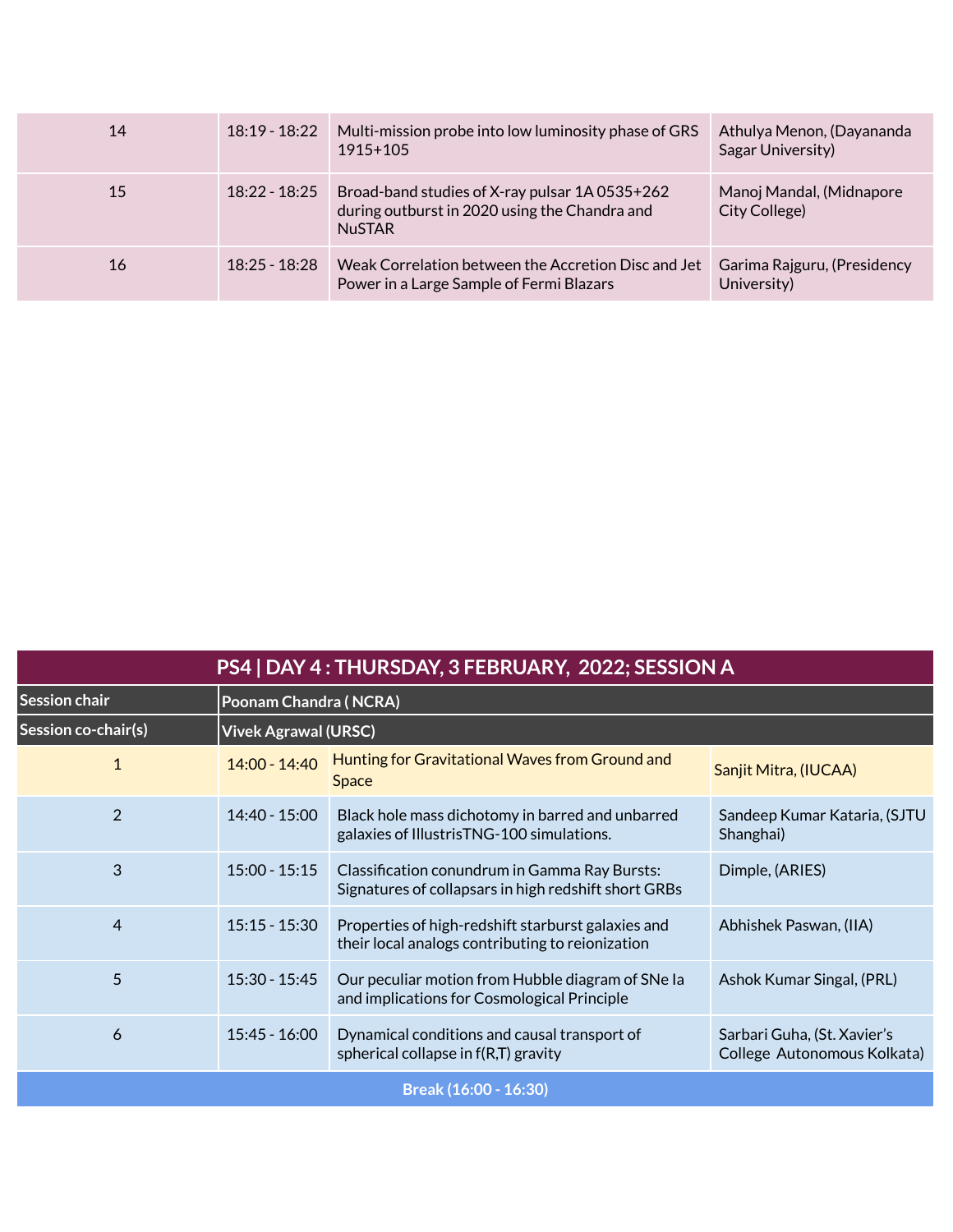| PS4   DAY 4 : THURSDAY, 3 FEBRUARY, 2022; SESSION B |                 |                                                                                                       |                                                                       |  |  |
|-----------------------------------------------------|-----------------|-------------------------------------------------------------------------------------------------------|-----------------------------------------------------------------------|--|--|
| Session chair                                       |                 | Harvinder Kaur Jassal (IISER Mohali)                                                                  |                                                                       |  |  |
| Session co-chair(s)                                 |                 | <b>Kuntal Mishra (ARIES)</b>                                                                          |                                                                       |  |  |
| $\overline{7}$                                      | $16:30 - 16:50$ | Probing the nature of Luminous blue variables                                                         | Yogesh Joshi, (ARIES)                                                 |  |  |
| 8                                                   | $16:50 - 17:10$ | TESS Observations of TX Col: Rapidly Varying<br><b>Accretion Flow</b>                                 | Dr. J. C. Pandey, (ARIES)                                             |  |  |
| 9                                                   | $17:10 - 17:30$ | Investigation of Rocket Effect in Bright-Rimmed<br><b>Clouds using Gaia EDR3</b>                      | Piyali Saha, (IIA)                                                    |  |  |
| 10                                                  | 17:30 - 17:50   | Abundance analysis, production sites and ages of<br>r-process enhanced stars using GTC                | Pallavi Saraf, (IIA)                                                  |  |  |
| 11                                                  | 17:50 - 18:10   | An extremely metal-poor star, contaminated with<br>products of both i- and s-process nucleosynthesis  | Partha Pratim Goswami, (IIA)                                          |  |  |
| 12                                                  | 18:10 - 18:13   | Image Improvement and Restoration in Optical Time<br>Series                                           | Yash Gondhalekar, (BITS<br>Pilani)                                    |  |  |
| 13                                                  | $18:13 - 18:16$ | Efficient Modeling of Cosmic Reionization using<br><b>SCRIPT</b>                                      | Barun Maity, (NCRA-TIFR)                                              |  |  |
| 14                                                  | 18:16 - 18:19   | Density perturbation and cosmological evolution in<br>the presence of magnetic field in f(R) gravity  | Samarjit Chakraborty, (St.<br>Xavier's College Autonomous<br>Kolkata) |  |  |
| 15                                                  | 18:19 - 18:22   | Search for merger ejecta emission in Short Gamma<br>Ray Bursts from very late time radio observations | Ankur Ghosh, (ARIES)                                                  |  |  |
| 16                                                  | 18:22 - 18:25   | uGMRT study of ELAIS-N1 field: the radio-IR relations<br>up to $z - 2$                                | Akriti Sinha, (IIT Indore)                                            |  |  |
| 17                                                  | 18:25 - 18:28   | A Radio and X-ray view of merging cluster A1351                                                       | Swarna Chatterjee, (IIT<br>Indore)                                    |  |  |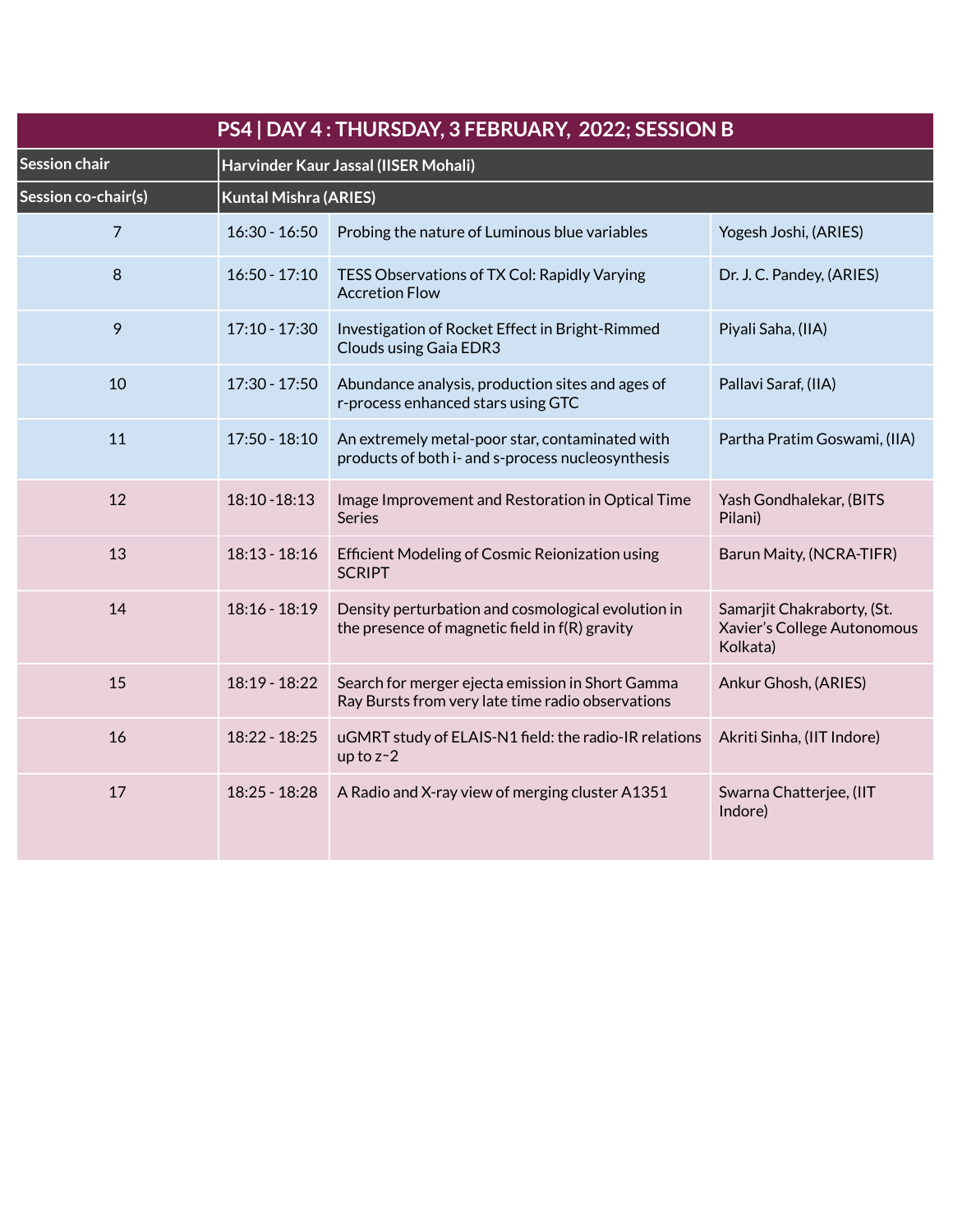|                       | PLENARY SESSION 5 : ENABLING TECHNOLOGIES FOR SPACE EXPLORATION |                                                                                                             |                                                           |  |
|-----------------------|-----------------------------------------------------------------|-------------------------------------------------------------------------------------------------------------|-----------------------------------------------------------|--|
| Convenor              |                                                                 | Tirtha Pratim Das (ISRO HQ)                                                                                 |                                                           |  |
| Co-convenor           |                                                                 | N. Raghu Meetei (ISRO HQ), M Durga Rao (NARL), V. K. Rana (RRI)                                             |                                                           |  |
|                       |                                                                 | PS5   DAY 1 : MONDAY, 31 JANUARY, 2022; SESSION A                                                           |                                                           |  |
| <b>Session chair</b>  | Tirtha Pratim Das (ISRO HQ)                                     |                                                                                                             |                                                           |  |
| Session co-chair(s)   | M Durga Rao (NARL)                                              |                                                                                                             |                                                           |  |
| <b>Serial No.</b>     | Time (IST)                                                      | <b>Title</b>                                                                                                | <b>Speaker (Affiliation)</b>                              |  |
| $\mathbf{1}$          | 14:00 - 14:45                                                   | Science Experiments with PSLV Stage-4 (PS4) Orbital<br><b>Platform</b>                                      | K Rajeev, SPL ISRO                                        |  |
| $\overline{2}$        | 14:50 - 14:52                                                   | NiCoZn Ferrite: burn rate enhancer for AP/HTPB based<br>propellant and its catalytic study                  | Pragnesh N Dave,<br><b>Sardar Patel University</b>        |  |
| 3                     | 14:52-14:54                                                     | Simulation studies of NMPCC for a nonlinear model of<br>Hexsoon Edu 450 Quadrotor                           | Sonu N, Manipal Institute<br>of Technology                |  |
| 4                     | 14:54-14:56                                                     | Martian Rover for Extraterrestrial Research                                                                 | Antariksh Ray, SRMIST<br>Kattankulathur                   |  |
| 5                     | 14:56-14:58                                                     | Fortifying the development of Mars colonization and space<br>biology research in India                      | Ilankuzhali Elavarasan,<br><b>Space Development Nexus</b> |  |
| 6                     | 15:00-15:20                                                     | Space Science Research with Sounding Rockets                                                                | Binoy Joseph, VSSC                                        |  |
| 7                     | 15:20-15:40                                                     | ISRO's Sounding Rockets: Overview of Instrumentation<br><b>System for Space Science Experiments</b>         | Virender Katewa, VSSC                                     |  |
| 8                     | 15:40-16:00                                                     | Scientific payload electronics for electron and ion density<br>measurements onboard ISRO's sounding rockets | Sreelatha P, SPL-VSSC                                     |  |
| Break (16:00 - 16:30) |                                                                 |                                                                                                             |                                                           |  |

# **PS5 | DAY 1 : MONDAY, 31 JANUARY, 2022; SESSION B**

| <b>Session chair</b>                 | N. Raghu Meetei (ISRO HQ) |                                                                                                     |                           |  |
|--------------------------------------|---------------------------|-----------------------------------------------------------------------------------------------------|---------------------------|--|
| Session co-chair(s) V. K. Rana (RRI) |                           |                                                                                                     |                           |  |
| 9                                    | 16:30-16:50               | <b>Discussion Break</b>                                                                             |                           |  |
| 10                                   | $16:50-17:10$             | Design and development of tropospheric zero pressure<br>balloons and flight control instrumentation | Suneel Kumar Buduru, TIFR |  |
| 11                                   | $17:10-17:30$             | Control instrumentation for high altitude balloon<br>experiments                                    | Kapardhi Bangaru, TIFR    |  |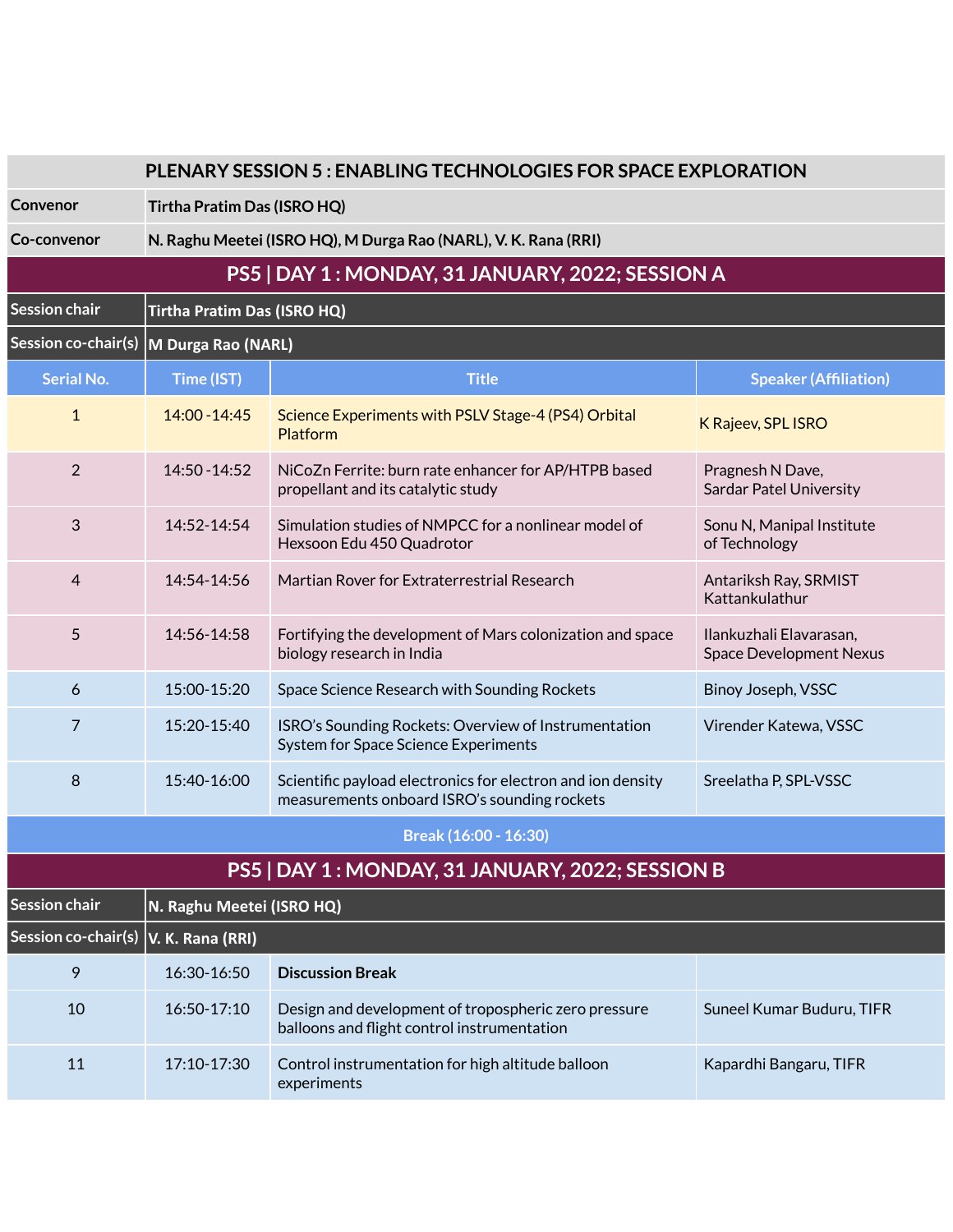| 12 | 17:30-17:50     | 1U CubeSat and GM counter testing using High Altitude<br>Balloon platform                            | Binukumar Gopalakrishnan Nair,<br><b>IIA</b> |
|----|-----------------|------------------------------------------------------------------------------------------------------|----------------------------------------------|
| 13 | 17:50-18:10     | TIFR balloon-borne experiment for far-infrared (FIR)<br>spectroscopic mapping of star-forming region | Pradeep Sandimani, TIFR                      |
| 14 | $18:10 - 18:30$ | SETI India: Using uGMRT to search for advanced<br>extraterrestrial life                              | Avinash Kumar, Amity University<br>Mumbai    |

| PS5   DAY 2 : TUESDAY, 1 FEBRUARY, 2022; SESSION A |                    |                                                                                                                                |                                  |  |  |
|----------------------------------------------------|--------------------|--------------------------------------------------------------------------------------------------------------------------------|----------------------------------|--|--|
| Session chair                                      |                    | N. Raghu Meetei (ISRO HQ)                                                                                                      |                                  |  |  |
| Session co-chair(s)                                | M Durga Rao (NARL) |                                                                                                                                |                                  |  |  |
| $\mathbf{1}$                                       | 14:00 - 14:45      | <b>Scientific Instrumentation for Space Missions</b>                                                                           | <b>Tirtha Pratim Das, ISRO</b>   |  |  |
| $\overline{2}$                                     | 14:50-14:52        | Design studies on MEMS Quadrupole Mass Filter for<br>Miniature Mass Spectrometer                                               | S. Ashwath, ISRO                 |  |  |
| 3                                                  | 14:52-14:54        | Electronics Development of Neutral and Ion Mass<br>Spectrometer                                                                | Piyush Sharma, PRL               |  |  |
| 4                                                  | 14:54-14:56        | Graphene based soft X-ray windows                                                                                              | Aiswarya P S, Christ University, |  |  |
| 5                                                  | 14:56-14:58        | Modeling in-orbit radiation environment using Geant4<br>simulations for the XSPECT instrument                                  | Kiran M Jayasurya, ISRO          |  |  |
| 6                                                  | 15:00-15:20        | Neutral Mass Spectrometer on Articulated Payload Platform<br>for Space-borne Experiments                                       | M B Dhanya, VSSC ISRO            |  |  |
| $\overline{7}$                                     | 15:20-15:40        | Design and Development of an Instrument for Electric Field<br>Measurement in Planetary Atmosphere                              | Sanjeev Kumar Mishra, PRL        |  |  |
| 8                                                  | 15:40-16:00        | Experimental Study of the Response of Space-borne<br>Channel electron multiplier detectors to intermittent high<br>He jon flux | Abhishek JK, SPL-VSSC            |  |  |
| Break (16:00 - 16:30)                              |                    |                                                                                                                                |                                  |  |  |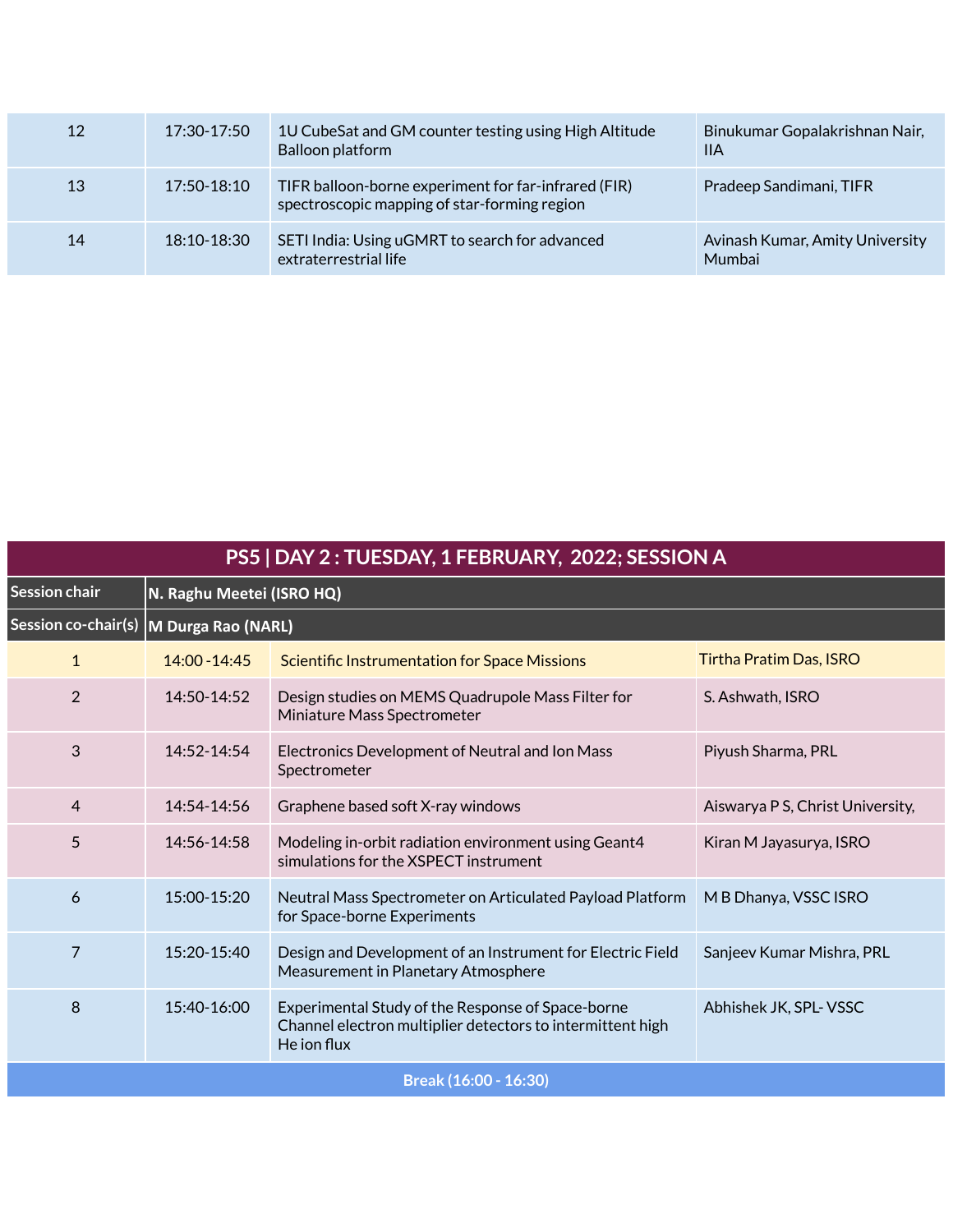| PS5   DAY 2 : TUESDAY, 1 FEBRUARY, 2022; SESSION B |               |                                                                                                                |                                             |  |  |
|----------------------------------------------------|---------------|----------------------------------------------------------------------------------------------------------------|---------------------------------------------|--|--|
| <b>Session chair</b>                               |               | M Durga Rao (NARL)                                                                                             |                                             |  |  |
| Session co-chair(s)   V. K. Rana (RRI)             |               |                                                                                                                |                                             |  |  |
| 9                                                  | $16:30-16:50$ | Near Infrared astronomical projects at TIFR                                                                    | MILIND B. NAIK, TIFR                        |  |  |
| 10                                                 | $16:50-17:10$ | Geometric Phase Polarimeter                                                                                    | ATHIRA B S, CESSI                           |  |  |
| 11                                                 | $17:10-17:30$ | Development of a SDD based Large Area X-ray<br>Spectrometer with ASIC readout for future planetary<br>missions | Nishant Singh, PRL                          |  |  |
| 12                                                 | 17:30-17:50   | Indigenous 18m antenna at IDSN for planetary and deep<br>space missions                                        | Dharma Narayan Rath, Isro                   |  |  |
| 13                                                 | $17:50-18:10$ | Planetary Rover prototype: Mars Amity Surface<br>Characterization & Operations Trainer (MASCOT-1)              | Saksham Bhadani, Amity<br>University Mumbai |  |  |
| 14                                                 | 18:10-18:30   | Development of a Compton Imaging Camera for Space<br>Astrophysics                                              | Abhijeet Ghodgaonkar, IIT -<br>Bombay       |  |  |

| PS5   DAY 3 : WEDNESDAY, 2 FEBRUARY, 2022; SESSION A |                  |                                                                                                 |                           |  |  |
|------------------------------------------------------|------------------|-------------------------------------------------------------------------------------------------|---------------------------|--|--|
| <b>Session chair</b>                                 | V. K. Rana (RRI) |                                                                                                 |                           |  |  |
|                                                      |                  | Session co-chair(s) M Durga Rao (NARL)                                                          |                           |  |  |
| $\mathbf{1}$                                         | $14:00 - 14:45$  | Science in Space: Potential Science Experiments onboard<br><b>Human Space Missions</b>          | N. Raghu Meetei, ISRO     |  |  |
| $\overline{2}$                                       | 14:50-14:52      | Daksha: Design and performance of front end electronics                                         | Shriharsh Tendulkar, TIFR |  |  |
| 3                                                    | 14:52-14:54      | Artificial Intelligence (AI) in space exploration: an<br>evolutionary opportunity               | Prabhat Kumar, BHU        |  |  |
| 4                                                    | 14:54-14:56      | Comparison Of Solid And Hollow Cylindrical Antennas For<br><b>Planetary Lightning Detection</b> | Sonam Jitarwal, PRL       |  |  |
| 5                                                    | 15:00-15:20      | Spider Bio-mimetic Based Reconfigurable Planetary Rover                                         | Kumar Harshit, ISRO       |  |  |
| 6                                                    | 15:20-15:40      | <b>Discussion Break</b>                                                                         |                           |  |  |
| 7                                                    | 15:40-16:00      | Adaptive hyperspectral imaging using structured<br>illumination in a SLM-based interferometer   | Amar Deo Chandra, CESSI   |  |  |
| Break (16:00 - 16:30)                                |                  |                                                                                                 |                           |  |  |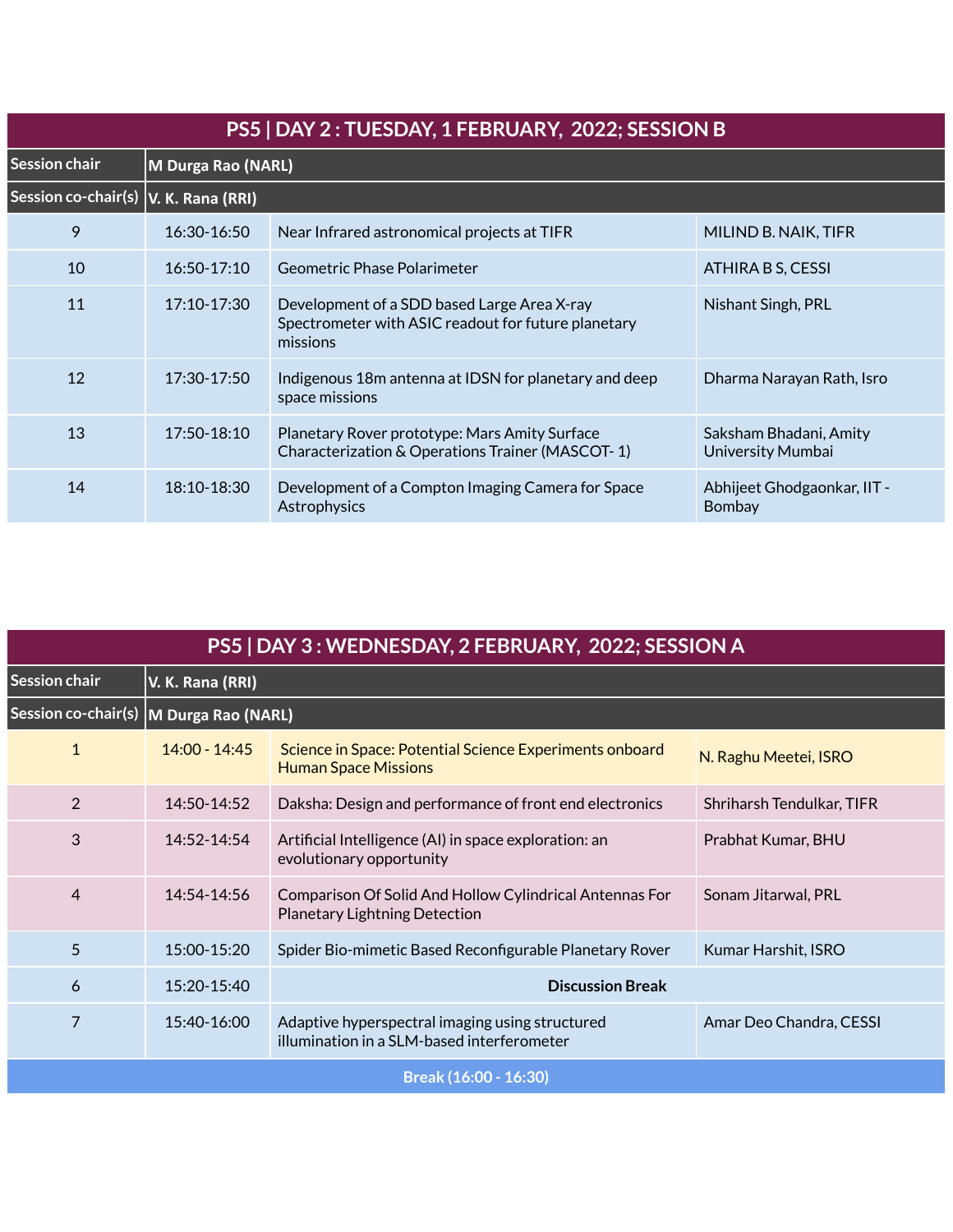| PS5   DAY 3 : WEDNESDAY, 2 FEBRUARY, 2022; SESSION B |               |                                                                                                   |                                            |  |  |
|------------------------------------------------------|---------------|---------------------------------------------------------------------------------------------------|--------------------------------------------|--|--|
| Session chair                                        |               | M Durga Rao (NARL)                                                                                |                                            |  |  |
| Session co-chair(s)   V. K. Rana (RRI)               |               |                                                                                                   |                                            |  |  |
| 8                                                    | 16:30-16:50   | Development of miniaturized front-end electronics for a<br>EUV photometer onboard future missions | Chandan Kumar, PRL                         |  |  |
| 9                                                    | $16:50-17:10$ | Crystal based focusing optics for high energy X-rays beyond<br>$100 \text{ keV}$                  | Vineeth Valsan, Christ University          |  |  |
| 10                                                   | 17:10-17:30   | Object Detection in Space (ODiS)                                                                  | Deepak Mishra, IIST                        |  |  |
| 11                                                   | 17:30-17:50   | Space based system for remote sensing solar induced<br>Fluorescence from vegetation - A proposal  | Bhavani Kumar Yellapragada,<br><b>NARL</b> |  |  |
| 12                                                   | 17:50-18:10   | Characterization of Silicon Photomultiplier (SiPM) for future<br>Venus orbiter mission            | Deepak Kumar Painkra, PRL                  |  |  |
| 13                                                   | 18:10-18:30   | Enabling virtual reality technologies for teaching and<br>training in space science               | Sreehari VM, SASTRA Deemed<br>University   |  |  |

| PS5   DAY 4 : THURSDAY, 3 FEBRUARY, 2022; SESSION A |                                        |                                                                                          |                                                     |  |  |
|-----------------------------------------------------|----------------------------------------|------------------------------------------------------------------------------------------|-----------------------------------------------------|--|--|
| <b>Session chair</b>                                | N. Raghu Meetei (ISRO HQ)              |                                                                                          |                                                     |  |  |
|                                                     | Session co-chair(s) M Durga Rao (NARL) |                                                                                          |                                                     |  |  |
| $\mathbf{1}$                                        | 14:00 - 14:45                          | In-Situ Resource Utilisation (ISRU) for Moon and Mars<br><b>Missions</b>                 | P. Ganesh, ISRO Propulsion<br>Complex, Mahendragiri |  |  |
| $\overline{2}$                                      | 14:50-14:52                            | #RADatHomeIndia 9 years of Indian citizen science research<br>in astronomy               | Ananda Hota, RAD@home                               |  |  |
| 3                                                   | 14:52-14:54                            | Design and Development of Laboratory-Based Microgravity<br><b>Experimental Setup</b>     | Jaya Krishna Meka, PRL                              |  |  |
| 4                                                   | $14:54-14:56$                          | Development of Spectrograph in FUV region for a possible<br><b>ISRO</b> flight           | Ghatul Shubham Jankiram, IIA                        |  |  |
| 5                                                   | 14:56-14:58                            | Space Exploration using Artificial Intelligence for Human<br>Health                      | Akhilesh Kumar, BHU                                 |  |  |
| 6                                                   | $15:00 - 15:20$                        | Development of Position Sensitive Sub-MeV Detectors for<br>Daksha Mission                | Mithun N. P. S., PRL                                |  |  |
| $\overline{7}$                                      | 15:20-15:40                            | Optical Design of the Infrared Spectroscopic Imaging Survey<br>(IRSIS) Satellite Payload | Satheesha S. Poojary, TIFR                          |  |  |
| 8                                                   | 15:40-16:00                            | The Direction of Arrival with Orthogonally Co-located<br>Dipole Antenna for SEAMS        | Harsha A. Tanti, IITI                               |  |  |